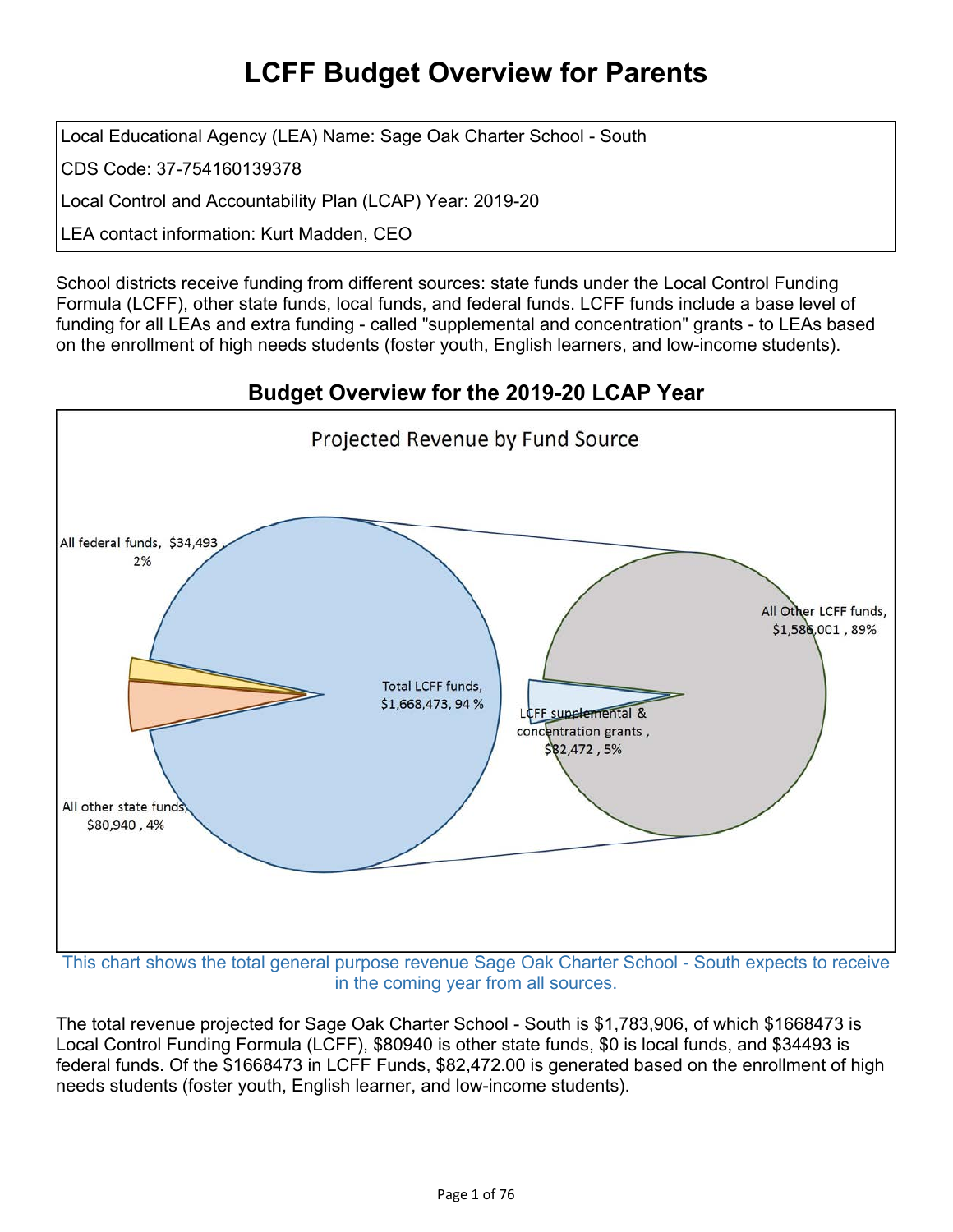# **LCFF Budget Overview for Parents**

The LCFF gives school districts more flexibility in deciding how to use state funds. In exchange, school districts must work with parents, educators, students, and the community to develop a Local Control and Accountability Plan (LCAP) that shows how they will use these funds to serve students.



This chart provides a quick summary of how much Sage Oak Charter School - South plans to spend for 2019-20. It shows how much of the total is tied to planned actions and services in the LCAP.

Sage Oak Charter School - South plans to spend \$1685031 for the 2019-20 school year. Of that amount, \$1,533,604.00 is tied to actions/services in the LCAP and \$151,427 is not included in the LCAP. The budgeted expenditures that are not included in the LCAP will be used for the following:

General Fund Budget Expenditures for the LCAP year not included in the LCAP may be used for: Basic services and operational expenses, rentals, leases, office equipment and supplies, mileage, and other Core program expenditures such as field trips.

#### Increased or Improved Services for High Needs Students in 2019-20

In 2019-20, Sage Oak Charter School - South is projecting it will receive \$82,472.00 based on the enrollment of foster youth, English learner, and low-income students. Sage Oak Charter School - South must demonstrate the planned actions and services will increase or improve services for high needs students compared to the services all students receive in proportion to the increased funding it receives for high needs students. In the LCAP, Sage Oak Charter School - South plans to spend \$82,472.00 on actions to meet this requirement.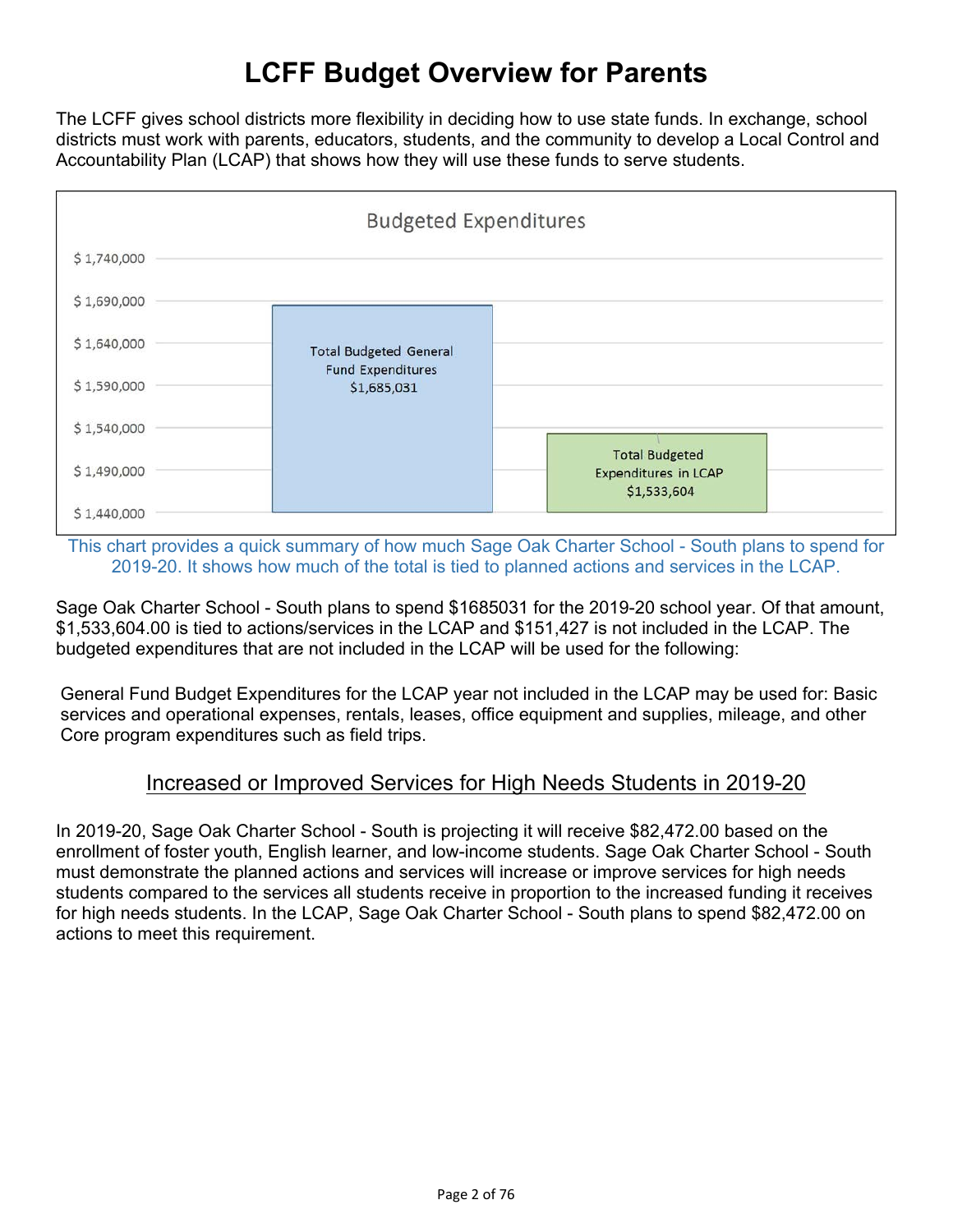# **LCFF Budget Overview for Parents**

### **Update on Increased or Improved Services for High Needs Students in 2018-19**



This chart compares what Sage Oak Charter School - South budgeted last year in the LCAP for actions and services that contribute to increasing or improving services for high needs students with what Sage Oak Charter School - South estimates it has spent on actions and services that contribute to increasing or improving services for high needs students in the current year.

In 2018-19, Sage Oak Charter School - South's LCAP budgeted \$ for planned actions to increase or improve services for high needs students. Sage Oak Charter School - South estimates that it will actually spend \$ for actions to increase or improve services for high needs students in 2018-19.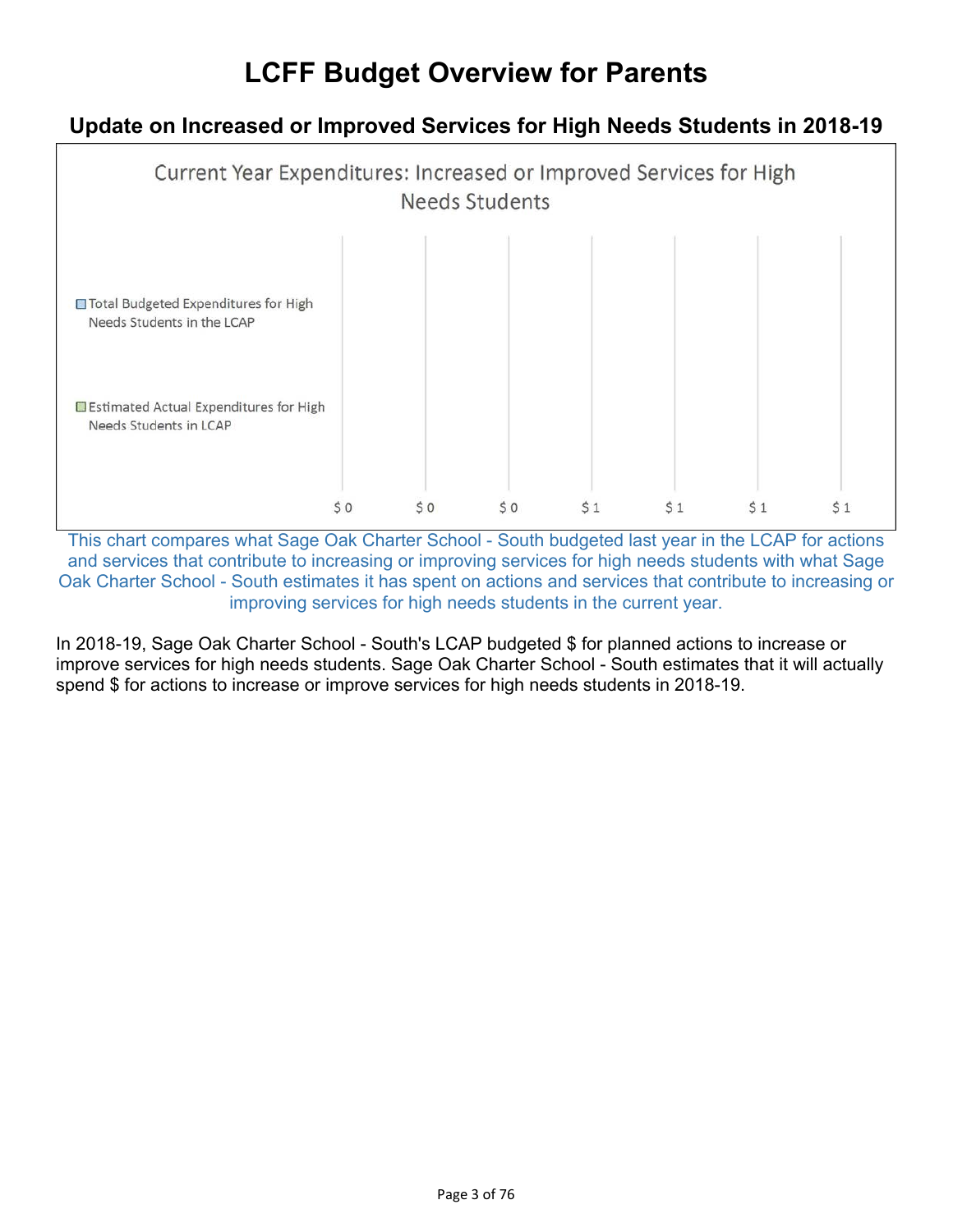**2019-20** 



# **Local Control Accountability Plan and Annual Update (LCAP) Template**

[Addendum:](#page-55-0) General instructions & requiatory requirements. [Appendix](#page-66-0) A: Priorities 5 and 6 Rate Calculations [Appendix](#page-68-0) B: Guiding Questions: Use as prompts (not limits)

| LEA Name                        | <b>Contact Name and Title</b>    | <b>Email and Phone</b>                 |
|---------------------------------|----------------------------------|----------------------------------------|
| Sage Oak Charter School - South | <b>Kurt Madden</b><br><b>CEO</b> | kmadden@cccs.education<br>760-494-9646 |

# **2017-20 Plan [Summary](#page-56-0)**

# **The Story**

Describe the students and community and how the LEA serves them.

#### Mission Statement:

Sage Oak, in collaboration with parents, teachers, students, and the school's leadership team, cultivates lifelong learners by recognizing students' and parents' needs for educational options. Sage Oak balances flexibility with accountability and high academic excellence for families seeking a non-traditional, personalized educational experience. Sage Oak understands the need for partnership in order for students to attain their personal academic goals.

#### About Sage Oak Charter School- South

Sage Oak Charter School- South serves TK-12 in San Diego, Riverside, Orange, and Imperial counties. Sage Oak will harness the power of a flexible learning environment and modern educational technology to serve learners with diverse backgrounds and goals who seek an education alternative that stimulates and supports independent learning. Through the power and flexibility of its diverse curriculum options, combined with superior individualized support, Sage Oak provides inspirational learning with enriched and rigorous academics and high standards to empower students to become self-motivated and competent life-long learners who will make a positive impact in their communities. Sage Oak's educational model is intended to cultivate learning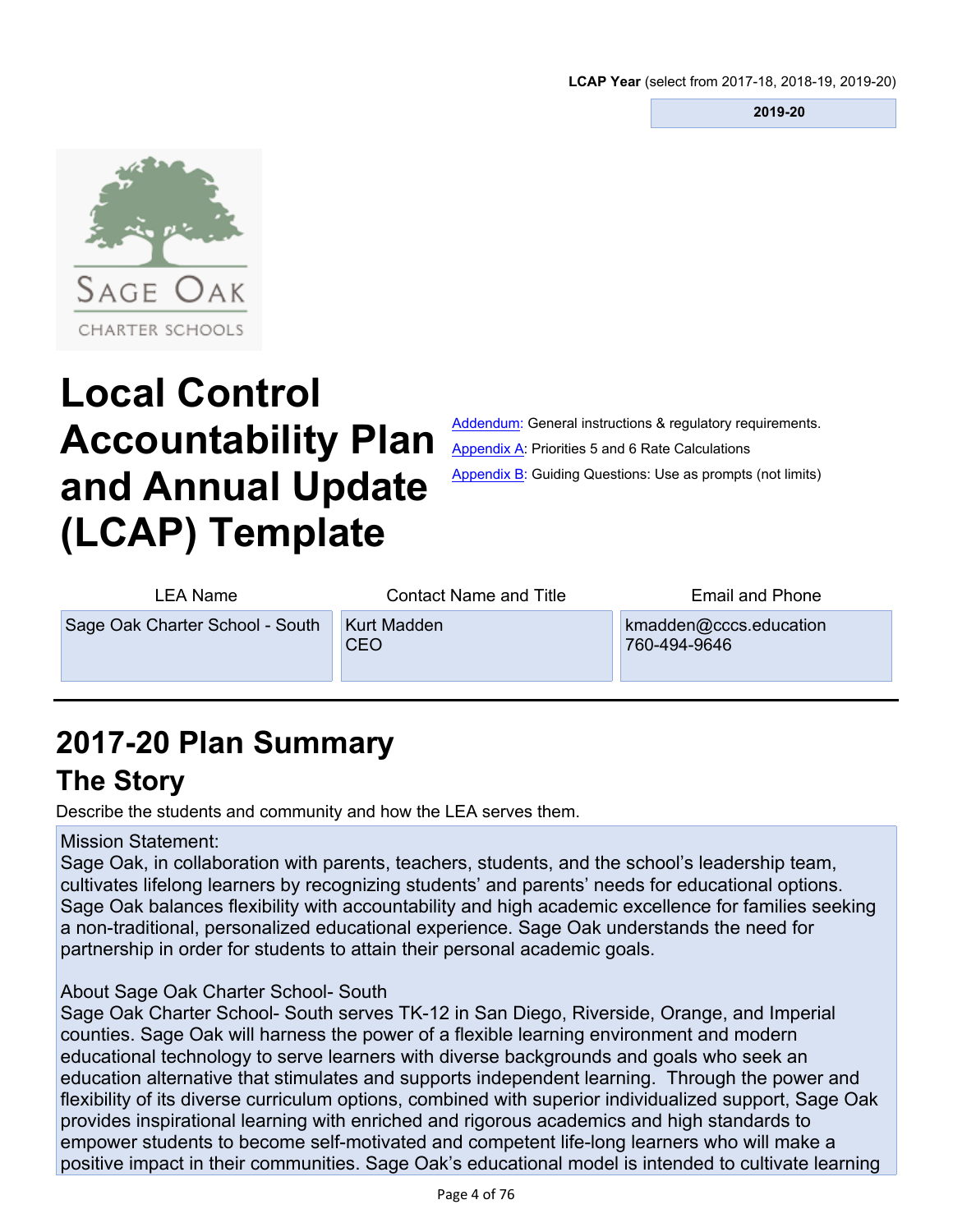habits that keep the mind open, curious and alert. An "educated" person in the 21st Century" is able to learn continuously, perceive opportunity, and adapt talents to novel situations. Sage Oak will position its students by enabling them to learn any time, any place, and by deploying flexible learning, teaching, curricular and staffing models that adapt to the unique inherent style in every student and learning situation. We will empower our students to take ownership of their education and develop knowledge, skills, and abilities, but also the confidence, creativity and resourcefulness to develop them adaptively in response to the challenges and opportunities of the 21st Century.

# **LCAP Highlights**

Metrics:

Graduation Rates

Identify and briefly summarize the key features of this year's LCAP.

Goal 1 Student Learner Outcomes Metrics: Curriculum Assessments (CAASPP, LCFF Evaluation Rubrics) ELPAC Major Actions: Continue evaluation of students' academic performance Continue monitoring English Learner (EL), Low Income (LI), Foster Youth (FY), and Students with Disabilities (SWD) for proficiency Continue 100% access to materials/learning experiences aligned to grade level state standards **Interventions** Training/Professional Development on use of rubrics, achievement data, and targeted interventions Training/Professional Development on ELD instruction, SDAIE, EL Master Plan, and reclassification Training/Professional Development teaching students with disabilities, on successful strategies and intervention practices that produce large outcomes Goal 2 Positive School Climate and High ADA Metrics: Attendance Rates Stakeholder Connectedness Survey Results Major Actions: Credit Recovery Options Maintaining highly qualified teachers and classified staff Goal 3 Establishing Connections and partnerships to increase engagement and involvement to support learning and achievement Metrics: Stakeholder Parent Participation Survey Results Stakeholder Safety and Satisfaction Survey Results Major Actions: Provide meaningful and transparent communication Provide parent input opportunities Provide parent training and workshops Provide EL Master Plan training (ELD placement, ELD progress, Reclassification) Provide translated notices, reports, statements Goal 4 College and Career Readiness an Career Technical Education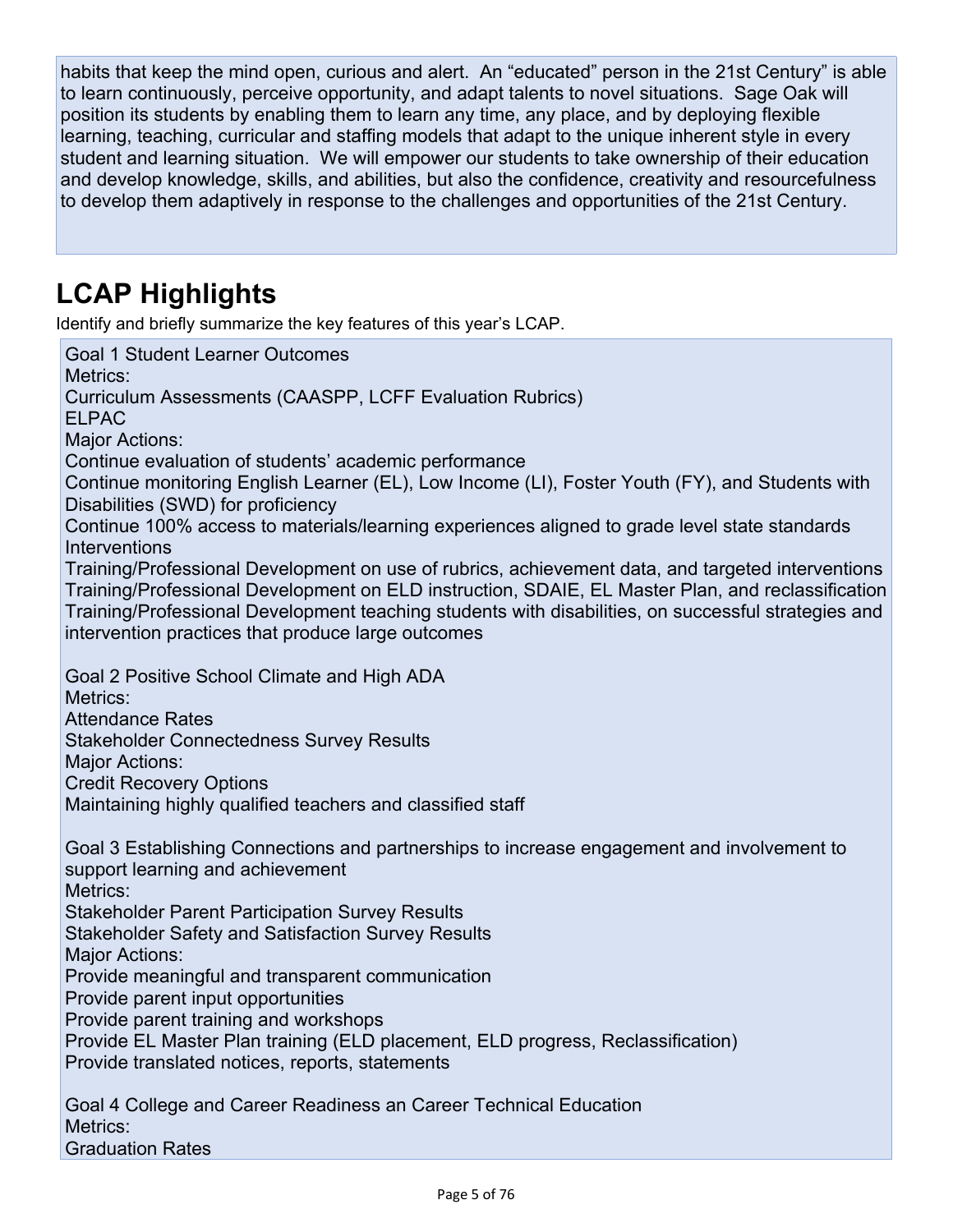College/Career Prepared Rates Major Actions: Provide College and Career Readiness Programs Monitor and Support Middle to High School transition to improve Graduation Rates Provide Career Technical Education and career pathway opportunities Provide AVID and/or AVID enrichment opportunities Provide CAASPP/Exam preparation

# **Review of Performance**

Based on a review of performance on the state indicators and local performance indicators included in the California School Dashboard, progress toward LCAP goals, local self-assessment tools, stakeholder input, or other information, what progress is the LEA most proud of and how does the LEA plan to maintain or build upon that success? This may include identifying any specific examples of how past increases or improvements in services for low-income students, English learners, and foster youth have led to improved performance for these students.

#### **Greatest Progress**

Sage Oak Charter School - South was not in session 2018-19; therefore, there are no LCFF Greatest Progress Data results to report.

However, we recognize the importance of ensuring student connectedness and engagement for the academic performance progress of ALL student groups. Sage Oak Charter School - Southhas planned, and has in place, goals and actions that focus on supporting the progress of ALL students. Under the direction and leadership of the Sage Oak Charter School - South Director, all staff has participated in collaboration/planning and professional development in preparation for the 2019-20 school year.

Referring to the California School Dashboard, identify any state indicator or local performance indicator for which overall performance was in the "Red" or "Orange" performance category or where the LEA received a "Not Met" or "Not Met for Two or More Years" rating. Additionally, identify any areas that the LEA has determined need significant improvement based on review of local performance indicators or other local indicators. What steps is the LEA planning to take to address these areas with the greatest need for improvement?

#### **Greatest Needs**

Sage Oak Charter School - South was not in session 2018-19; therefore, there are no LCFF Greatest Needs Data results to report.

However, we recognize the importance of providing a positive school climate that includes highquality teachers, best practices and timely interventions that supports and meets the needs of ALL students.

Referring to the California School Dashboard, identify any state indicator for which performance for any student group was two or more performance levels below the "all student" performance. What steps is the LEA planning to take to address these performance gaps?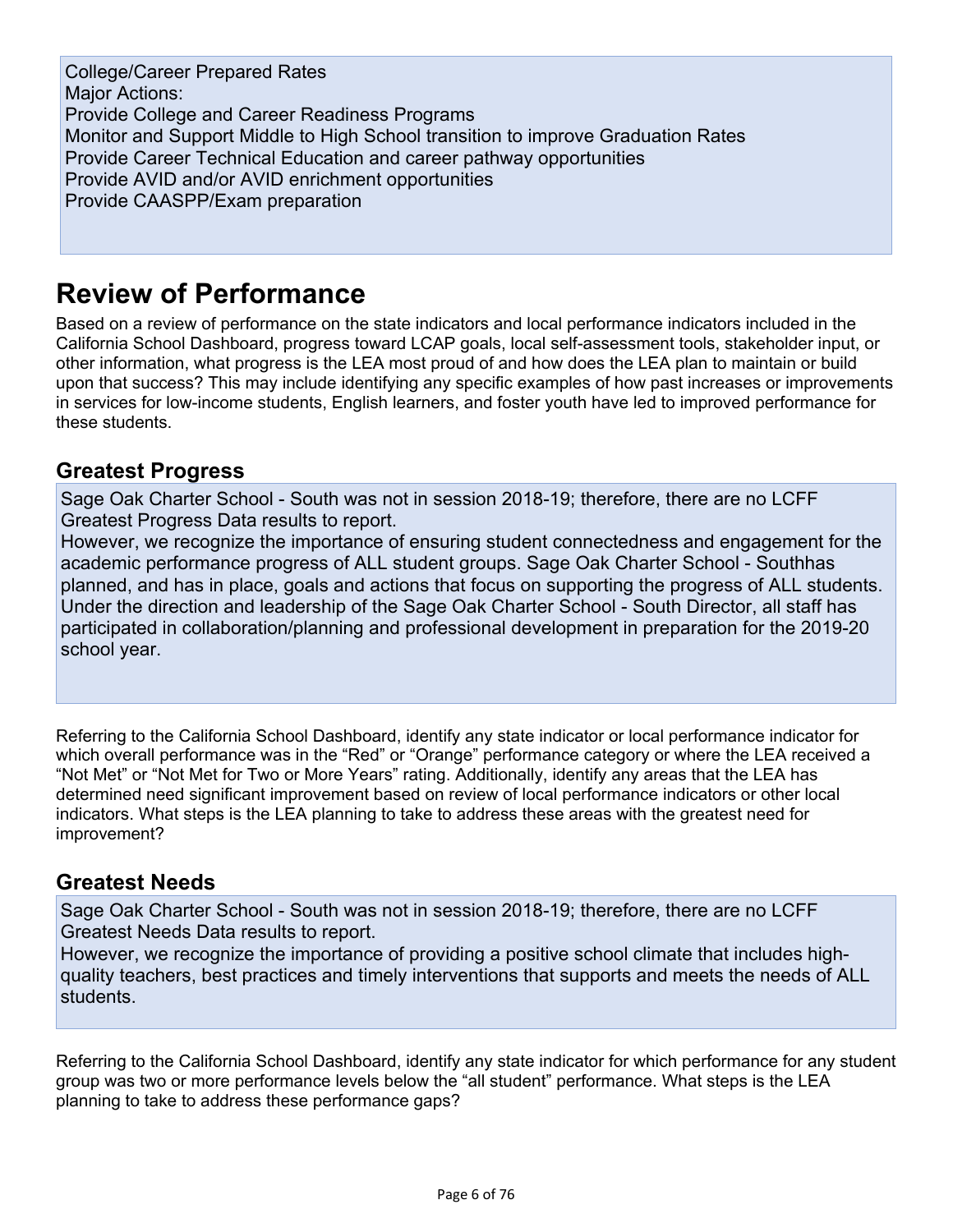#### **Performance Gaps**

Sage Oak Charter School - South was not in session 2018-19, therefore, there are no LCFF Performance Gaps Data results to report.

However, we recognize the importance of ensuring that ALL student groups are successful and on track to graduate. Having goals and actions in place to monitor student performance and provide timely support and interventions helps prevent performance gaps for ALL student groups.

# **[Comprehensive](#page-56-1) Support and Improvement**

An LEA with a school or schools identified for comprehensive support and improvement (CSI) under the Every Student Succeeds Act must respond to the following prompts.

#### **Schools Identified**

Identify the schools within the LEA that have been identified for CSI.

```
Not Applicable to Sage Oak Charter School - South
```
#### **Support for Identified Schools**

Describe how the LEA supported the identified schools in developing CSI plans that included a school-level needs assessment, evidence-based interventions, and the identification of any resource inequities to be addressed through the implementation of the CSI plan.

Not Applicable to Sage Oak Charter School - South

#### **Monitoring and Evaluating Effectiveness**

Describe how the LEA will monitor and evaluate the implementation and effectiveness of the CSI plan to support student and school improvement.

Not Applicable to Sage Oak Charter School - South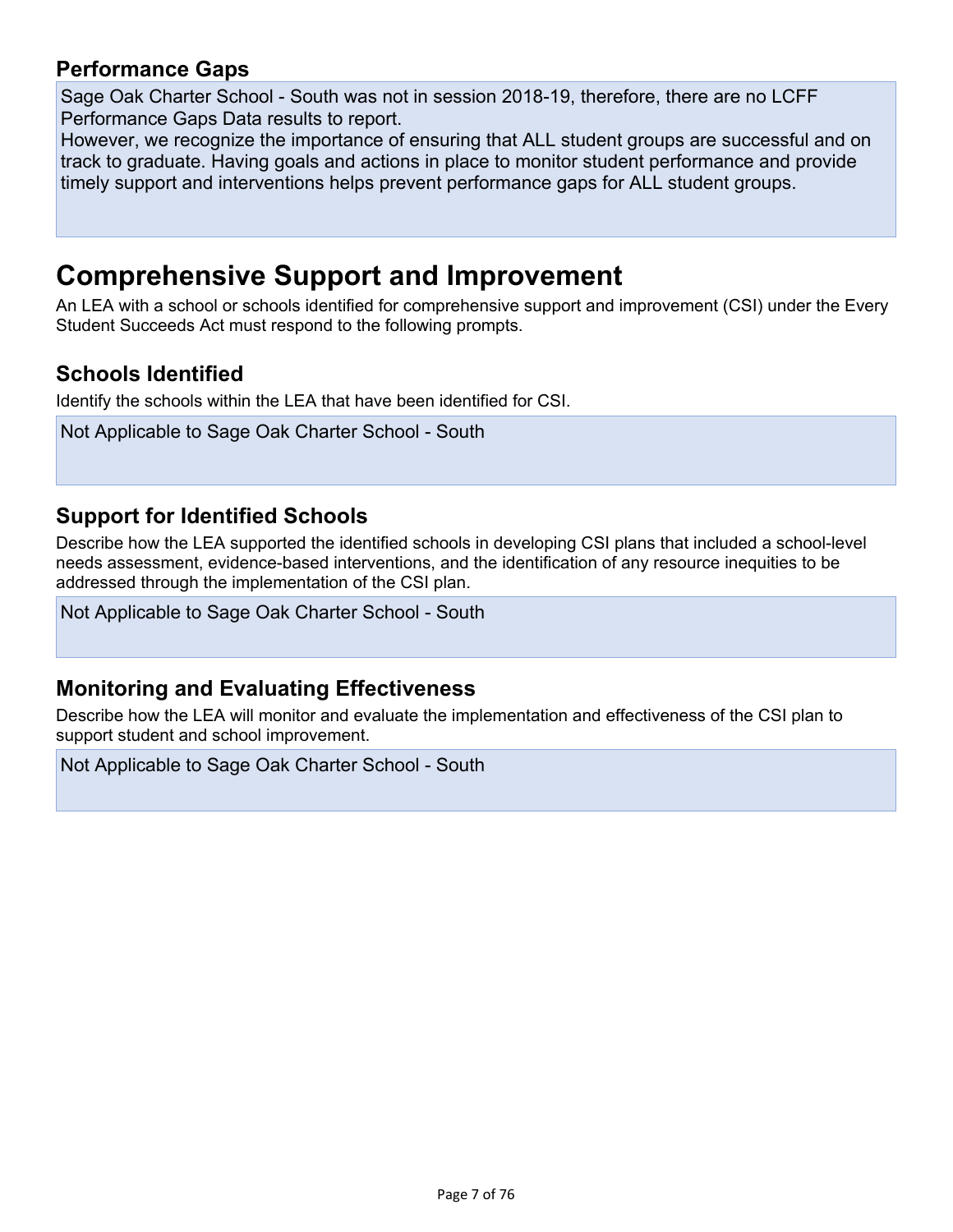# **Annual [Update](#page-57-0)**

#### **LCAP Year Reviewed: 2018-19**

Complete a copy of the following table for each of the LEA's goals from the prior year LCAP. Duplicate the table as needed.

# **Goal 1**

We will improve the academic achievment of ALL students through effective instruction, a challenging and engaging curriculum and aligned assessments in language arts and mathematics to promote student progress of English Learners, other unduplicated student groups and students with disabilities.

State and/or Local Priorities [addressed](#page-64-0) by this goal:

State Priorities: Priority 1: Basic (Conditions of Learning) Priority 2: State Standards (Conditions of Learning) Priority 4: Pupil Achievement (Pupil Outcomes) Priority 7: Course Access (Conditions of Learning) Priority 8: Other Pupil Outcomes (Pupil Outcomes)

Local Priorities:

#### **Annual [Measurable](#page-57-1) Outcomes**

| Expected                                                                                                                                                                                                                                                                                                   | Actual                                                                                                                                                                                                                                                                                                                                                                                                                                                                                                                                                         |
|------------------------------------------------------------------------------------------------------------------------------------------------------------------------------------------------------------------------------------------------------------------------------------------------------------|----------------------------------------------------------------------------------------------------------------------------------------------------------------------------------------------------------------------------------------------------------------------------------------------------------------------------------------------------------------------------------------------------------------------------------------------------------------------------------------------------------------------------------------------------------------|
| Metric/Indicator<br>A 2% increase in the number of students that have Met or Exceeded grade<br>level proficiency in ELA and Math each year.<br>$18-19$<br>Sage Oak Charter School - South was not in session in 2018-19.<br><b>Baseline</b><br>A baseline will be developed from the 2019-20 data results. | Sage Oak Charter School - South was not in session in 2018-19. However,<br>we recognize the importance of providing effective instruction through a<br>challenging and engaging curriculum to support and promote the academic<br>performance of ALL student groups. Under the direction and leadership of the<br>Sage Oak Charter School - South Director, all staff has participated in<br>collaboration/planning and professional development in preparation for the<br>2019-20 school year.<br>A baseline will be developed from the 2019-20 data results. |

#### **Actions / [Services](#page-57-2)**

Duplicate the Actions/Services from the prior year LCAP and complete a copy of the following table for each. Duplicate the table as needed.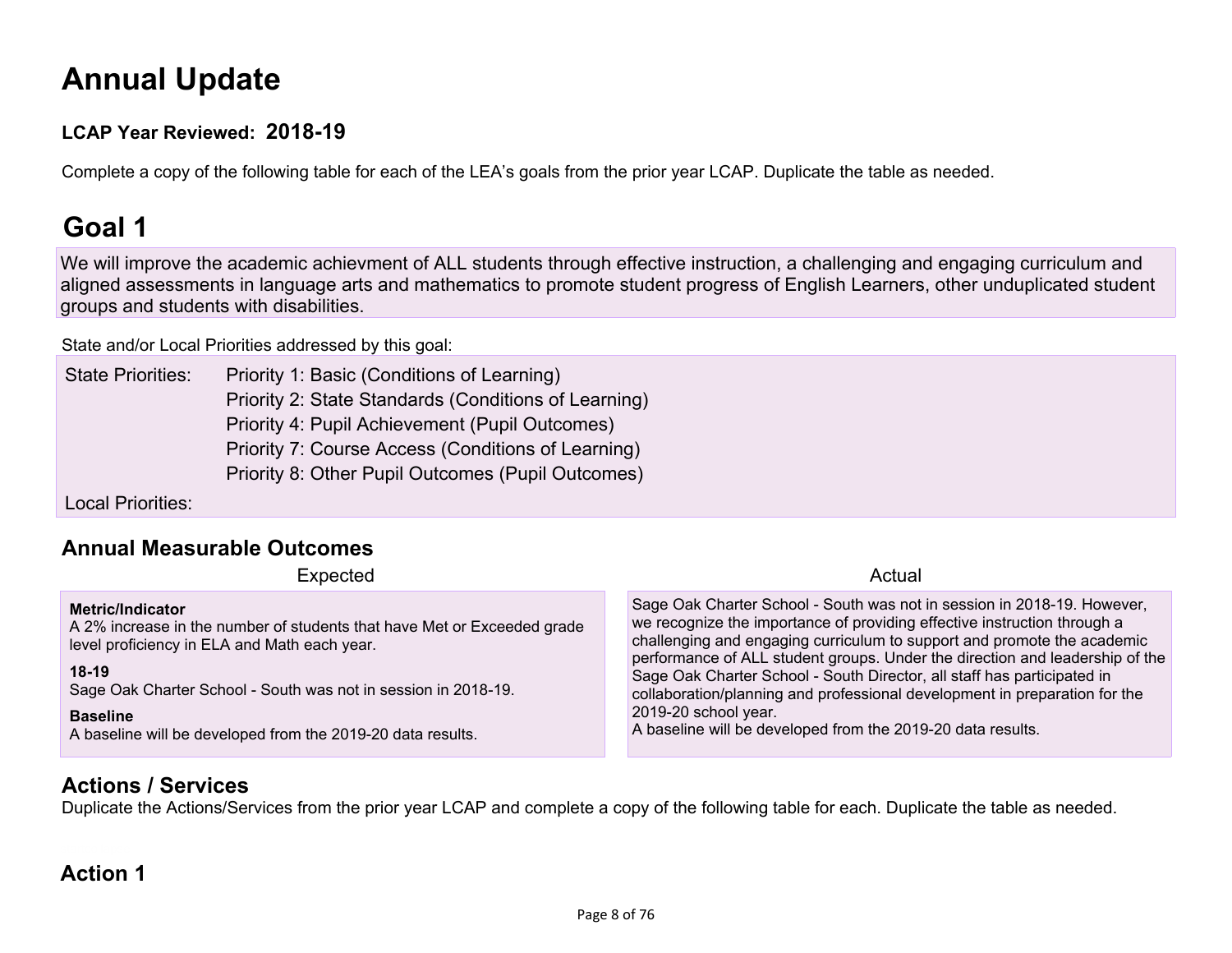| Planned<br><b>Actions/Services</b>                                                                                                                                                                                                                                                                                                                                                                                                                                                                                                        | Actual<br><b>Actions/Services</b>                                                                                                   | <b>Budgeted</b><br><b>Expenditures</b> | <b>Estimated Actual</b><br><b>Expenditures</b> |
|-------------------------------------------------------------------------------------------------------------------------------------------------------------------------------------------------------------------------------------------------------------------------------------------------------------------------------------------------------------------------------------------------------------------------------------------------------------------------------------------------------------------------------------------|-------------------------------------------------------------------------------------------------------------------------------------|----------------------------------------|------------------------------------------------|
| 1.1 We will increase the academic<br>achievement of ALL students by<br>engaging in in-depth analysis of<br>student assessment to provide<br>effective instruction, a challenging<br>and engaging curriculum and<br>aligned assessments in language<br>arts and mathematics through a<br>database system that collects<br>individual formative and summative<br>data. Data collection and analysis<br>includes statewide and internal<br>assessments as measured by the<br>Dashboard and accountability<br>systems. .(All Students) (WASC) | Sage Oak Charter School - South<br>was not in session in 2018-19. A<br>baseline will be developed from<br>the 2019-20 data results. | N/A                                    | N/A                                            |
| <b>Action 2</b>                                                                                                                                                                                                                                                                                                                                                                                                                                                                                                                           |                                                                                                                                     |                                        |                                                |

| Planned<br><b>Actions/Services</b>                                                                                                                                                                                                                                                                | Actual<br><b>Actions/Services</b>                                                                                                   | <b>Budgeted</b><br><b>Expenditures</b> | <b>Estimated Actual</b><br><b>Expenditures</b> |
|---------------------------------------------------------------------------------------------------------------------------------------------------------------------------------------------------------------------------------------------------------------------------------------------------|-------------------------------------------------------------------------------------------------------------------------------------|----------------------------------------|------------------------------------------------|
| 1.2 Monitor Low Income pupils,<br>Foster Youth, English Learners,<br>and Students With Disabilities for<br>proficiency on state and local<br>assessments to review student<br>learner outcomes to ensure<br>academic success or refer to the<br>RTI, SST or IEP team. (LI, FY, EL,<br>SWD) (WASC) | Sage Oak Charter School - South<br>was not in session in 2018-19. A<br>baseline will be developed from<br>the 2019-20 data results. | N/A                                    | N/A                                            |
| <b>Action 3</b>                                                                                                                                                                                                                                                                                   |                                                                                                                                     |                                        |                                                |
| Planned<br><b>Actions/Services</b>                                                                                                                                                                                                                                                                | Actual<br><b>Actions/Services</b>                                                                                                   | <b>Budgeted</b><br><b>Expenditures</b> | <b>Estimated Actual</b><br><b>Expenditures</b> |
| 1.3. All students will have access                                                                                                                                                                                                                                                                | Sage Oak Charter School - South                                                                                                     | N/A                                    | N/A                                            |
| to materials/learning experiences<br>aligned to common core standards<br>through multiple channels assisting                                                                                                                                                                                      | was not in session in 2018-19. A<br>baseline will be developed from<br>the 2019-20 data results.                                    |                                        |                                                |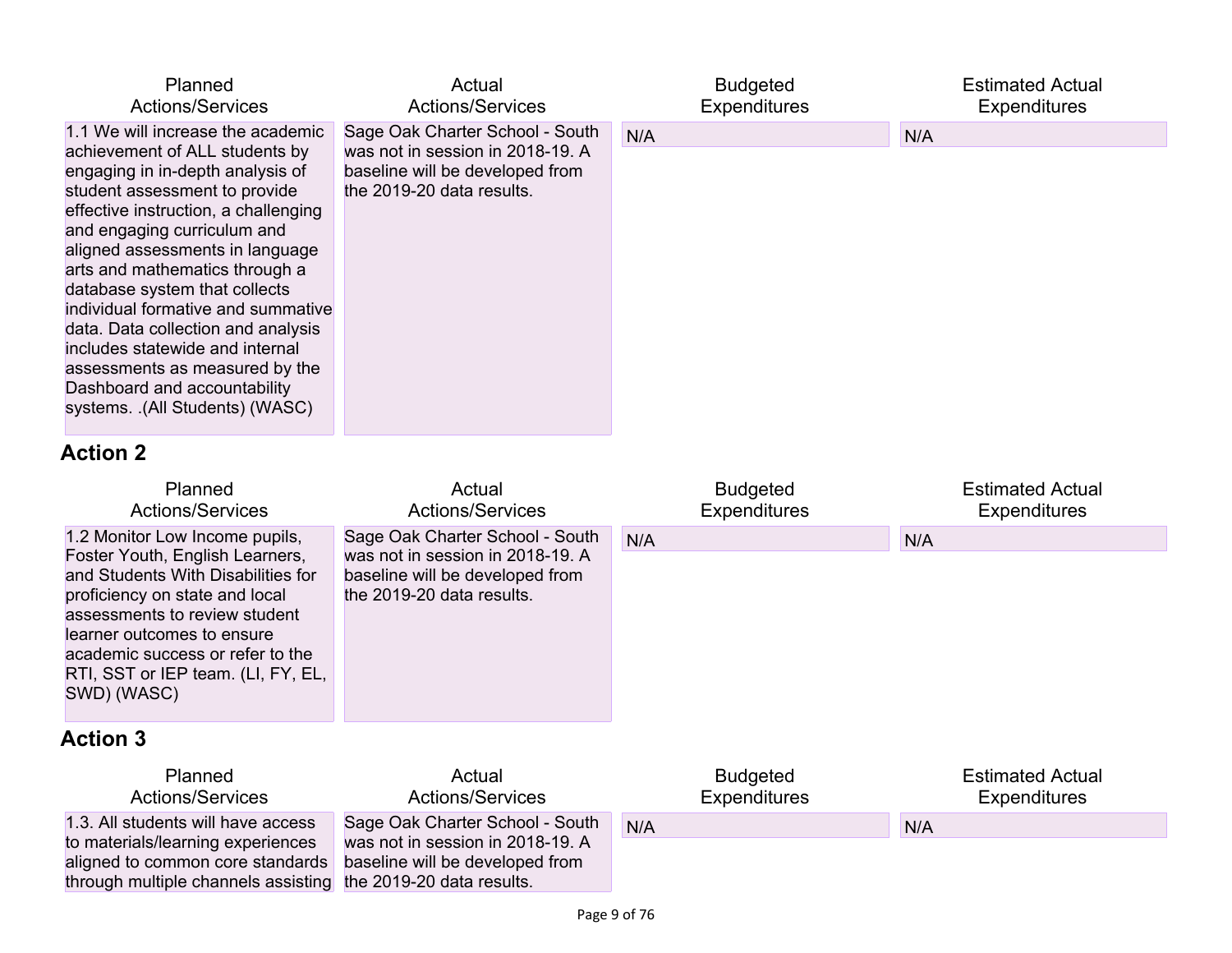students in completing standards aligned content: (All Students)

- Online courses, credit recovery, core programs
- Supplemental curriculum and materials supporting common core standards
- Extended School year
- Digital curriculum aligned to common core

| Planned<br><b>Actions/Services</b>                                                                                                                                                                                                                                                                                                                                                                                                                                                                | Actual<br><b>Actions/Services</b>                                                                                                   | <b>Budgeted</b><br><b>Expenditures</b> | <b>Estimated Actual</b><br><b>Expenditures</b> |
|---------------------------------------------------------------------------------------------------------------------------------------------------------------------------------------------------------------------------------------------------------------------------------------------------------------------------------------------------------------------------------------------------------------------------------------------------------------------------------------------------|-------------------------------------------------------------------------------------------------------------------------------------|----------------------------------------|------------------------------------------------|
| 1.4 Identify professional<br>development opportunities for<br>teachers to equip them with<br>information and resources to better<br>serve their students and parents;<br>for example: creation and use of<br>rubrics, student achievement data<br>to inform instruction, identifying the<br>effective targeted interventions for<br>students struggling to meet grade<br>level proficiency.<br>Follow Up: PD effectiveness<br>survey and results reviewed/follow<br>through (WASC) (All Students) | Sage Oak Charter School - South<br>was not in session in 2018-19. A<br>baseline will be developed from<br>the 2019-20 data results. | N/A                                    | N/A                                            |
| <b>Action 5</b>                                                                                                                                                                                                                                                                                                                                                                                                                                                                                   |                                                                                                                                     |                                        |                                                |
| Planned<br><b>Actions/Services</b>                                                                                                                                                                                                                                                                                                                                                                                                                                                                | Actual<br><b>Actions/Services</b>                                                                                                   | <b>Budgeted</b><br><b>Expenditures</b> | <b>Estimated Actual</b><br><b>Expenditures</b> |
| 1.5 Provide teacher and parent<br>training, and learning opportunities                                                                                                                                                                                                                                                                                                                                                                                                                            | Sage Oak Charter School - South<br>was not in session in 2018-19. A                                                                 | N/A                                    | N/A                                            |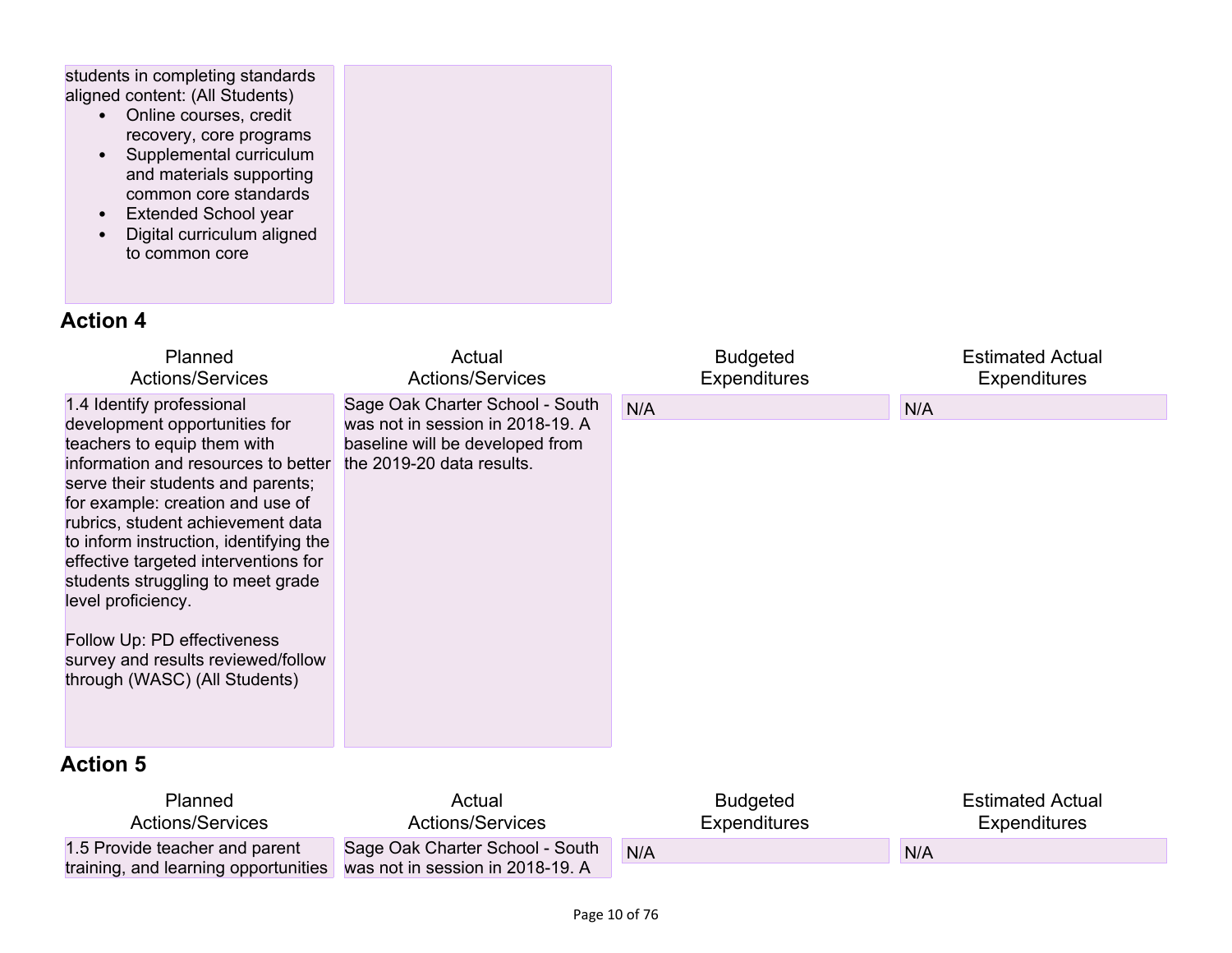| and workshops on a variety of<br>topics; for example: EL progress<br>and reclassification to show our<br>focus on the English learner's<br>progress in all courses, teaching<br>students with disabilities, and<br>literacy at home. (EL, SWD, FY,<br>LI). (WASC)                   | baseline will be developed from<br>the 2019-20 data results.                                                                        |                                        |                                                |
|-------------------------------------------------------------------------------------------------------------------------------------------------------------------------------------------------------------------------------------------------------------------------------------|-------------------------------------------------------------------------------------------------------------------------------------|----------------------------------------|------------------------------------------------|
| <b>Action 6</b>                                                                                                                                                                                                                                                                     |                                                                                                                                     |                                        |                                                |
| Planned<br><b>Actions/Services</b>                                                                                                                                                                                                                                                  | Actual<br><b>Actions/Services</b>                                                                                                   | <b>Budgeted</b><br><b>Expenditures</b> | <b>Estimated Actual</b><br><b>Expenditures</b> |
| 1.6 Students will be provided with<br>instructional strategies connected<br>to the grade level curriculum to<br>become creative and complex<br>thinkers, effective communicators,<br>community/global participants, and<br>empowered independent learners.<br>(WASC) (All Students) | Sage Oak Charter School - South<br>was not in session in 2018-19. A<br>baseline will be developed from<br>the 2019-20 data results. | N/A                                    | N/A                                            |

# **[Analysis](#page-57-3)**

Complete a copy of the following table for each of the LEA's goals from the prior year LCAP. Duplicate the table as needed. Use actual annual measurable outcome data, including performance data from the LCFF Evaluation Rubrics, as applicable.

Describe the overall implementation of the actions/services to achieve the articulated goal.

Sage Oak Charter School - South was not in session in 2018-19. A baseline will be developed from the 2019-20 data results. However, under the leadership of the CPCS-Sonoma Director, all staff has participated in collaboration/planning and professional training sessions to prepare for the 2019-20 school year.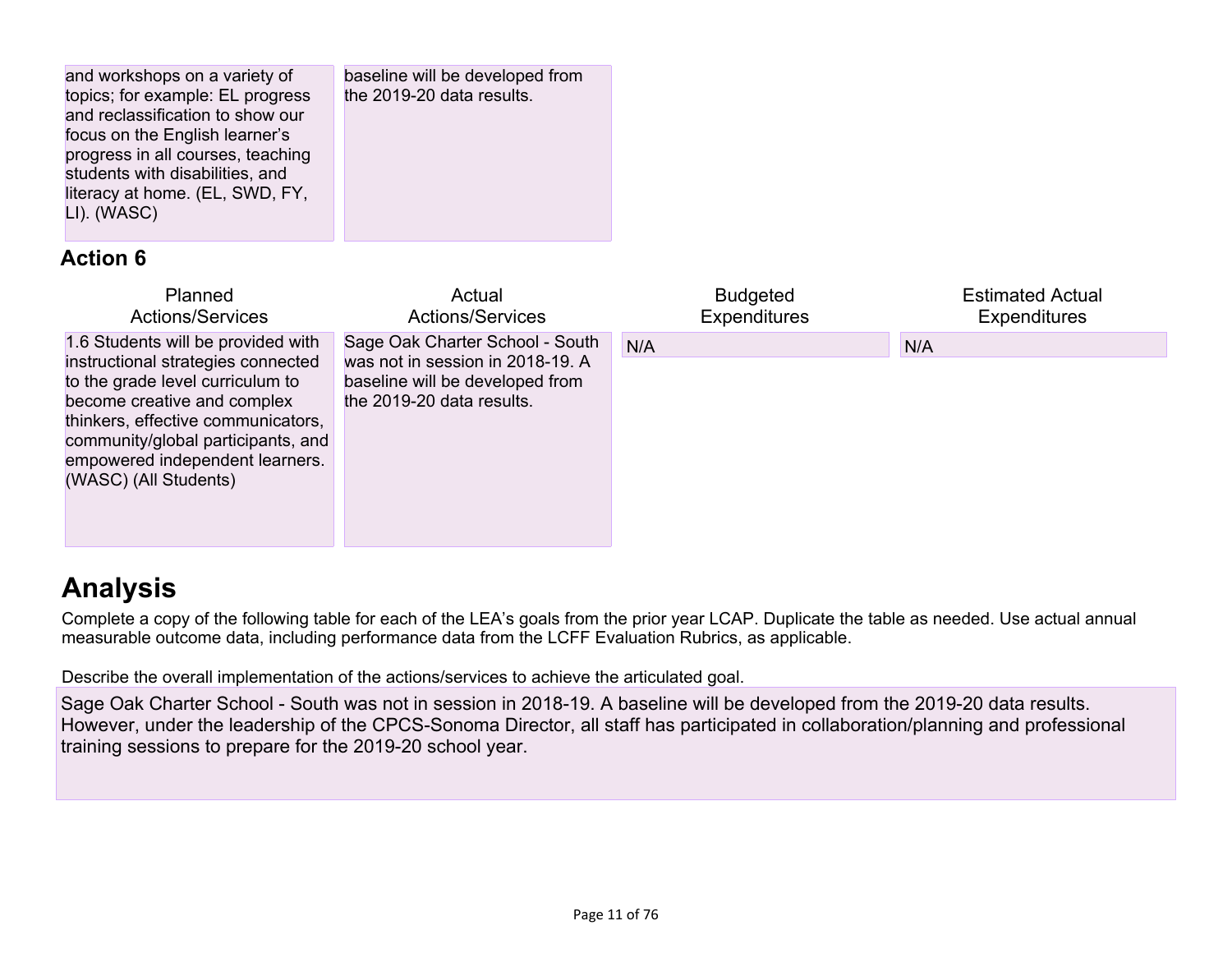Describe the overall effectiveness of the actions/services to achieve the articulated goal as measured by the LEA. Not applicable at this time.

Explain material differences between Budgeted Expenditures and Estimated Actual Expenditures. Not applicable at this time.

Describe any changes made to this goal, expected outcomes, metrics, or actions and services to achieve this goal as a result of this analysis and analysis of the LCFF Evaluation Rubrics, as applicable. Identify where those changes can be found in the LCAP.

Not applicable at this time.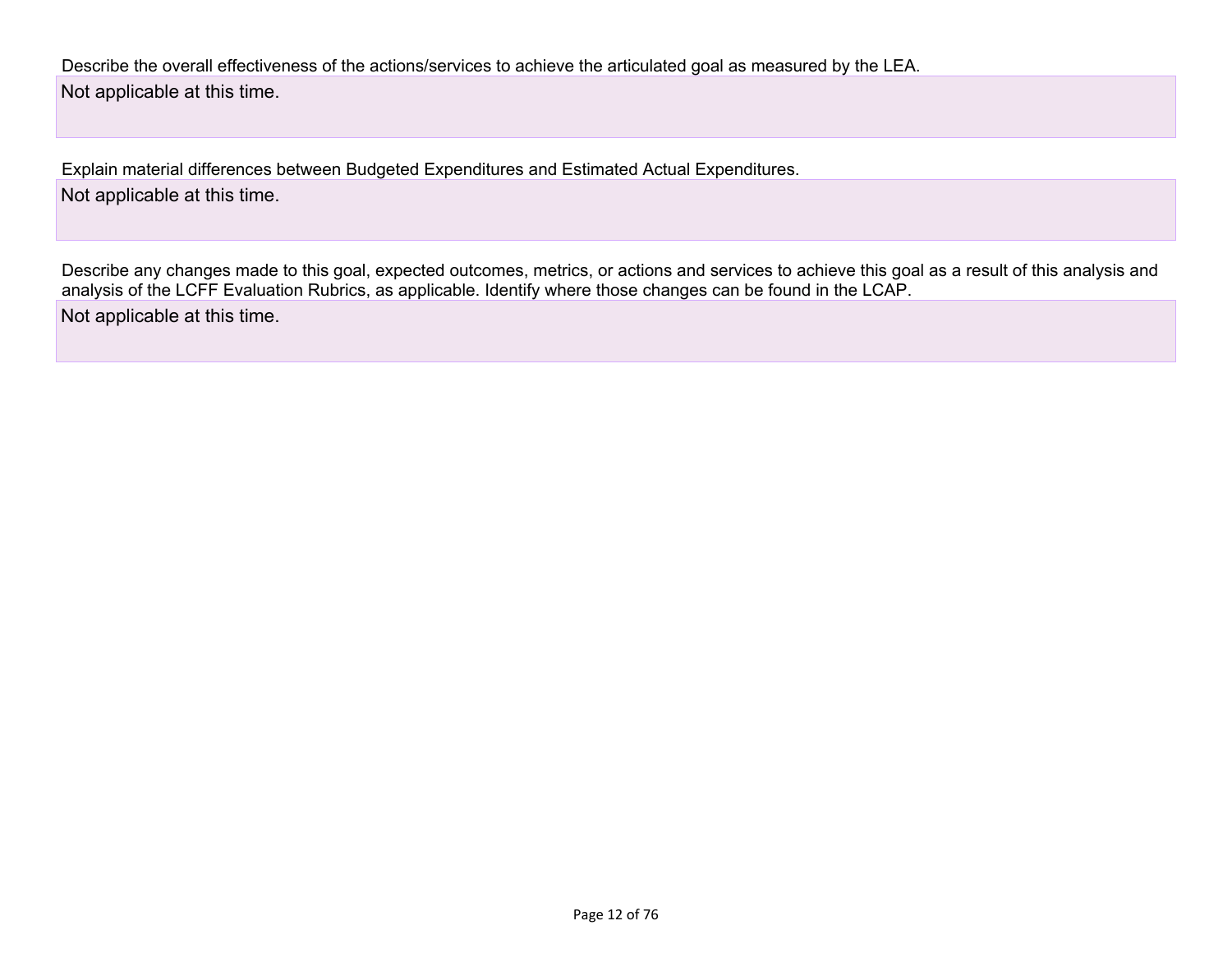# **Annual [Update](#page-57-0)**

#### **LCAP Year Reviewed: 2018-19**

Complete a copy of the following table for each of the LEA's goals from the prior year LCAP. Duplicate the table as needed.

# **Goal 2**

We will promote a high ADA and a positive school climate by providing high-quality teachers, best practices, and interventions to ensure student success.

State and/or Local Priorities [addressed](#page-64-0) by this goal:

State Priorities: Priority 1: Basic (Conditions of Learning) Priority 2: State Standards (Conditions of Learning) Priority 4: Pupil Achievement (Pupil Outcomes) Priority 5: Pupil Engagement (Engagement)

Local Priorities:

### **Annual [Measurable](#page-57-1) Outcomes**

| Expected                                                                                                                                                                                                                           | Actual                                                                                                                                                                                                                                                                                                                                                                                                                                                                                                                                                                                                                                    |
|------------------------------------------------------------------------------------------------------------------------------------------------------------------------------------------------------------------------------------|-------------------------------------------------------------------------------------------------------------------------------------------------------------------------------------------------------------------------------------------------------------------------------------------------------------------------------------------------------------------------------------------------------------------------------------------------------------------------------------------------------------------------------------------------------------------------------------------------------------------------------------------|
| <b>Metric/Indicator</b><br>Decrease Chronic Absenteeism by 2% each year<br>$18-19$<br>Sage Oak Charter School - South was not in session 2018-19<br><b>Baseline</b><br>A baseline will be developed from the 2019-20 data results. | Sage Oak Charter School - South was not in session in 2018-19. We<br>recognize the research that shows that students that attend school regularly<br>are engaged, achieve at higher levels and graduate from high school. And,<br>by providing a positive school climate to maintain low absenteeism,<br>suspension and expulsion rates results in increased attendance. Under the<br>direction and leadership of the school Director, all staff has participated in<br>collaboration/planning and professional development in preparation for the<br>2019-20 school year.<br>A baseline will be developed from the 2019-20 data results. |
| <b>Metric/Indicator</b><br>Strive for 0% Expulsion Rate each year<br>$18-19$<br>Sage Oak Charter School - South was not in session 2018-19<br><b>Baseline</b><br>A baseline will be developed from the 2019-20 data results.       | Sage Oak Charter School - South was not in session 2018-19. A baseline<br>will be developed from the 2019-20 data results.                                                                                                                                                                                                                                                                                                                                                                                                                                                                                                                |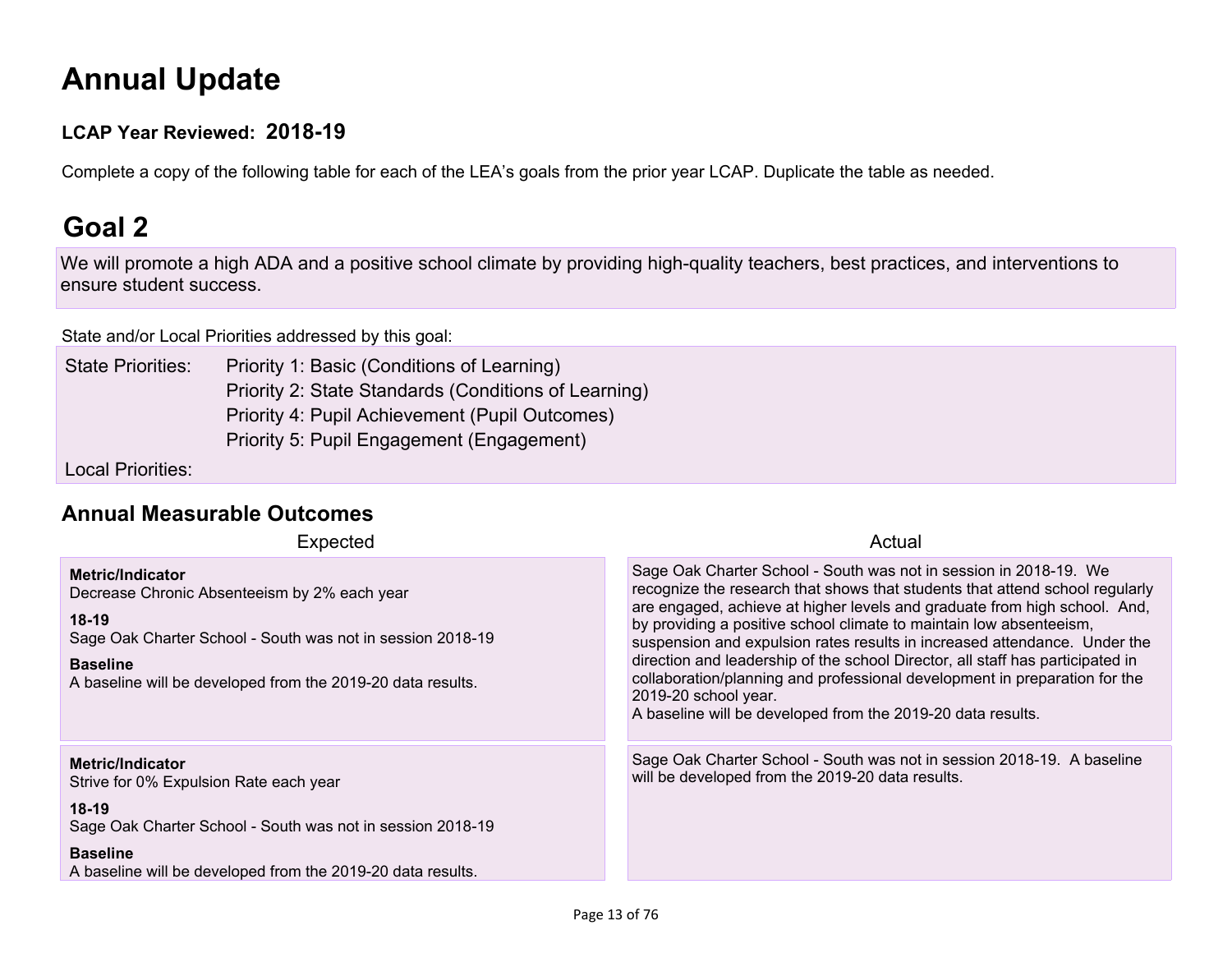| Expected                                                                       | Actual                                                                                                                     |
|--------------------------------------------------------------------------------|----------------------------------------------------------------------------------------------------------------------------|
| Metric/Indicator<br>Strive for 0% Suspension Rate each year                    | Sage Oak Charter School - South was not in session 2018-19. A baseline<br>will be developed from the 2019-20 data results. |
| $18-19$<br>Sage Oak Charter School - South was not in session 2018-19          |                                                                                                                            |
| <b>Baseline</b><br>A baseline will be developed from the 2019-20 data results. |                                                                                                                            |

### **Actions / [Services](#page-57-2)**

Duplicate the Actions/Services from the prior year LCAP and complete a copy of the following table for each. Duplicate the table as needed.

### **Action 1**

| Planned                                                                                                                                                                                                                                                                                    | Actual                                                        | <b>Budgeted</b>     | <b>Estimated Actual</b> |
|--------------------------------------------------------------------------------------------------------------------------------------------------------------------------------------------------------------------------------------------------------------------------------------------|---------------------------------------------------------------|---------------------|-------------------------|
| <b>Actions/Services</b>                                                                                                                                                                                                                                                                    | <b>Actions/Services</b>                                       | <b>Expenditures</b> | <b>Expenditures</b>     |
| 2.1 Focus on school climate and<br>student engagement and Increase<br>our ADA by decreasing our chronic<br>absenteeism by 2% each school<br>year. Availability of RTI at all<br>levels, Guidance Counselor, and<br>Credit Recovery Options for<br>Secondary Level (WASC) (All<br>Students) | Sage Oak Charter School - South<br>was not in session 2018-19 | N/A                 | N/A                     |

| Planned                                                                                                                                                                                                                                                                                                    | Actual                                                        | <b>Budgeted</b>     | <b>Estimated Actual</b> |
|------------------------------------------------------------------------------------------------------------------------------------------------------------------------------------------------------------------------------------------------------------------------------------------------------------|---------------------------------------------------------------|---------------------|-------------------------|
| <b>Actions/Services</b>                                                                                                                                                                                                                                                                                    | <b>Actions/Services</b>                                       | <b>Expenditures</b> | <b>Expenditures</b>     |
| 2.2 Recruit and retain highly<br>qualified multiple and single<br>subject teachers and maintain their<br>appropriate assignment in the<br>subject areas of the pupils they are<br>teaching; and, hire highly qualified<br>classified staff according to their<br>job description.<br>(WASC) (All Students) | Sage Oak Charter School - South<br>was not in session 2018-19 | N/A                 | N/A                     |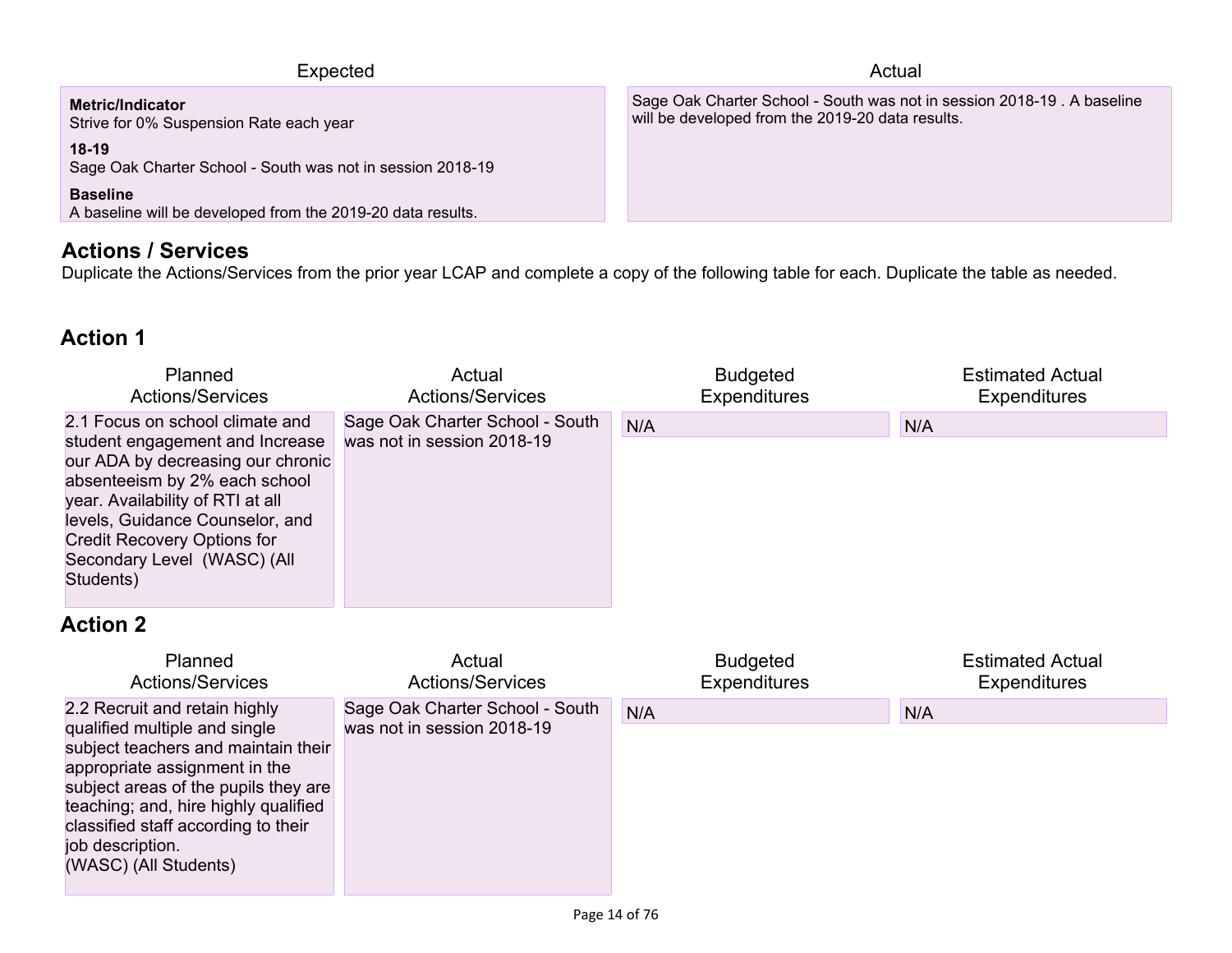### **Action 3**

| Planned<br><b>Actions/Services</b>                                                                                                           | Actual<br><b>Actions/Services</b>                             | <b>Budgeted</b><br><b>Expenditures</b> | <b>Estimated Actual</b><br><b>Expenditures</b> |
|----------------------------------------------------------------------------------------------------------------------------------------------|---------------------------------------------------------------|----------------------------------------|------------------------------------------------|
| 2.3 Frequent contact with<br>parents/students in order to update<br>them on student progress and<br>notify them of events. (All<br>Students) | Sage Oak Charter School - South<br>was not in session 2018-19 | N/A                                    | N/A                                            |
| <b>Action 4</b>                                                                                                                              |                                                               |                                        |                                                |
|                                                                                                                                              |                                                               |                                        |                                                |
| Planned<br><b>Actions/Services</b>                                                                                                           | Actual<br><b>Actions/Services</b>                             | <b>Budgeted</b><br><b>Expenditures</b> | <b>Estimated Actual</b><br><b>Expenditures</b> |

# **[Analysis](#page-57-3)**

Complete a copy of the following table for each of the LEA's goals from the prior year LCAP. Duplicate the table as needed. Use actual annual measurable outcome data, including performance data from the LCFF Evaluation Rubrics, as applicable.

Describe the overall implementation of the actions/services to achieve the articulated goal.

Sage Oak Charter School - South was not in session 2018-19. Under the direction of the school Director, all staff has participated in collaboration/planning and professional development in preparation for the 2019-20 school year.

Describe the overall effectiveness of the actions/services to achieve the articulated goal as measured by the LEA. Sage Oak Charter School - South was not in session 2018-19.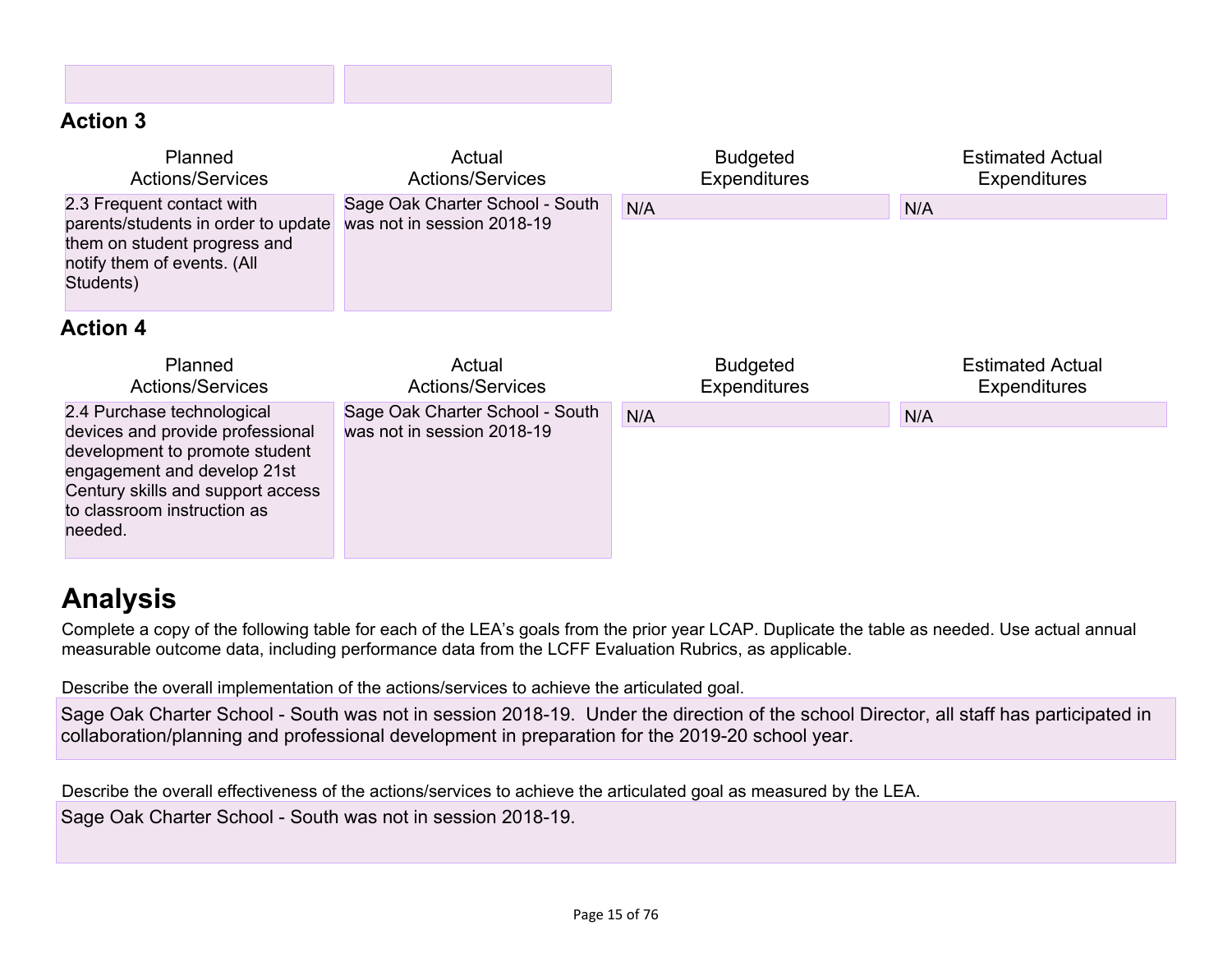Describe any changes made to this goal, expected outcomes, metrics, or actions and services to achieve this goal as a result of this analysis and analysis of the LCFF Evaluation Rubrics, as applicable. Identify where those changes can be found in the LCAP. Sage Oak Charter School - South was not in session 2018-19.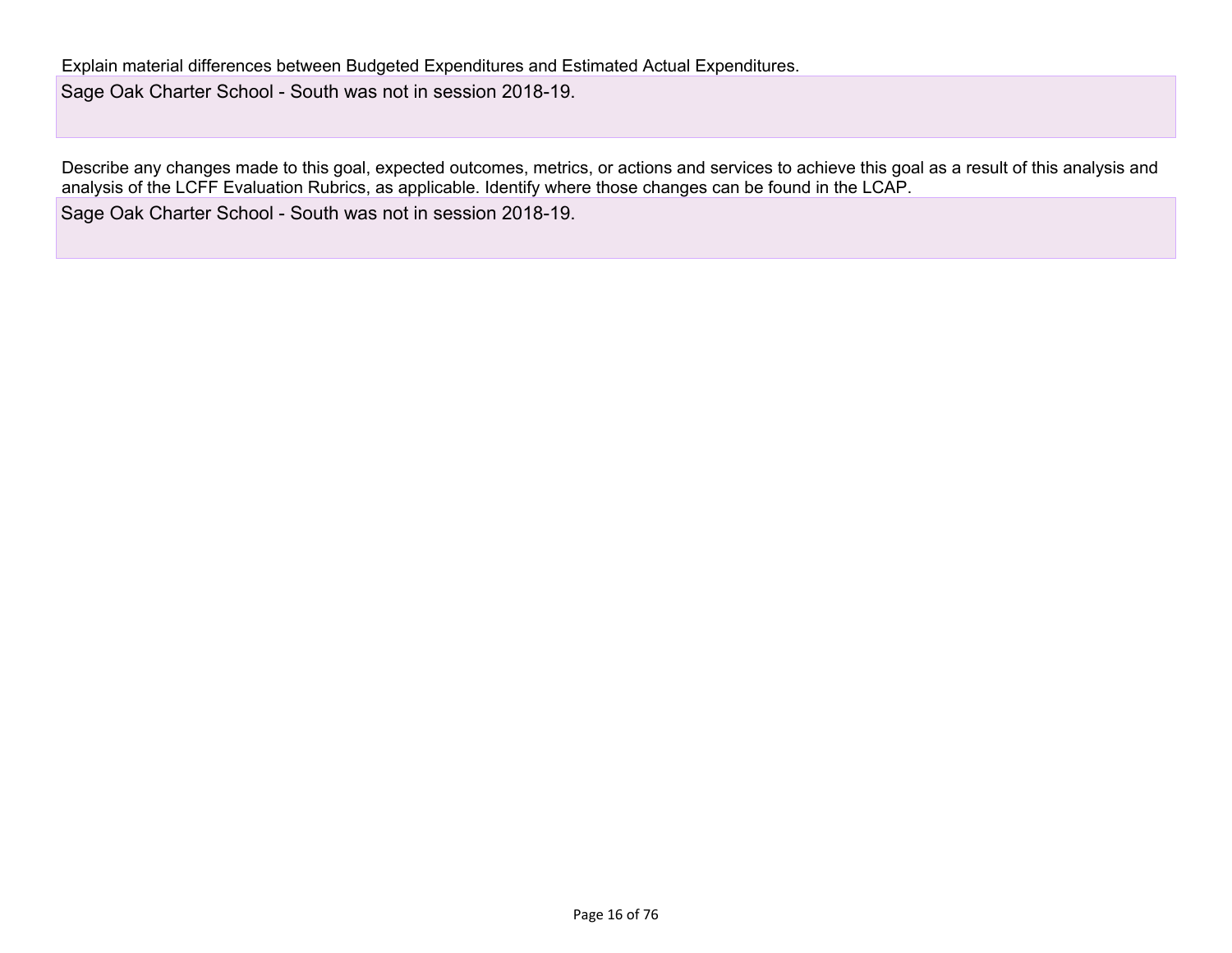# **Annual [Update](#page-57-0)**

#### **LCAP Year Reviewed: 2018-19**

Complete a copy of the following table for each of the LEA's goals from the prior year LCAP. Duplicate the table as needed.

# **Goal 3**

We will establish connections and partnerships with our families and community to increase engagement, involvement, and ensure safety and satisfaction to support student learning and achievement.

Effective and meaningful transparent communication will provide all stakeholders opportunities for input in decision making at the program and charter levels.

State and/or Local Priorities [addressed](#page-64-0) by this goal:

State Priorities: Priority 3: Parental Involvement (Engagement) Priority 5: Pupil Engagement (Engagement) Priority 6: School Climate (Engagement)

Local Priorities:

### **Annual [Measurable](#page-57-1) Outcomes**

| Expected                                                                                                                                                                                                                                         | Actual                                                                                                                                                                                                                                                                                                                             |
|--------------------------------------------------------------------------------------------------------------------------------------------------------------------------------------------------------------------------------------------------|------------------------------------------------------------------------------------------------------------------------------------------------------------------------------------------------------------------------------------------------------------------------------------------------------------------------------------|
| <b>Metric/Indicator</b><br>Participation/Input Rates increased by 2% each year<br>$18-19$<br>Sage Oak Charter School - South was not in session in 2018-19.<br><b>Baseline</b><br>A baseline will be set with 2019-20 input survey data results. | Sage Oak Charter School - South was not in session in 2018-19; however,<br>we recognize that increasing involvement/engagement will improve our<br>students' academic experience and performance; and, improve stakeholder<br>satisfaction with our school.<br>A baseline will be developed with the 2019-20 input survey results. |
| <b>Metric/Indicator</b><br><b>Overall Satisfaction Rate</b><br>$18-19$<br>Sage Oak Charter School - South was not in session in 2018-19.<br><b>Baseline</b><br>A baseline will be set with 2019-20 input survey data results.                    | Sage Oak Charter School - South was not in session in 2018-19.                                                                                                                                                                                                                                                                     |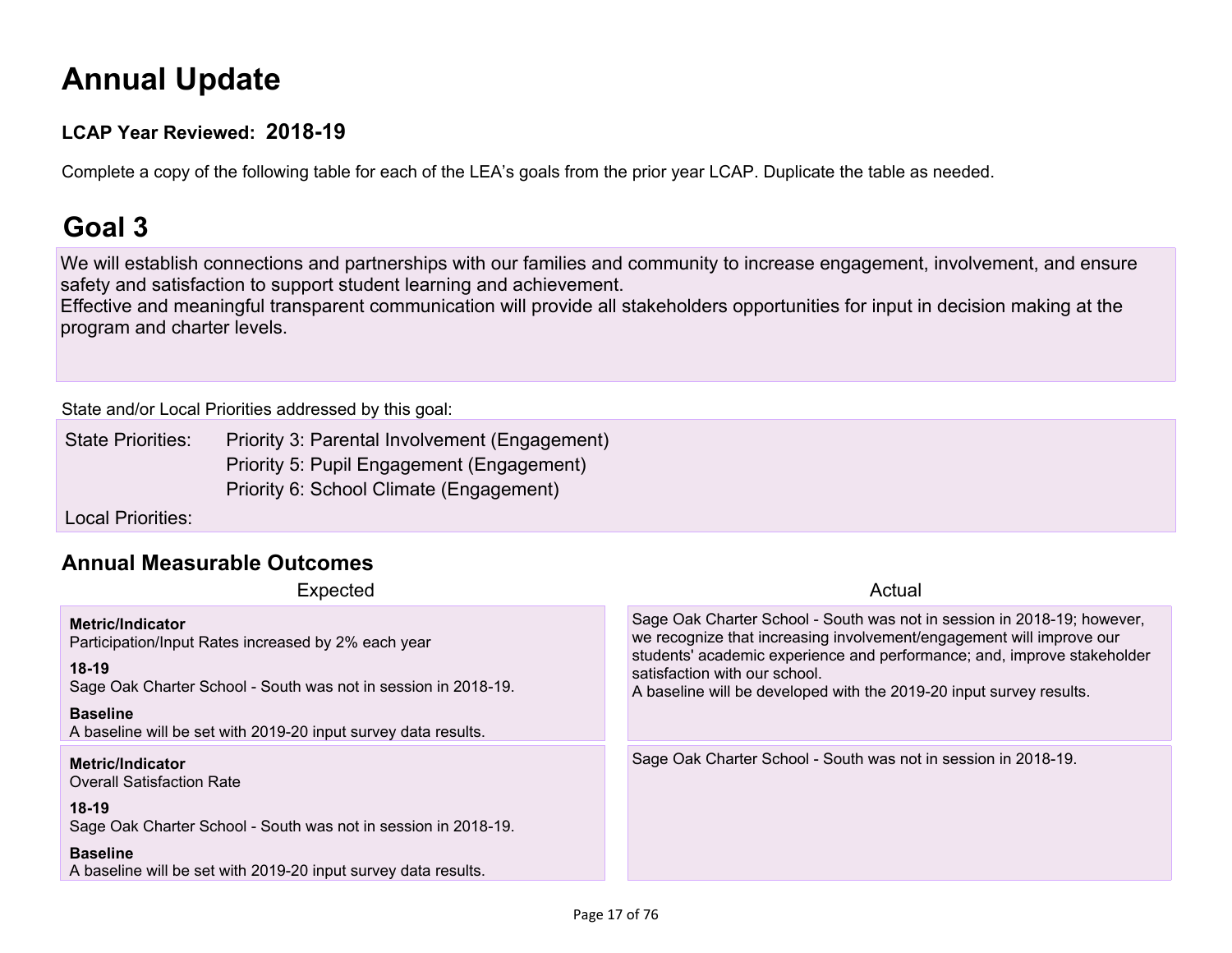| Expected                                                                                                                                                                                              | Actual                                                         |
|-------------------------------------------------------------------------------------------------------------------------------------------------------------------------------------------------------|----------------------------------------------------------------|
| <b>Metric/Indicator</b><br>Safety Plan Review/Update and Training<br>$18-19$<br>Sage Oak Charter School - South was not in session in 2018-19.<br><b>Baseline</b><br>Annual Review and Training Dates | Sage Oak Charter School - South was not in session in 2018-19. |
|                                                                                                                                                                                                       |                                                                |

### **Actions / [Services](#page-57-2)**

Duplicate the Actions/Services from the prior year LCAP and complete a copy of the following table for each. Duplicate the table as needed.

### **Action 1**

| Planned                                                                                                                                                                                                                                                                                                                                                                           | Actual                                                                                                                                                                                                                                                                                                       | <b>Budgeted</b>     | <b>Estimated Actual</b> |
|-----------------------------------------------------------------------------------------------------------------------------------------------------------------------------------------------------------------------------------------------------------------------------------------------------------------------------------------------------------------------------------|--------------------------------------------------------------------------------------------------------------------------------------------------------------------------------------------------------------------------------------------------------------------------------------------------------------|---------------------|-------------------------|
| <b>Actions/Services</b>                                                                                                                                                                                                                                                                                                                                                           | <b>Actions/Services</b>                                                                                                                                                                                                                                                                                      | <b>Expenditures</b> | <b>Expenditures</b>     |
| 3.1 We will seek parent input and<br>assess our level of stakeholder<br>engagement through parent<br>participation in surveys, parent<br>meetings, teacher/parent meetings<br>to identify our level of meaningful<br>and transparent communication<br>with all parents; and, to ensure all<br>parents have opportunities for<br>participation and input. (WASC)<br>(All Students) | Sage Oak Charter School - South<br>was not in session in 2018-19;<br>however, we recognize that<br>increasing<br>involvement/engagement through<br>improved communication will<br>improve our students' academic<br>experience and performance; and,<br>improve stakeholder satisfaction<br>with our school. | N/A                 | N/a                     |

| Planned                                                                                                                                                                                                                                                                                         | Actual                                                           | <b>Budgeted</b>     | <b>Estimated Actual</b> |
|-------------------------------------------------------------------------------------------------------------------------------------------------------------------------------------------------------------------------------------------------------------------------------------------------|------------------------------------------------------------------|---------------------|-------------------------|
| <b>Actions/Services</b>                                                                                                                                                                                                                                                                         | <b>Actions/Services</b>                                          | <b>Expenditures</b> | <b>Expenditures</b>     |
| 3.2 We will build partnerships for<br>student outcomes by sending<br>notification of Surveys, Parent<br>Meetings, Board of Trustee Public<br>meetings in a timely manner to all<br>families, through emails, website<br>and other social media schools site<br>while ensuring the participation | Sage Oak Charter School - South<br>was not in session in 2018-19 | N/A                 | N/A                     |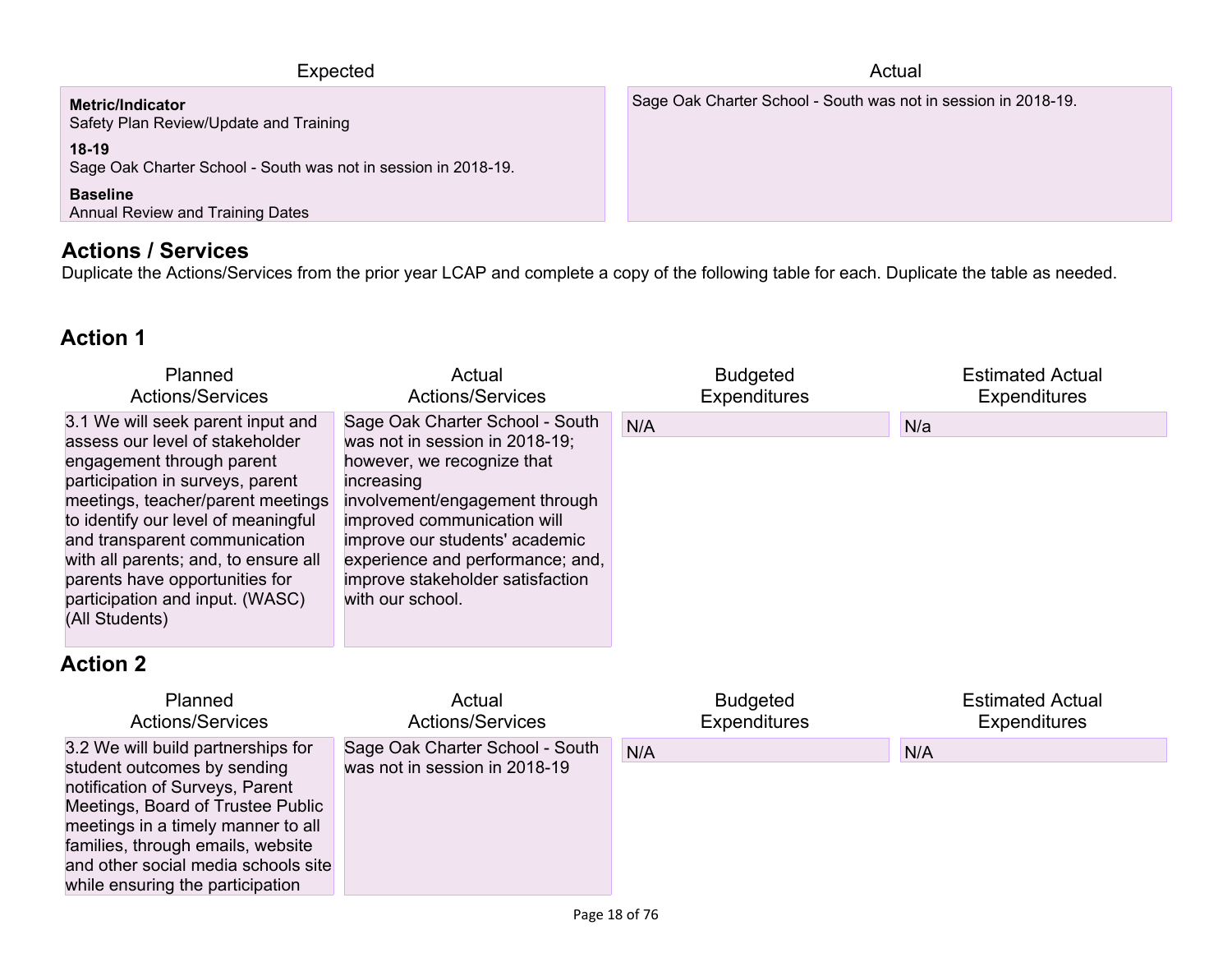and engagement of our underrepresented families (All Students)

# **Action 3**

| Planned                                                                                                                                                                                                                                                     | Actual                                                           | <b>Budgeted</b>     | <b>Estimated Actual</b> |
|-------------------------------------------------------------------------------------------------------------------------------------------------------------------------------------------------------------------------------------------------------------|------------------------------------------------------------------|---------------------|-------------------------|
| <b>Actions/Services</b>                                                                                                                                                                                                                                     | <b>Actions/Services</b>                                          | <b>Expenditures</b> | <b>Expenditures</b>     |
| 3.3 We will build relationships by<br>ensuring that all parents, students,<br>and teachers feel that our schools<br>are providing a safe, positive,<br>inclusive, welcoming and<br>aesthetically pleasing learning<br>environment. (WASC) (All<br>Students) | Sage Oak Charter School - South<br>was not in session in 2018-19 | N/A                 | N/A                     |
| <b>Action 4</b>                                                                                                                                                                                                                                             |                                                                  |                     |                         |
| Planned                                                                                                                                                                                                                                                     | Actual                                                           | <b>Budgeted</b>     | <b>Estimated Actual</b> |
| <b>Actions/Services</b>                                                                                                                                                                                                                                     | <b>Actions/Services</b>                                          | <b>Expenditures</b> | <b>Expenditures</b>     |

| ACTIONIS/OCI VICES               | ACTIONS/OCTVICES                   | <b>EXPETIQUES</b> | <b>EXPETIQUES</b> |  |
|----------------------------------|------------------------------------|-------------------|-------------------|--|
| 3.4 Properly vet all newly hired | Sage Oak Charter School - South    | N/A               | N/A               |  |
| vendors to ensure standards      | was not in session in 2018-19;     |                   |                   |  |
| alignment and safety for our     | however, all vendors and staff for |                   |                   |  |
| students.                        | 2019-20 have been vetted to        |                   |                   |  |
| (All Students)                   | ensure standards alignment and     |                   |                   |  |
|                                  | safety for our students.           |                   |                   |  |
|                                  |                                    |                   |                   |  |
|                                  |                                    |                   |                   |  |

| Planned                                                                                                                                                                              | Actual                                                           | <b>Budgeted</b>     | <b>Estimated Actual</b> |
|--------------------------------------------------------------------------------------------------------------------------------------------------------------------------------------|------------------------------------------------------------------|---------------------|-------------------------|
| <b>Actions/Services</b>                                                                                                                                                              | <b>Actions/Services</b>                                          | <b>Expenditures</b> | <b>Expenditures</b>     |
| 3.5 The Charter will continue to<br>maintain a safe learning<br>environment for all students by<br>training the teachers and staff on<br>school wide safety plans.<br>(All Students) | Sage Oak Charter School - South<br>was not in session in 2018-19 | <b>NA</b>           | N/A                     |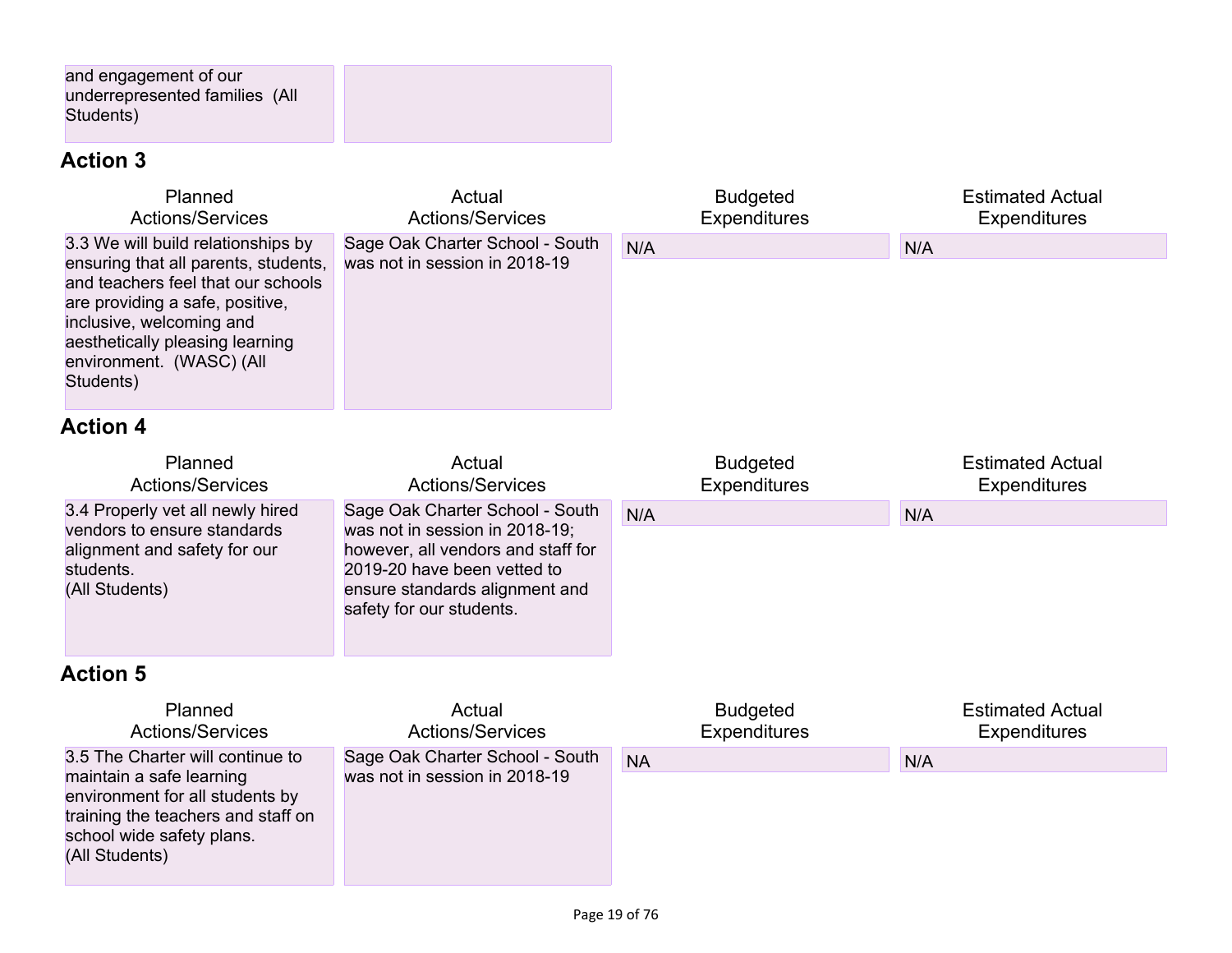### **Action 6**

| Planned<br><b>Actions/Services</b>                                                                                            | Actual<br><b>Actions/Services</b>                                | <b>Budgeted</b><br><b>Expenditures</b> | <b>Estimated Actual</b><br><b>Expenditures</b> |
|-------------------------------------------------------------------------------------------------------------------------------|------------------------------------------------------------------|----------------------------------------|------------------------------------------------|
| 3.6 Notices, reports, statements or<br>records sent to a student, parent or<br>guardian will be translated as<br>needed. (EL) | Sage Oak Charter School - South<br>was not in session in 2018-19 | N/A                                    | N/A                                            |
| <b>Action 7</b>                                                                                                               |                                                                  |                                        |                                                |
|                                                                                                                               |                                                                  |                                        |                                                |
| Planned<br><b>Actions/Services</b>                                                                                            | Actual<br><b>Actions/Services</b>                                | <b>Budgeted</b><br><b>Expenditures</b> | <b>Estimated Actual</b><br><b>Expenditures</b> |

# **[Analysis](#page-57-3)**

Complete a copy of the following table for each of the LEA's goals from the prior year LCAP. Duplicate the table as needed. Use actual annual measurable outcome data, including performance data from the LCFF Evaluation Rubrics, as applicable.

Describe the overall implementation of the actions/services to achieve the articulated goal.

Sage Oak Charter School - South was not in session in 2018-19; however, we recognize that increasing involvement/engagement will improve our students' academic experience and performance; and, improve stakeholder satisfaction with our school. With the direction and leadership of the school Director, all staff participated in collaboration/planning an professional development in preparation for the 2019-20 school year.

A baseline will be developed with the 2019-20 input survey results.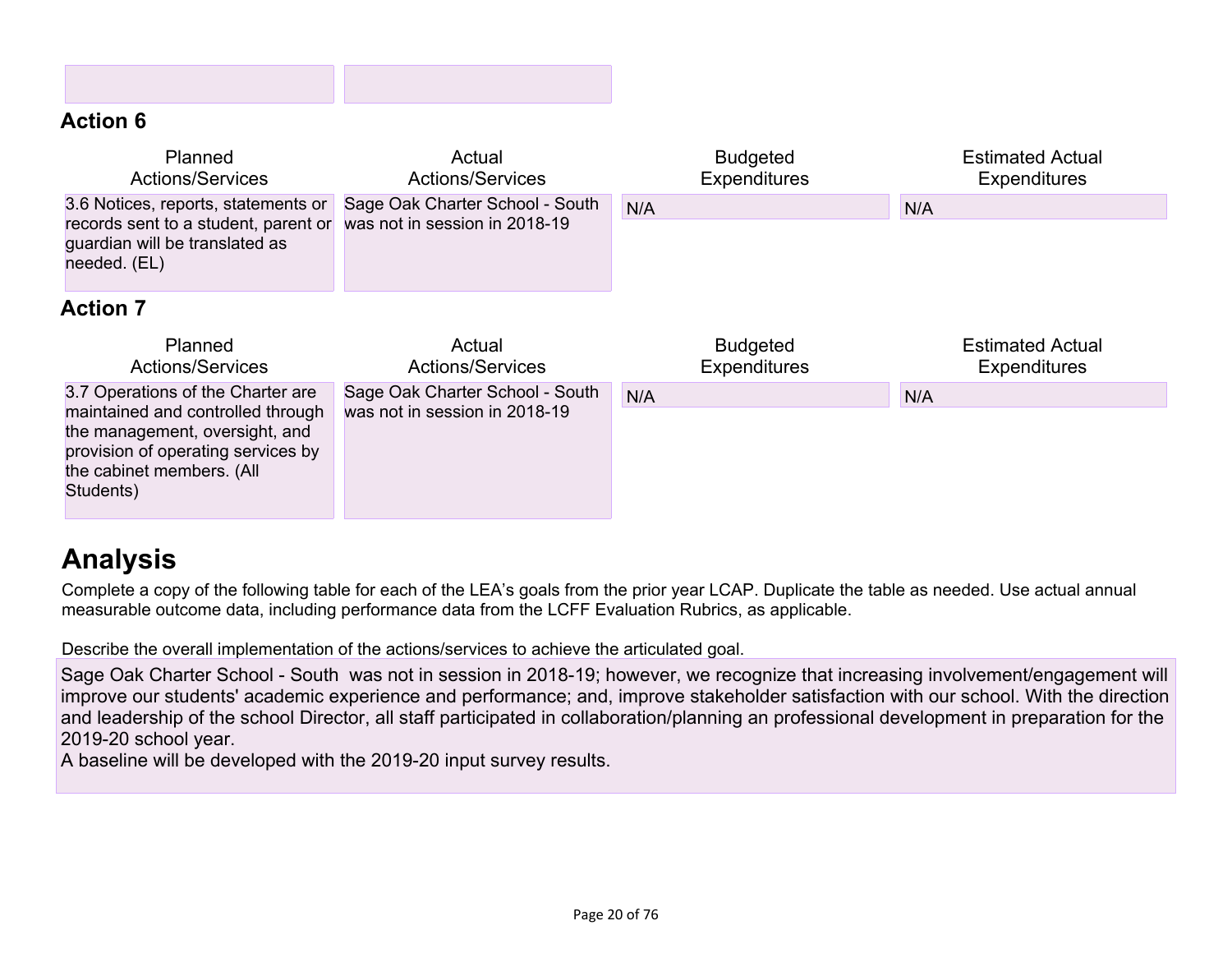Describe the overall effectiveness of the actions/services to achieve the articulated goal as measured by the LEA. Sage Oak Charter School - South was not in session in 2018-19

Explain material differences between Budgeted Expenditures and Estimated Actual Expenditures. Sage Oak Charter School - South was not in session in 2018-19

Describe any changes made to this goal, expected outcomes, metrics, or actions and services to achieve this goal as a result of this analysis and analysis of the LCFF Evaluation Rubrics, as applicable. Identify where those changes can be found in the LCAP.

Sage Oak Charter School - South was not in session in 2018-19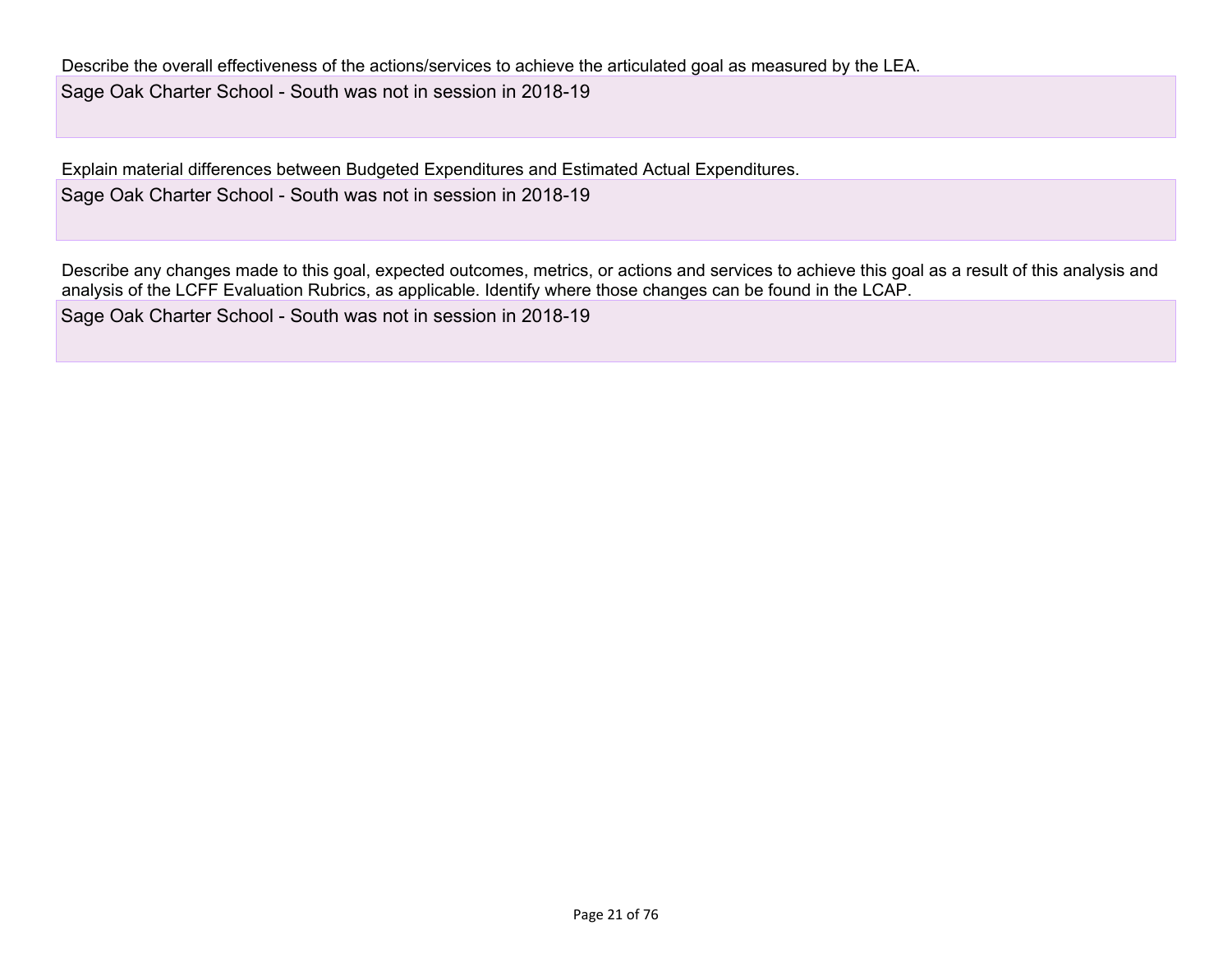# **Annual [Update](#page-57-0)**

#### **LCAP Year Reviewed: 2018-19**

Complete a copy of the following table for each of the LEA's goals from the prior year LCAP. Duplicate the table as needed.

# **Goal 4**

We will ensure that students are on-track to graduate from high school, and have access to College and Career Technical Education.

State and/or Local Priorities [addressed](#page-64-0) by this goal:

State Priorities: Priority 1: Basic (Conditions of Learning) Priority 2: State Standards (Conditions of Learning) Priority 4: Pupil Achievement (Pupil Outcomes) Priority 5: Pupil Engagement (Engagement) Priority 6: School Climate (Engagement) Priority 7: Course Access (Conditions of Learning) Priority 8: Other Pupil Outcomes (Pupil Outcomes)

Local Priorities:

#### **Annual [Measurable](#page-57-1) Outcomes**

Expected Actual Actual Actual Actual Actual Actual Actual Actual Actual Actual Actual Actual Actual Actual Actual Actual Actual Actual Actual Actual Actual Actual Actual Actual Actual Actual Actual Actual Actual Actual Act

**Metric/Indicator** Increase graduation rates by 2% each year **18-19** Sage Oak Charter School - South was not in session 2018-19 **Baseline** A baseline will be created from the 2019-20 graduation rate data Sage Oak Charter School - South was not in session 2018-19. However, we recognize that student graduation from high school is an important indicator of school success and one of the most significant indicators of student college and career readiness. In preparation for the 2019-20 school year, collaboration/planning and professional development was provided under the direction and leadership of the program Director. A baseline will be created from the 2019-20 graduation rate data.

#### **Actions / [Services](#page-57-2)**

Duplicate the Actions/Services from the prior year LCAP and complete a copy of the following table for each. Duplicate the table as needed.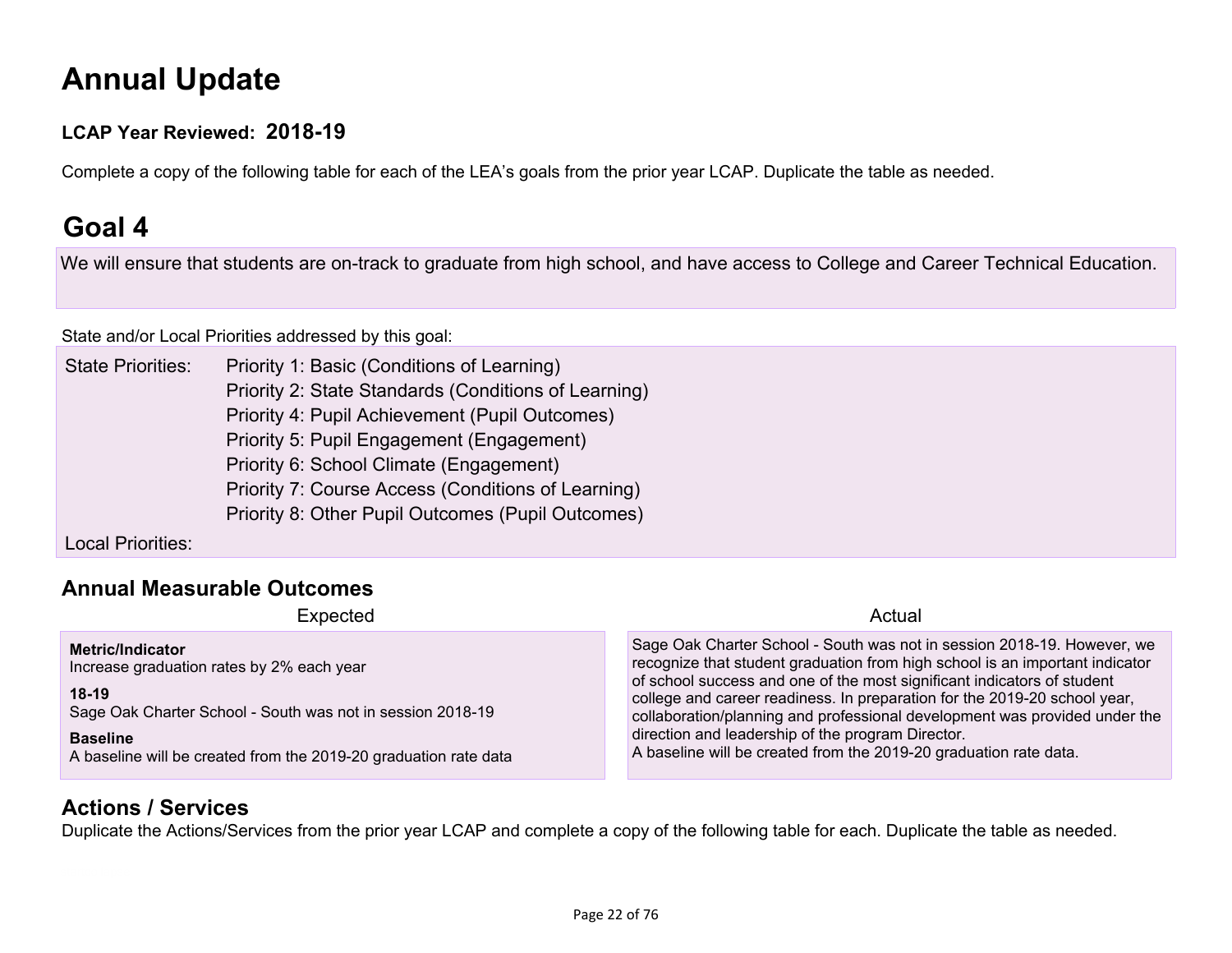### **Action 1**

| Planned                                                                                                                                                                                                                                                                                                                                                                                                                                                                                                                                     | Actual                                                                                                                                                                                                                                              | <b>Budgeted</b>     | <b>Estimated Actual</b> |
|---------------------------------------------------------------------------------------------------------------------------------------------------------------------------------------------------------------------------------------------------------------------------------------------------------------------------------------------------------------------------------------------------------------------------------------------------------------------------------------------------------------------------------------------|-----------------------------------------------------------------------------------------------------------------------------------------------------------------------------------------------------------------------------------------------------|---------------------|-------------------------|
| <b>Actions/Services</b>                                                                                                                                                                                                                                                                                                                                                                                                                                                                                                                     | <b>Actions/Services</b>                                                                                                                                                                                                                             | <b>Expenditures</b> | <b>Expenditures</b>     |
| 4.1 Consistent with California<br>College and Career Indicators,<br>develop a comprehensive College<br>and Career readiness program for<br>middle and high school students<br>that helps align student strengths<br>and interests to post-secondary<br>goals; Increase Career Technical<br>education opportunities to prepare<br>students for the 21st century<br>workforce and global<br>competencies; and, opportunities<br>for high school/young adults to<br>connect with community resources<br>and agencies. (WASC) (All<br>Students) | Sage Oak Charter School - South<br>was not in session 2018-19. Under<br>the direction and leadership of the<br>school Director,<br>collaboration/planning and<br>professional development was<br>held in preparation of the 2019-20<br>school year. | N/A                 | N/A                     |

### **Action 2**

| Planned<br><b>Actions/Services</b>                                                                                                                                                                                                                                                                                                                                                       | Actual<br><b>Actions/Services</b>                              | <b>Budgeted</b><br><b>Expenditures</b> | <b>Estimated Actual</b><br><b>Expenditures</b> |
|------------------------------------------------------------------------------------------------------------------------------------------------------------------------------------------------------------------------------------------------------------------------------------------------------------------------------------------------------------------------------------------|----------------------------------------------------------------|----------------------------------------|------------------------------------------------|
| 4.2 Students transitioning from<br>middle to high school will be<br>monitored to keep students "on-<br>track" to graduate from high school<br>by monitoring attendance data,<br>providing collective support from<br>teachers for academic success,<br>raising the academic bar, and<br>fostering support to ease transition<br>through middle and high school.<br>(WASC) (All Students) | Sage Oak Charter School - South<br>was not in session 2018-19. | N/A                                    | N/A                                            |
| <b>Action 3</b>                                                                                                                                                                                                                                                                                                                                                                          |                                                                |                                        |                                                |

Planned Actions/Services

Actual Actions/Services

Budgeted Expenditures Estimated Actual Expenditures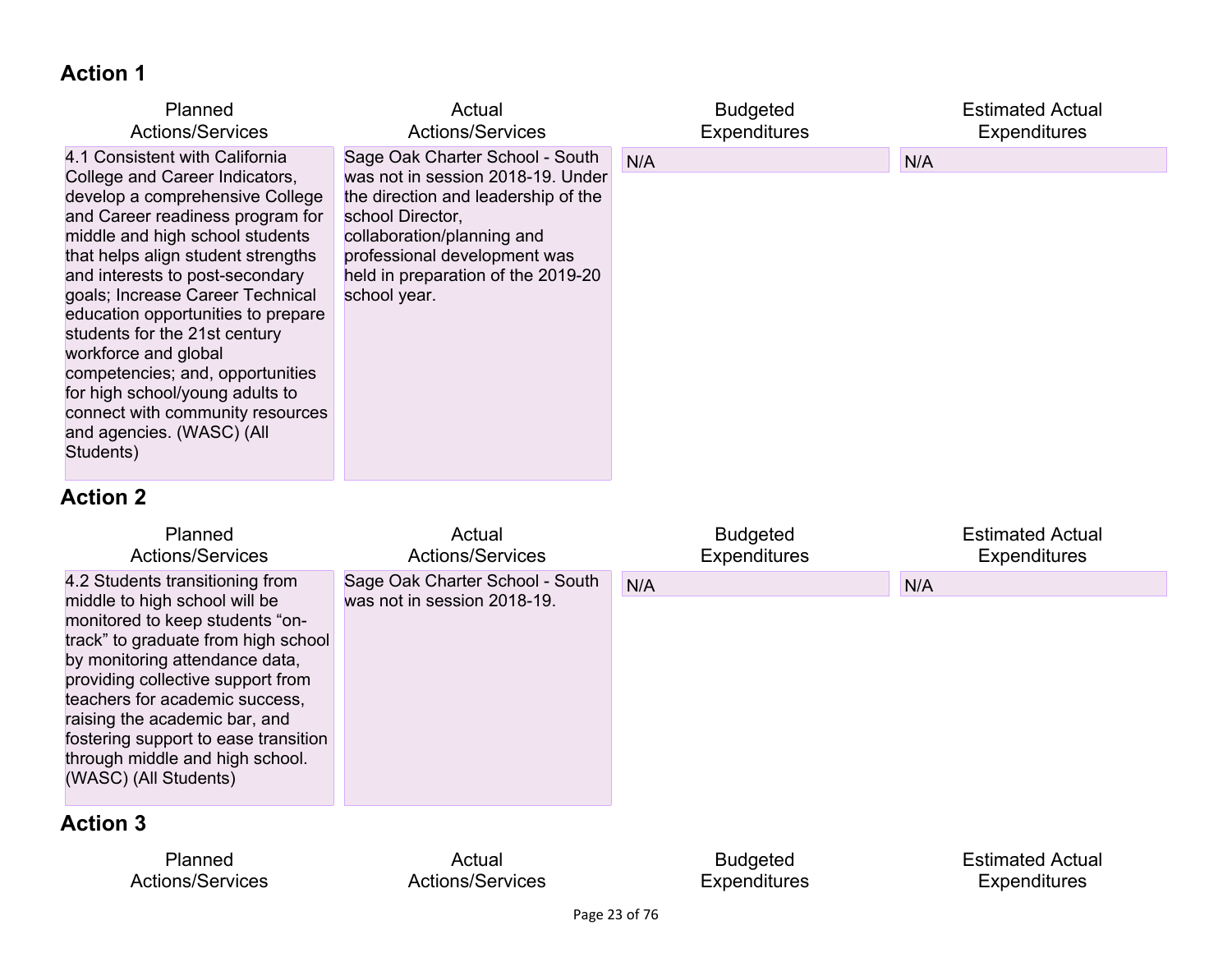| 4.3 Provide high quality instruction | Sage Oak Charter School - South | N/A | N/A |
|--------------------------------------|---------------------------------|-----|-----|
| and curriculum that promotes         | was not in session 2018-19.     |     |     |
| graduation and college and career    |                                 |     |     |
| readiness with academic              |                                 |     |     |
| interventions. Review and            |                                 |     |     |
| strengthen the high school           |                                 |     |     |
| curriculum to maintain engaging      |                                 |     |     |
| and rigorous curriculum supporting   |                                 |     |     |
| graduation and college and career    |                                 |     |     |
| readiness. (WASC) (All Students)     |                                 |     |     |
|                                      |                                 |     |     |

# **Action 4**

| Planned                                                                                                                                                                                       | Actual                                                         | <b>Budgeted</b>     | <b>Estimated Actual</b> |
|-----------------------------------------------------------------------------------------------------------------------------------------------------------------------------------------------|----------------------------------------------------------------|---------------------|-------------------------|
| <b>Actions/Services</b>                                                                                                                                                                       | <b>Actions/Services</b>                                        | <b>Expenditures</b> | <b>Expenditures</b>     |
| 4.4 Ensure all students have<br>opportunity for intensive CAASPP<br>preparation specifically low<br>income, EL, Foster Youth students<br>and students with disabilities.<br>(LI, FY, EL, SWD) | Sage Oak Charter School - South<br>was not in session 2018-19. | N/A                 | N/A                     |

| Planned<br><b>Actions/Services</b>                                                                                        | Actual<br><b>Actions/Services</b>                              | <b>Budgeted</b><br><b>Expenditures</b> | <b>Estimated Actual</b><br><b>Expenditures</b> |
|---------------------------------------------------------------------------------------------------------------------------|----------------------------------------------------------------|----------------------------------------|------------------------------------------------|
| 4.5 Review student transcripts for<br>an intersession option for students<br>to make up missed credits. (All<br>Students) | Sage Oak Charter School - South<br>was not in session 2018-19. | N/A                                    | N/A                                            |
| <b>Action 6</b>                                                                                                           |                                                                |                                        |                                                |
| <b>Planned</b><br><b>Actions/Services</b>                                                                                 | Actual<br><b>Actions/Services</b>                              | <b>Budgeted</b><br><b>Expenditures</b> | <b>Estimated Actual</b><br><b>Expenditures</b> |
| 4.6 Advanced Placement exam<br>costs for low-income and foster                                                            | Sage Oak Charter School - South<br>was not in session 2018-19. | N/A                                    | N/A                                            |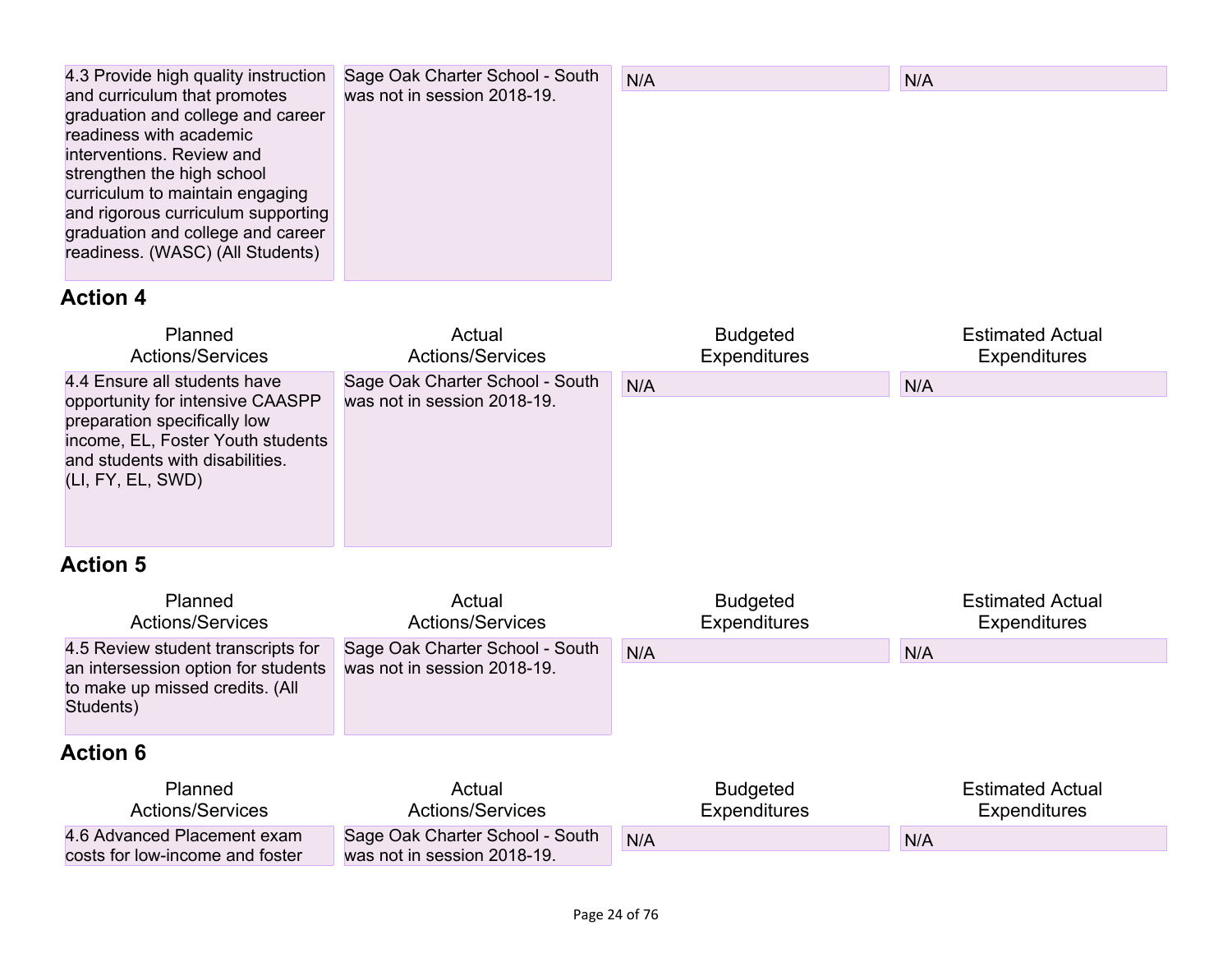# **[Analysis](#page-57-3)**

Complete a copy of the following table for each of the LEA's goals from the prior year LCAP. Duplicate the table as needed. Use actual annual measurable outcome data, including performance data from the LCFF Evaluation Rubrics, as applicable.

Describe the overall implementation of the actions/services to achieve the articulated goal.

Sage Oak Charter School - South was not in session 2018-19. However, we recognize that student graduation from high school is an important indicator of school success and one of the most significant indicators of student college and career readiness. In preparation for the 2019-20 school year, collaboration/planning and professional development was provided under the direction and leadership of the program Director.

A baseline will be created from the 2019-20 graduation rate data.

Describe the overall effectiveness of the actions/services to achieve the articulated goal as measured by the LEA.

Sage Oak Charter School - South was not in session 2018-19.

Explain material differences between Budgeted Expenditures and Estimated Actual Expenditures. Sage Oak Charter School - South was not in session 2018-19.

Describe any changes made to this goal, expected outcomes, metrics, or actions and services to achieve this goal as a result of this analysis and analysis of the LCFF Evaluation Rubrics, as applicable. Identify where those changes can be found in the LCAP.

Sage Oak Charter School - South was not in session 2018-19.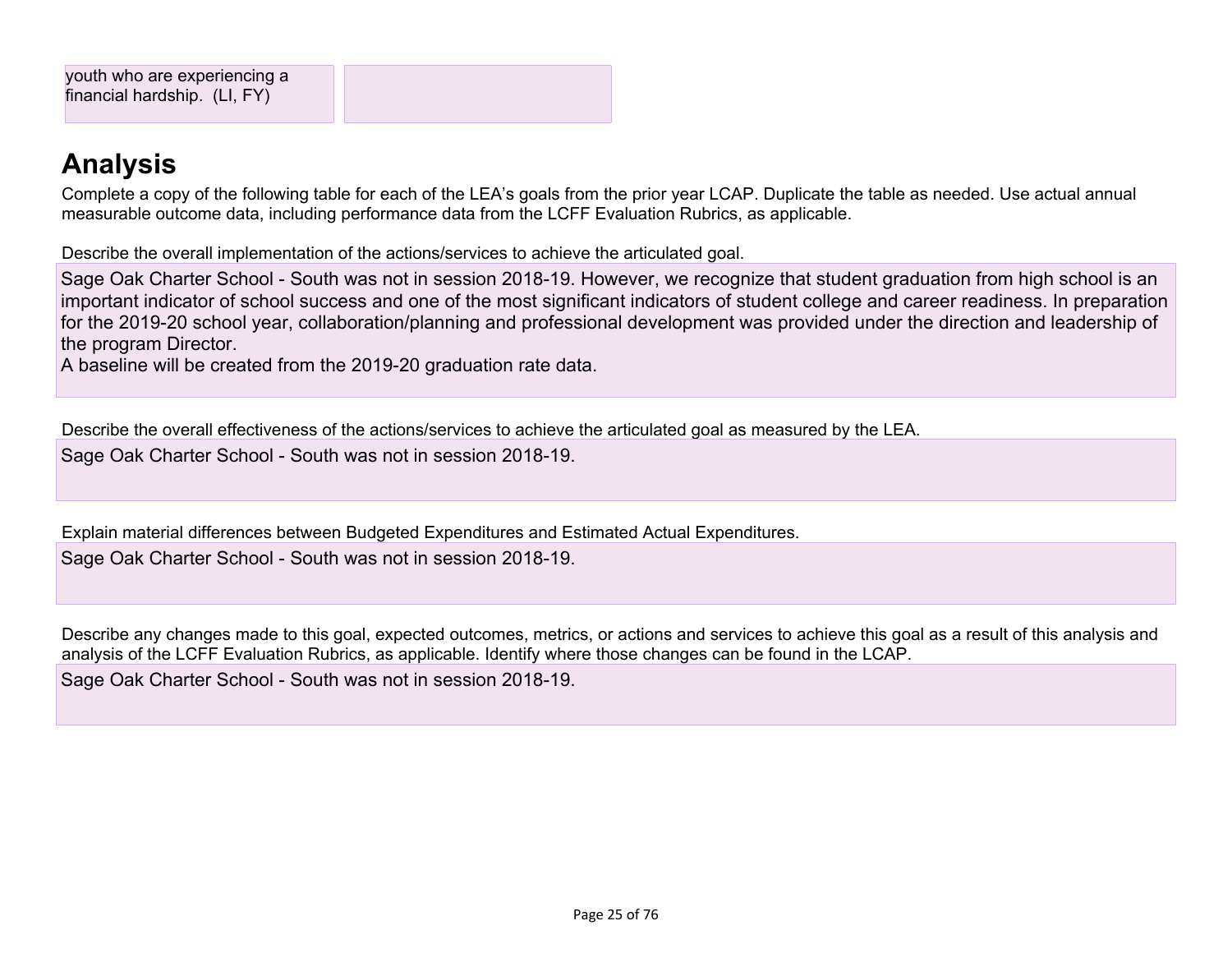# **Stakeholder [Engagement](#page-57-4)**

LCAP Year: **2019-20**

# **Involvement Process for LCAP and Annual Update**

How, when, and with whom did the LEA consult as part of the planning process for this LCAP/Annual Review and Analysis?

An informational meeting will be held with parents and students in October and November of 2019. After the November meeting, parents and students will have the opportunity to active and connected participants in the November LCAP Input survey.

# **Impact on LCAP and Annual Update**

How did these consultations impact the LCAP for the upcoming year?

The November Input survey results will be used to review our program and to collaborate on best practices based on stakeholder input.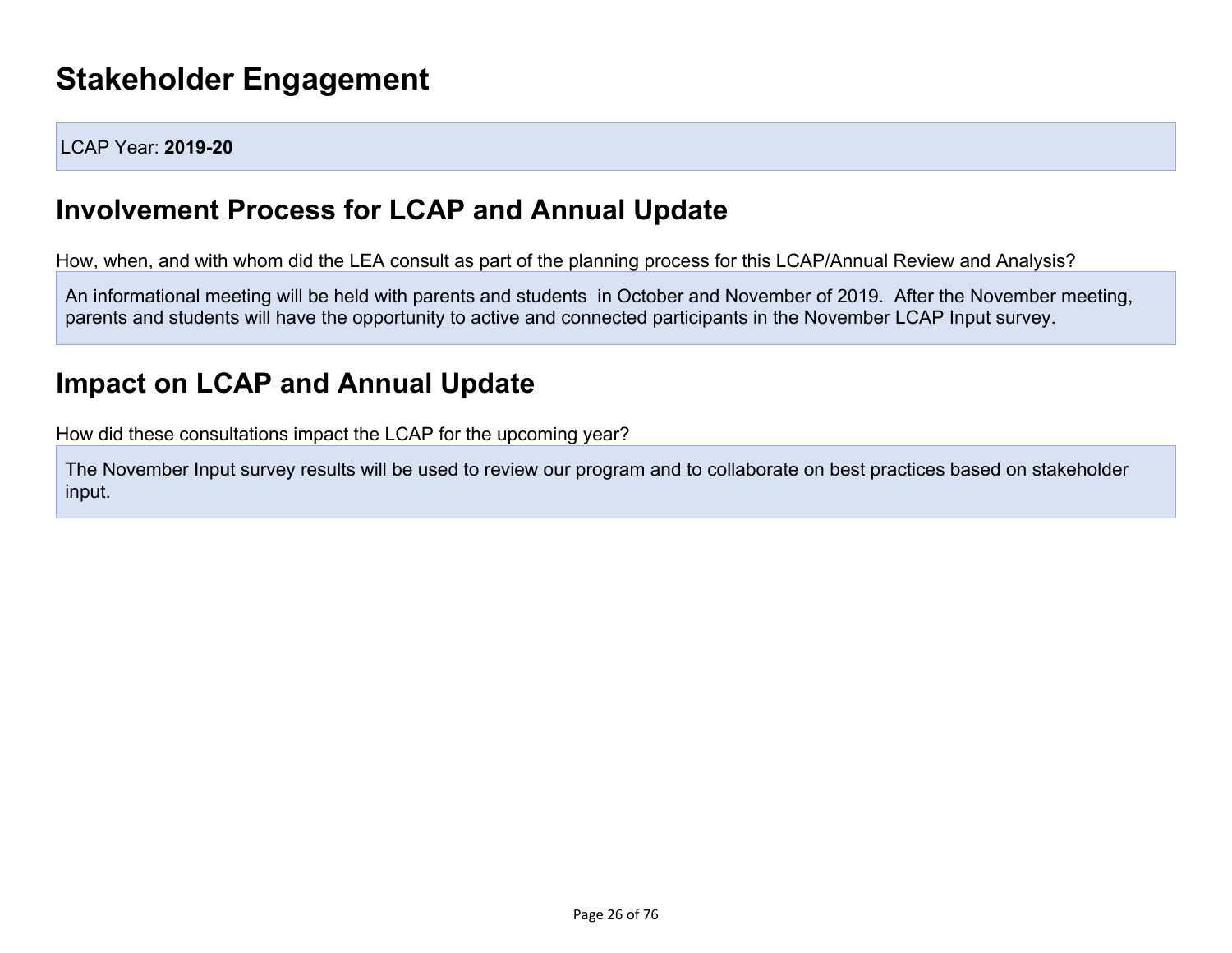# **Goals, Actions, & [Services](#page-58-0)**

Strategic Planning Details and Accountability Complete a copy of the following table for each of the LEA's goals. Duplicate the table as needed.

(Select from New Goal, Modified Goal, or Unchanged Goal)

**Unchanged Goal** 

# **[Goal](#page-59-0) 1**

We will improve the academic achievement of ALL students through effective instruction, a challenging and engaging curriculum and aligned assessments in language arts and mathematics to promote student progress of English Learners and other unduplicated student groups.

#### **State and/or Local Priorities [addressed](#page-64-0) by this goal:**

State Priorities: Priority 1: Basic (Conditions of Learning) Priority 2: State Standards (Conditions of Learning) Priority 4: Pupil Achievement (Pupil Outcomes) Priority 7: Course Access (Conditions of Learning) Priority 8: Other Pupil Outcomes (Pupil Outcomes)

Local Priorities:

### **[Identified](#page-59-1) Need:**

To improve the academic achievement of "ALL" student groups we must review assessment data in ELA and Math, identify RTI and implement best practices to promote student progress.

### **Expected Annual [Measurable](#page-59-2) Outcomes**

| Metrics/Indicators                                                                                                                           | <b>Baseline</b>                                              | 2017-18 | 2018-19 | 2019-20                                                                             |
|----------------------------------------------------------------------------------------------------------------------------------------------|--------------------------------------------------------------|---------|---------|-------------------------------------------------------------------------------------|
| <b>CAASPP ELA and Math</b><br>Increase the number of<br>students that have<br>Met or Exceeded<br>grade level proficiency<br>by 2% each year. | A baseline will be<br>developed from 2019-20<br>CAASPP data. | N/A     | N/A     | A baseline will be<br>developed from 2019-20<br><b>CAASPP ELA and Math</b><br>data. |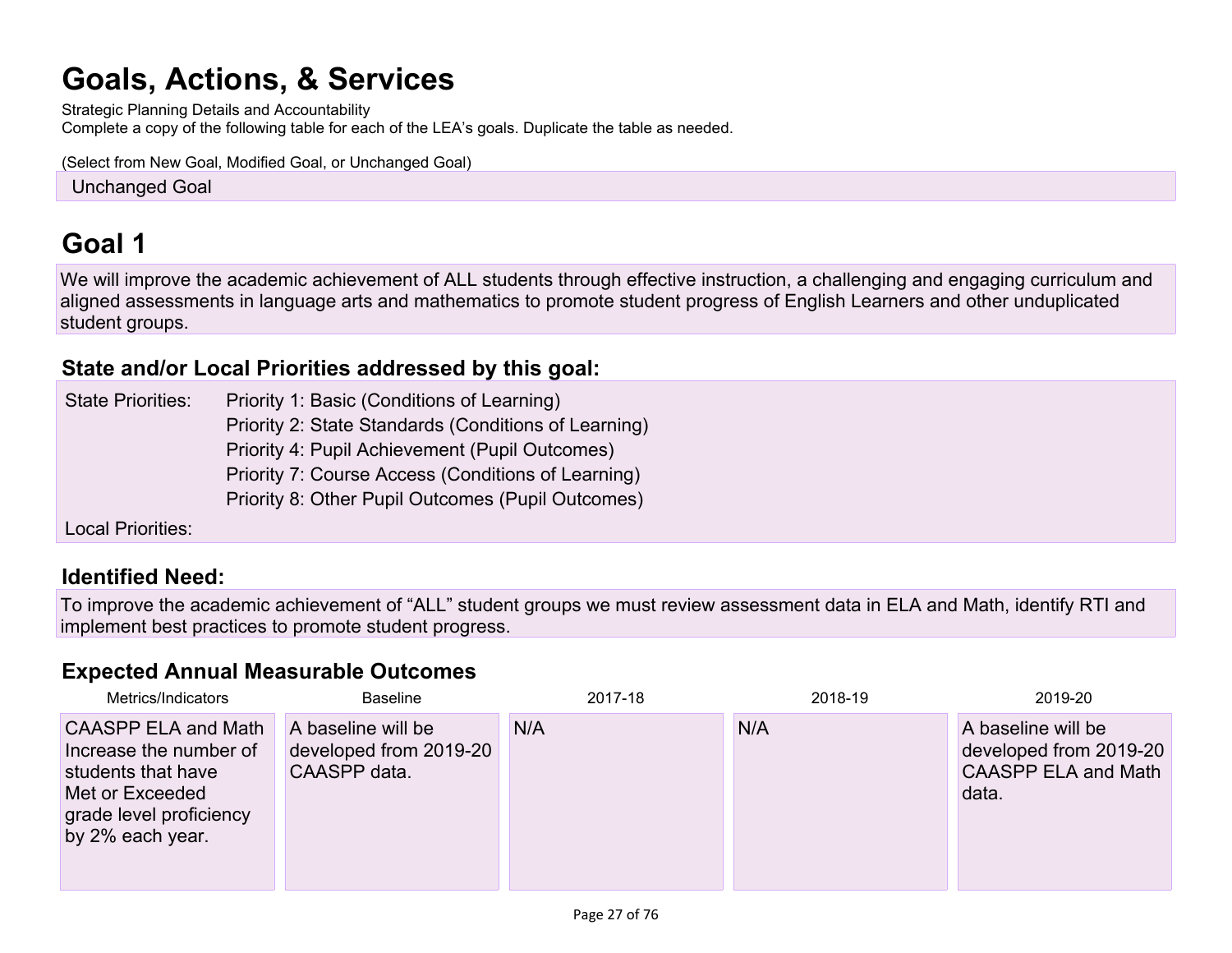| Metrics/Indicators                                              | <b>Baseline</b>                                                                             | 2017-18 | 2018-19 | 2019-20                                                                                     |
|-----------------------------------------------------------------|---------------------------------------------------------------------------------------------|---------|---------|---------------------------------------------------------------------------------------------|
| Maintain or Increase<br><b>LCFF Evaluation Rubric</b><br>levels | A baseline will be<br>developed from 2019-20<br><b>LCFF Dashboard ELA</b><br>and Math data. | N/A     | N/A     | A baseline will be<br>developed from 2019-20<br><b>LCFF Dashboard ELA</b><br>and Math data. |
| Increase ELPAC levels<br>annually                               | A baseline will be<br>developed from 2019-20<br>ELPAC data.                                 | N/A     | N/A     | A baseline will be<br>developed from 2019-20<br>ELPAC data.                                 |

# **Planned Actions / [Services](#page-59-3)**

Complete a copy of the following table for each of the LEA's Actions/Services. Duplicate the table, including Budgeted Expenditures, as needed.

#### **Action 1**

For Actions/Services not included as contributing to meeting the Increased or Improved Services Requirement:

#### **[Students](#page-59-4) to be Served:** (Select from All, Students with Disabilities, or Specific Student Groups) **[Location\(s\):](#page-60-0)** (Select from All Schools, Specific Schools, and/or Specific Grade Spans) All Schools and the contract of the contract of the contract of the contract of the contract of the contract of the contract of the contract of the contract of the contract of the contract of the contract of the contract o

**OR**

For [Actions/Services](#page-60-1) included as contributing to meeting the Increased or Improved Services Requirement:

| <b>Students to be Served:</b><br>(Select from English Learners, Foster Youth,<br>and/or Low Income) | <b>Scope of Services:</b><br>(Select from LEA-wide, Schoolwide, or Limited to<br>Unduplicated Student Group(s)) | Location(s):<br>(Select from All Schools, Specific Schools, and/or<br>Specific Grade Spans) |
|-----------------------------------------------------------------------------------------------------|-----------------------------------------------------------------------------------------------------------------|---------------------------------------------------------------------------------------------|
| [Add Students to be Served selection here]                                                          | [Add Scope of Services selection here]                                                                          | [Add Location(s) selection here]                                                            |
| <b>Actions/Services</b>                                                                             |                                                                                                                 |                                                                                             |
| Select from New, Modified, or Unchanged<br>for 2017-18                                              | Select from New, Modified, or Unchanged<br>for 2018-19                                                          | Select from New, Modified, or Unchanged<br>for 2019-20                                      |
|                                                                                                     |                                                                                                                 | <b>Unchanged Action</b>                                                                     |
|                                                                                                     |                                                                                                                 |                                                                                             |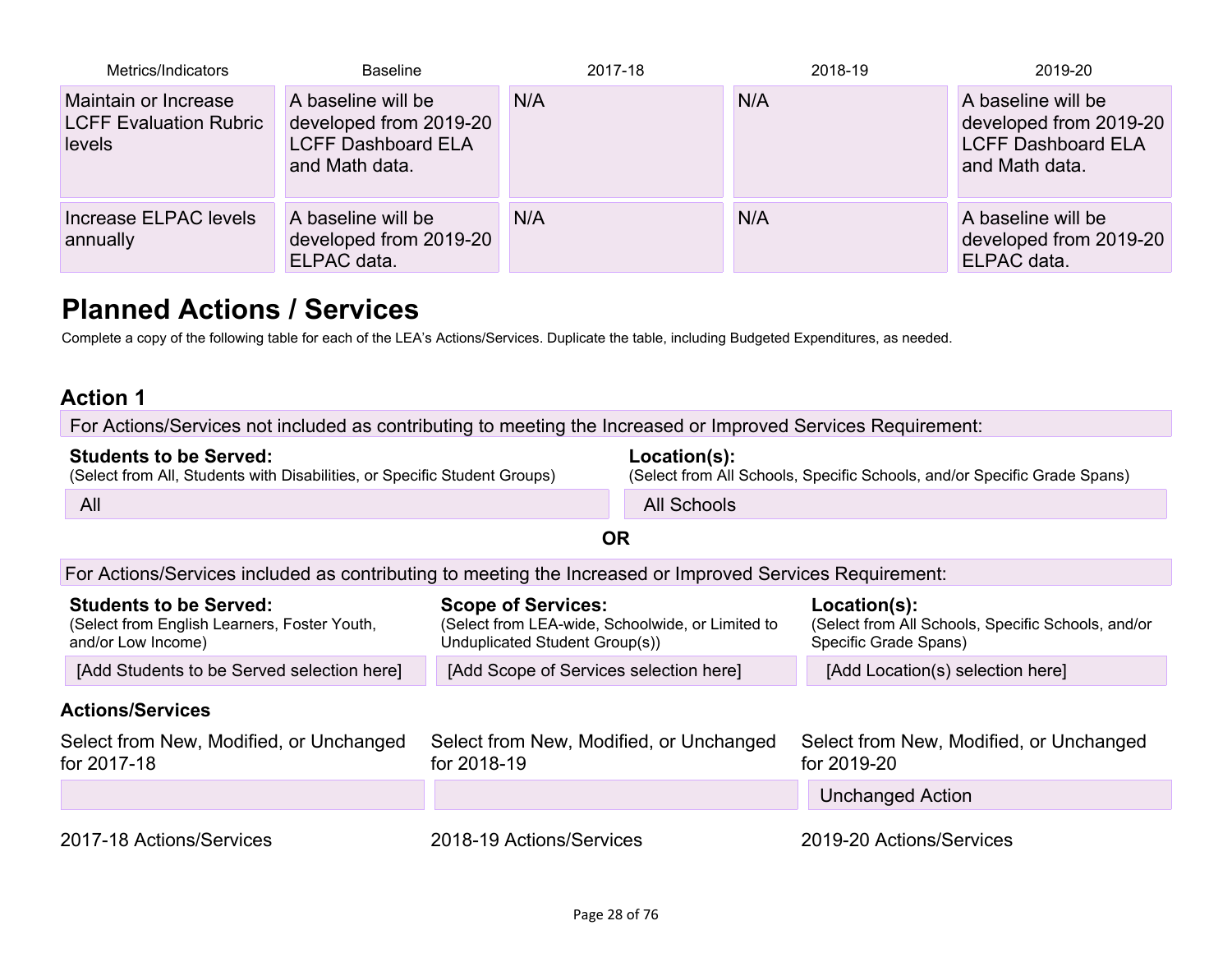| Year                       | 2017-18 | 2018-19 | 2019-20                                          |
|----------------------------|---------|---------|--------------------------------------------------|
| Amount                     |         |         | \$557,645.00                                     |
| Source                     |         |         | <b>LCFF</b>                                      |
| <b>Budget</b><br>Reference |         |         | Curriculum, Textbooks, Materials<br>and Supplies |

### **Action 2**

| Students with Disabilities                 | All Schools                      |
|--------------------------------------------|----------------------------------|
| [Add Students to be Served selection here] | [Add Location(s) selection here] |

**OR**

| <b>English Learners</b>                    | LEA-wide                               | All Schools                      |
|--------------------------------------------|----------------------------------------|----------------------------------|
| Foster Youth                               | [Add Scope of Services selection here] | [Add Location(s) selection here] |
| Low Income                                 |                                        |                                  |
| [Add Students to be Served selection here] |                                        |                                  |

### **[Actions/Services](#page-60-1)**

Unchanged Action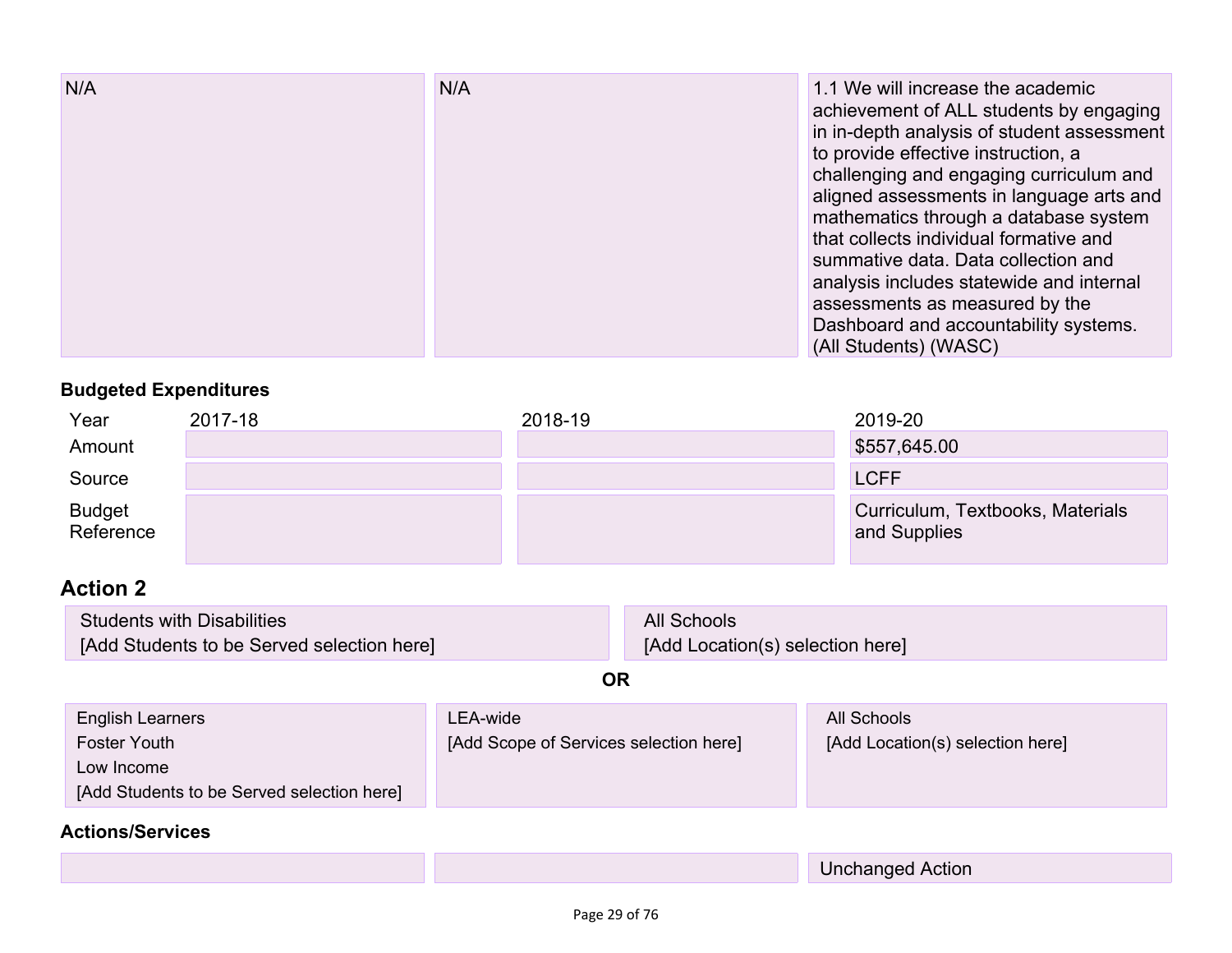|  | 1.2 We will monitor Low Income pupils,<br>Foster Youth, English Learners, and<br>Students With Disabilities for proficiency<br>on state and local assessments to review<br>student learner outcomes to ensure<br>academic success or refer to the RTI, SST<br>or IEP team. (LI, FY, EL, SWD) (WASC) |
|--|-----------------------------------------------------------------------------------------------------------------------------------------------------------------------------------------------------------------------------------------------------------------------------------------------------|
|--|-----------------------------------------------------------------------------------------------------------------------------------------------------------------------------------------------------------------------------------------------------------------------------------------------------|

| Amount              |  | Included in 2.2                           |
|---------------------|--|-------------------------------------------|
| Source              |  | LCFF                                      |
| Budget<br>Reference |  | <b>Certificated Salaries and Benefits</b> |

| All                                        | <b>All Schools</b>                     |                                                                                    |
|--------------------------------------------|----------------------------------------|------------------------------------------------------------------------------------|
|                                            | <b>OR</b>                              |                                                                                    |
| [Add Students to be Served selection here] | [Add Scope of Services selection here] | [Add Location(s) selection here]                                                   |
| <b>Actions/Services</b>                    |                                        |                                                                                    |
|                                            |                                        | <b>Unchanged Action</b>                                                            |
|                                            |                                        |                                                                                    |
|                                            |                                        | 1.3. All students will have access to<br>materials/learning experiences aligned to |

|  | materials/learning experiences aligned to |
|--|-------------------------------------------|
|  | common core standards through multiple    |
|  | channels assisting students in completing |
|  | standards aligned content: (All Students) |
|  | • Online courses, credit recovery,        |
|  | core programs                             |
|  | • Supplemental curriculum and             |
|  | materials supporting common               |
|  | core standards                            |
|  | <b>Extended School year</b>               |
|  |                                           |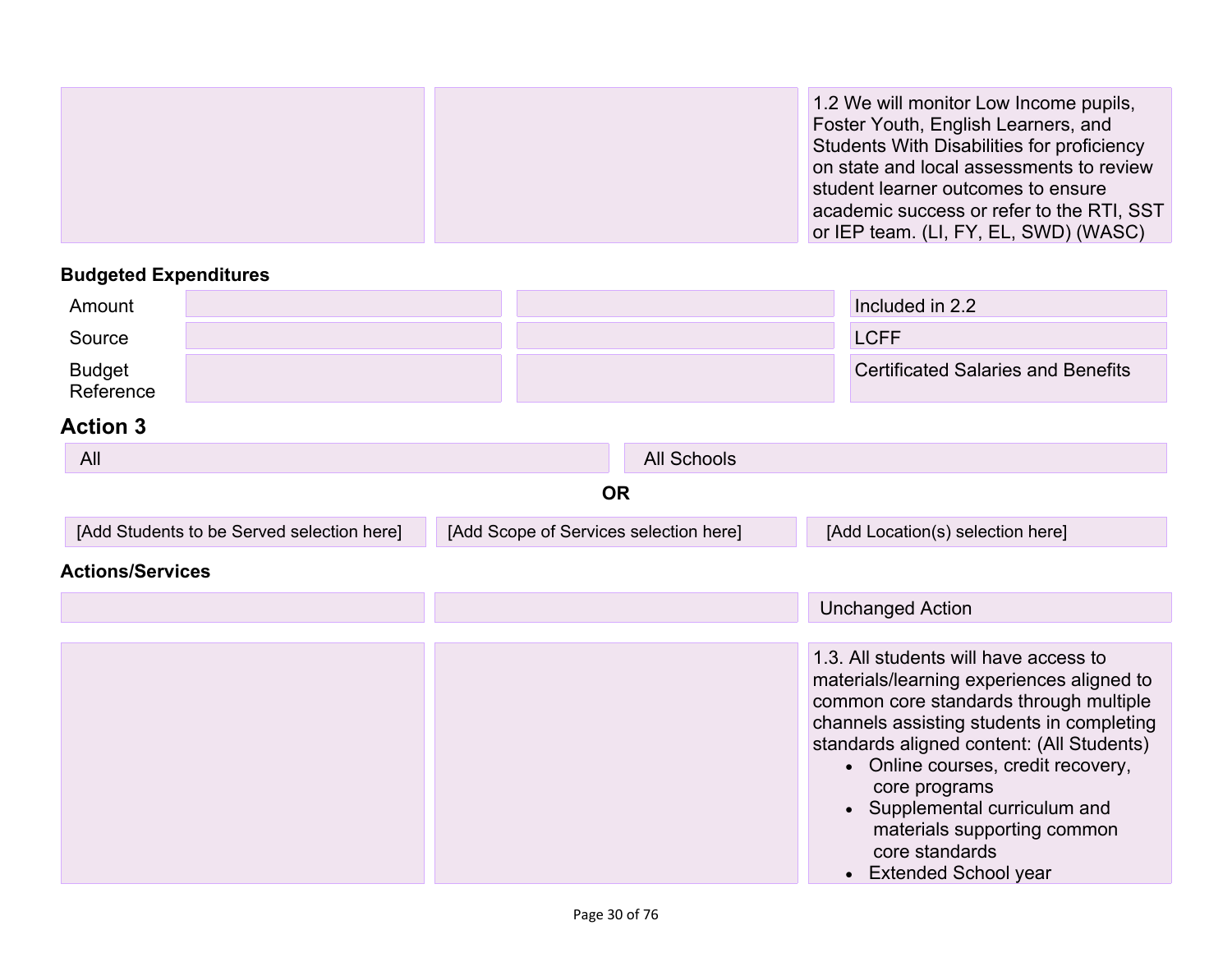|  | • Digital curriculum aligned to<br>common core |
|--|------------------------------------------------|
|  | (ALL) (WASC)                                   |

| Amount              |  | Included in 1.1                                  |
|---------------------|--|--------------------------------------------------|
| Source              |  | <b>LCFF</b>                                      |
| Budget<br>Reference |  | Curriculum, Textbooks, Materials<br>and Supplies |

### **Action 4**

| All                                        | All Schools                            |                                  |  |
|--------------------------------------------|----------------------------------------|----------------------------------|--|
|                                            | OR                                     |                                  |  |
| [Add Students to be Served selection here] | [Add Scope of Services selection here] | [Add Location(s) selection here] |  |

#### **[Actions/Services](#page-60-1)**

|  | <b>Unchanged Action</b>                                                                                                                                                                                                                                                                                                                                                                                                                                                                     |
|--|---------------------------------------------------------------------------------------------------------------------------------------------------------------------------------------------------------------------------------------------------------------------------------------------------------------------------------------------------------------------------------------------------------------------------------------------------------------------------------------------|
|  |                                                                                                                                                                                                                                                                                                                                                                                                                                                                                             |
|  | 1.4 Identify professional development<br>opportunities for teachers to equip them<br>with information and resources to better<br>serve their students and parents; for<br>example: creation and use of rubrics,<br>student achievement data to inform<br>instruction, identifying the effective<br>targeted interventions for students<br>struggling to meet grade level proficiency.<br>Follow Up: PD effectiveness survey and<br>results reviewed/follow through (WASC)<br>(All Students) |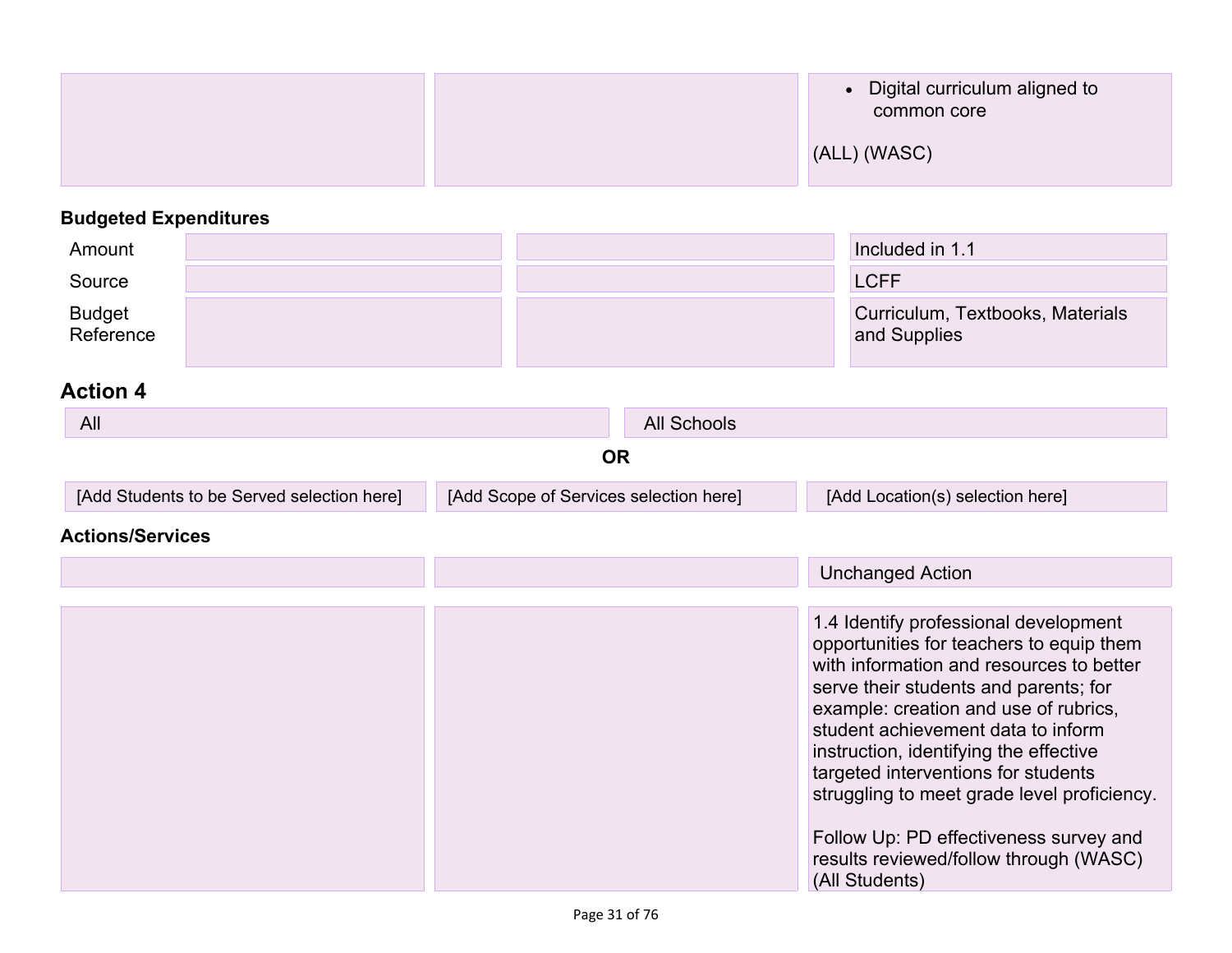| Amount              |  | Included in 2.2                           |
|---------------------|--|-------------------------------------------|
| Source              |  | <b>LCFF</b>                               |
| Budget<br>Reference |  | <b>Certificated Salaries and Benefits</b> |

### **Action 5**

| [Add Students to be Served selection here] | All Schools                      |  |
|--------------------------------------------|----------------------------------|--|
|                                            | [Add Location(s) selection here] |  |

#### **OR**

| <b>English Learners</b>                    | LEA-wide                               | All Schools                      |  |
|--------------------------------------------|----------------------------------------|----------------------------------|--|
| [Add Students to be Served selection here] | [Add Scope of Services selection here] | [Add Location(s) selection here] |  |

### **[Actions/Services](#page-60-1)**

|  | <b>Unchanged Action</b>                                                                                                                                                                                                                                                                                                                  |
|--|------------------------------------------------------------------------------------------------------------------------------------------------------------------------------------------------------------------------------------------------------------------------------------------------------------------------------------------|
|  | 1.5 We will provide teacher and parent<br>training, learning opportunities and<br>workshops on a variety of topics; for<br>example: EL progress and reclassification<br>to show our focus on the English learner's<br>progress in all courses, teaching students<br>with disabilities, and literacy at home. (EL,<br>SWD, FY, LI) (WASC) |

# **Budgeted Expenditures**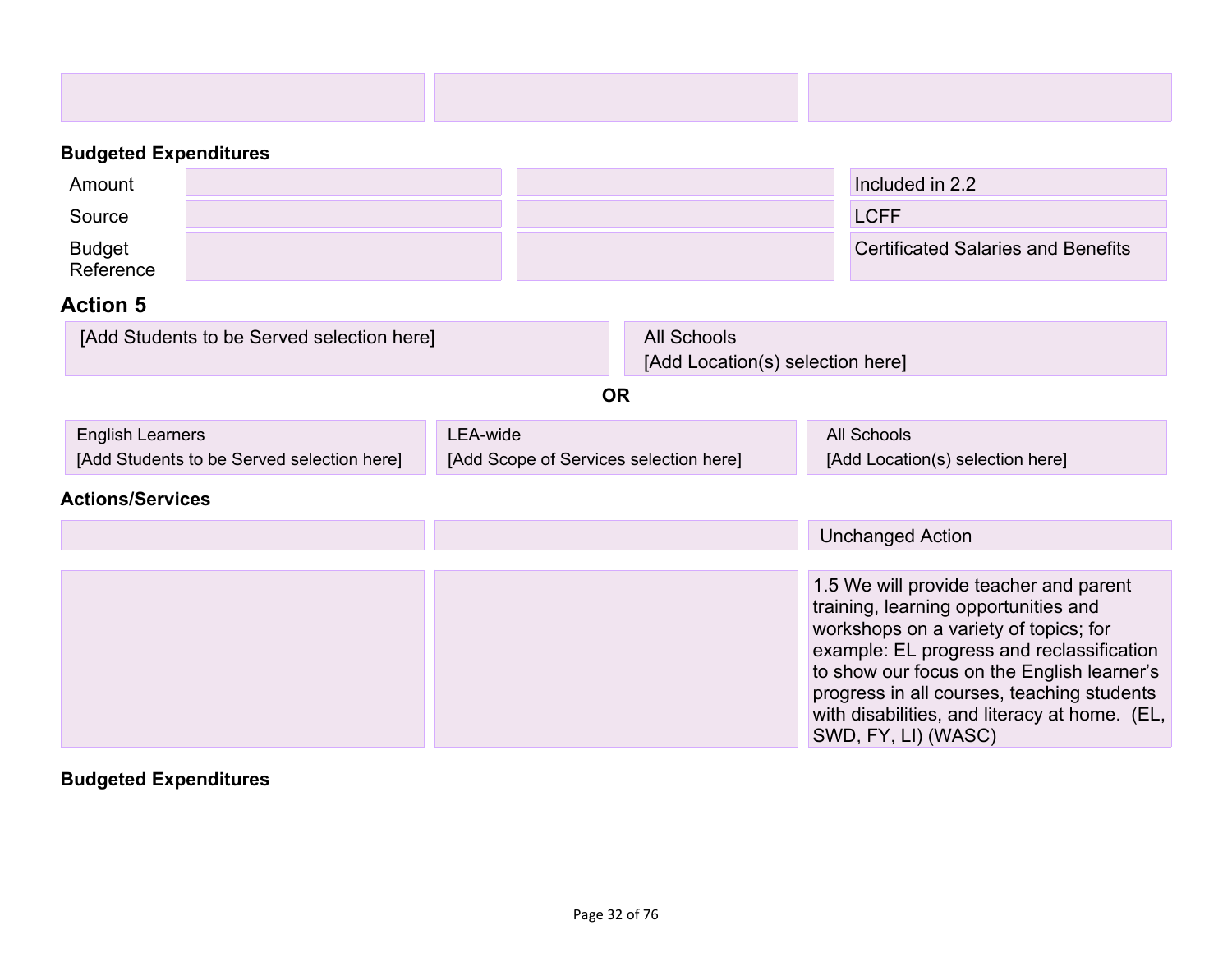| Amount<br>Source<br><b>Budget</b>          |                                        |                    | Included in 2.2<br><b>LCFF</b>   | <b>Certificated Salaries and Benefits</b>                                                                                                                                                                                                                                        |
|--------------------------------------------|----------------------------------------|--------------------|----------------------------------|----------------------------------------------------------------------------------------------------------------------------------------------------------------------------------------------------------------------------------------------------------------------------------|
| Reference                                  |                                        |                    |                                  |                                                                                                                                                                                                                                                                                  |
| <b>Action 6</b>                            |                                        |                    |                                  |                                                                                                                                                                                                                                                                                  |
| All                                        |                                        | <b>All Schools</b> |                                  |                                                                                                                                                                                                                                                                                  |
|                                            |                                        | <b>OR</b>          |                                  |                                                                                                                                                                                                                                                                                  |
| [Add Students to be Served selection here] | [Add Scope of Services selection here] |                    | [Add Location(s) selection here] |                                                                                                                                                                                                                                                                                  |
| <b>Actions/Services</b>                    |                                        |                    |                                  |                                                                                                                                                                                                                                                                                  |
|                                            |                                        |                    | <b>Unchanged Action</b>          |                                                                                                                                                                                                                                                                                  |
|                                            |                                        |                    |                                  |                                                                                                                                                                                                                                                                                  |
|                                            |                                        |                    |                                  | 1.6 Students will be provided with<br>instructional strategies connected to the<br>grade level curriculum to become creative<br>and complex thinkers, effective<br>communicators, community/global<br>participants, and empowered independent<br>learners. (WASC) (All Students) |

| Amount              |  | Included in 2.2                           |
|---------------------|--|-------------------------------------------|
| Source              |  | <b>LCFF</b>                               |
| Budget<br>Reference |  | <b>Certificated Salaries and Benefits</b> |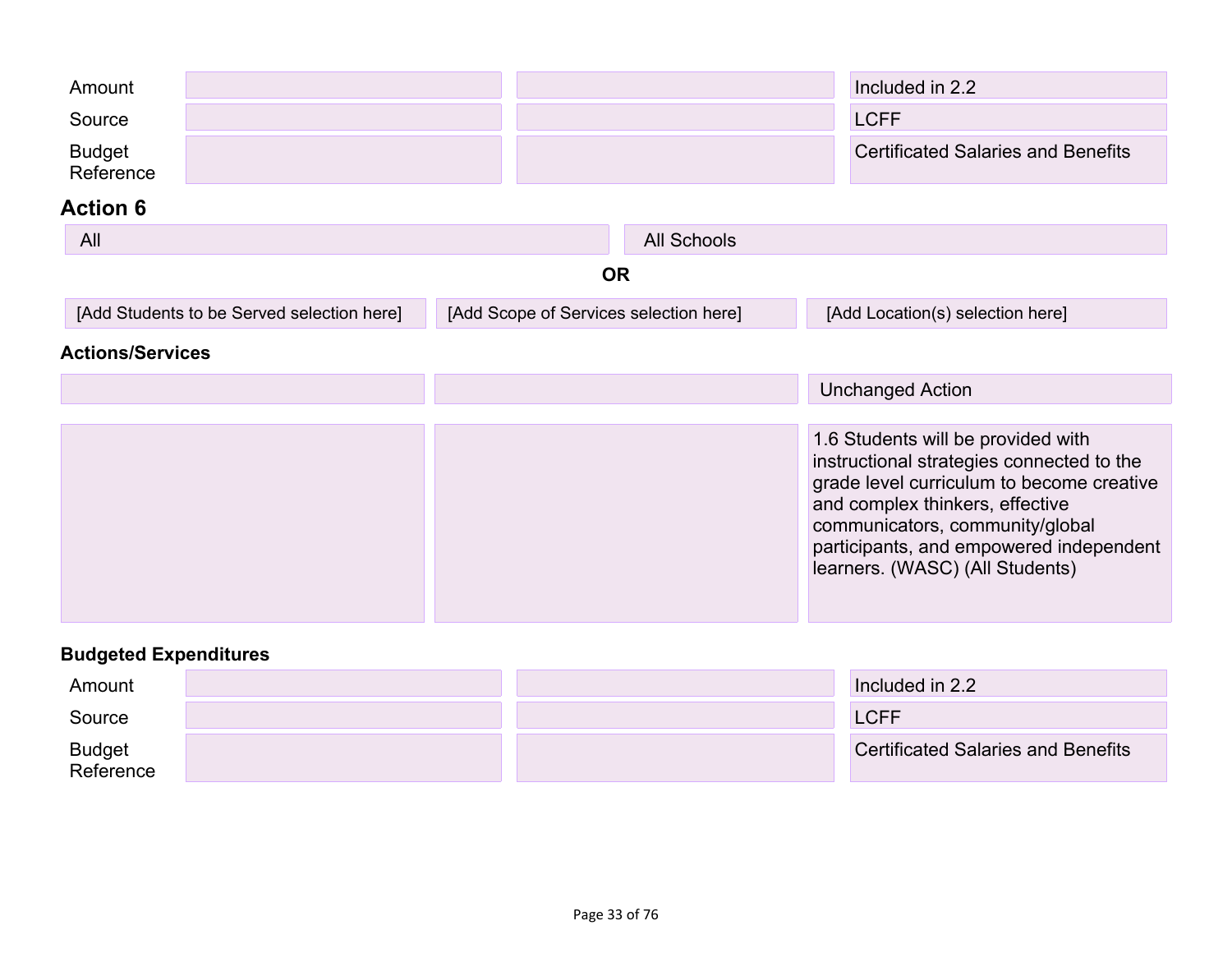# **Goals, Actions, & [Services](#page-58-0)**

Strategic Planning Details and Accountability Complete a copy of the following table for each of the LEA's goals. Duplicate the table as needed.

(Select from New Goal, Modified Goal, or Unchanged Goal)

**Unchanged Goal** 

# **[Goal](#page-59-0) 2**

We will promote a high ADA and a positive school climate by providing high-quality teachers, best practices, and interventions to ensure student success.

### **State and/or Local Priorities [addressed](#page-64-0) by this goal:**

| <b>State Priorities:</b> | Priority 1: Basic (Conditions of Learning)           |
|--------------------------|------------------------------------------------------|
|                          | Priority 2: State Standards (Conditions of Learning) |
|                          | Priority 4: Pupil Achievement (Pupil Outcomes)       |
|                          | Priority 5: Pupil Engagement (Engagement)            |
| Local Priorities:        | Maintain a high ADA                                  |

### **[Identified](#page-59-1) Need:**

We recognize that students that attend school regularly have been shown to be engaged, achieve at higher levels and graduate from high school.

#### **Expected Annual [Measurable](#page-59-2) Outcomes**

| Metrics/Indicators                                 | <b>Baseline</b>                                                                                                             | 2017-18 | 2018-19 | 2019-20                                                                 |
|----------------------------------------------------|-----------------------------------------------------------------------------------------------------------------------------|---------|---------|-------------------------------------------------------------------------|
| Decrease Chronic<br>Absenteeism by 2%<br>each year | A baseline will be<br>developed form 2019-20<br>LCFF Dashboard data.<br>Decreasing chronic<br>absenteeism by 2%<br>annually | N/A     | /N/A    | A baseline from the<br>2019-20 LCFF<br>Dashboard will be<br>added here. |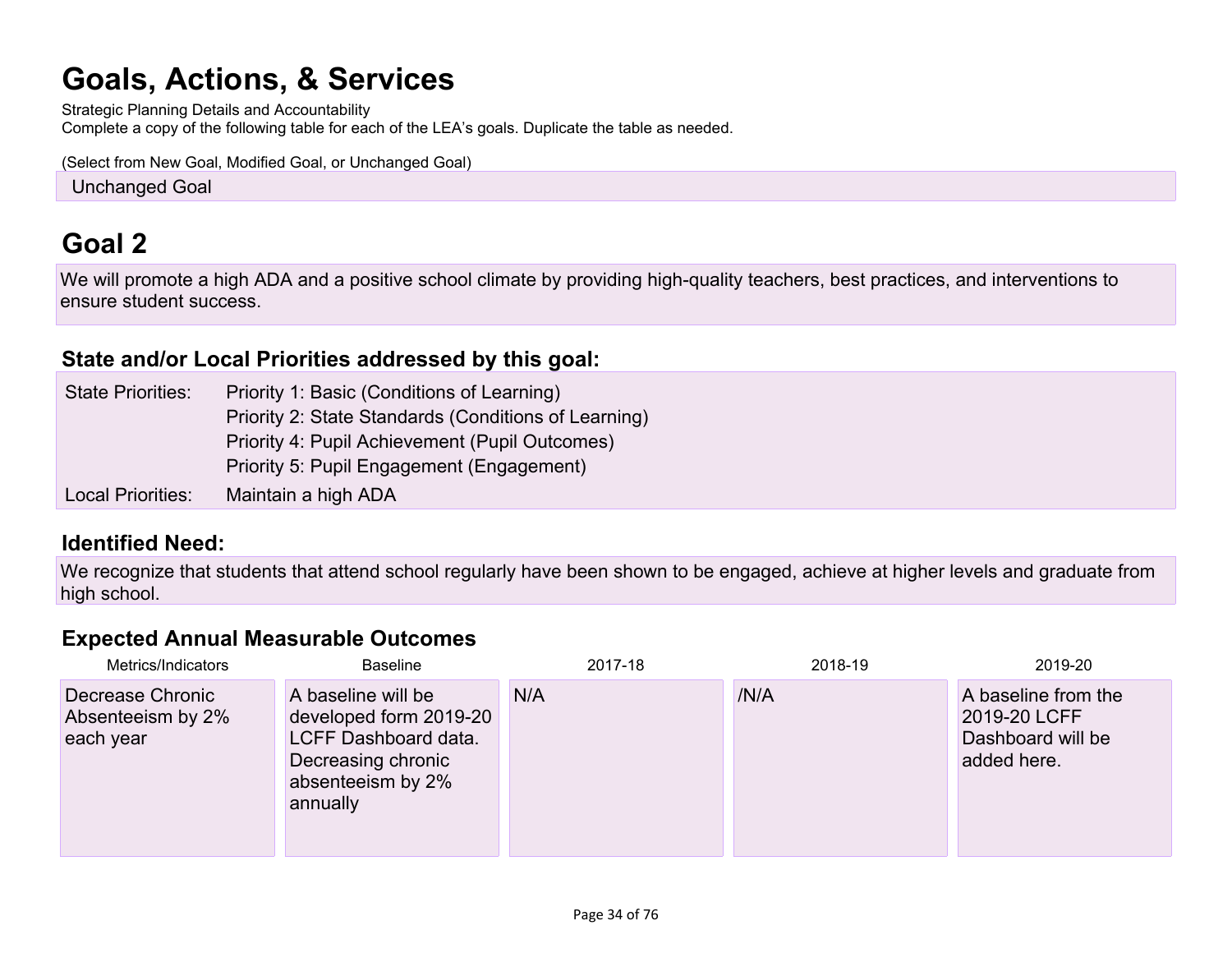| Metrics/Indicators                                   | <b>Baseline</b>                                                                                                      | 2017-18 | 2018-19 | 2019-20                                                                 |
|------------------------------------------------------|----------------------------------------------------------------------------------------------------------------------|---------|---------|-------------------------------------------------------------------------|
| Strive for 0% Expulsion<br>Rate each year            | A baseline will be<br>developed form 2019-20<br>LCFF Dashboard data.<br>Maintain 0% Expulsion<br>Rate                | N/A     | N/A     | A baseline from the<br>2019-20 LCFF<br>Dashboard will be<br>added here. |
| Strive for 0%<br><b>Suspension Rate</b><br>each year | A baseline will be<br>developed form 2019-20<br><b>LCFF Dashboard data.</b><br>Maintain 0%<br><b>Suspension Rate</b> | N/A     | N/A     | A baseline from the<br>2019-20 LCFF<br>Dashboard will be<br>added here. |

# **Planned Actions / [Services](#page-59-3)**

Complete a copy of the following table for each of the LEA's Actions/Services. Duplicate the table, including Budgeted Expenditures, as needed.

| All                                        | All Schools                            |                                                                                                                                                                                                                                                                                      |
|--------------------------------------------|----------------------------------------|--------------------------------------------------------------------------------------------------------------------------------------------------------------------------------------------------------------------------------------------------------------------------------------|
|                                            | <b>OR</b>                              |                                                                                                                                                                                                                                                                                      |
| [Add Students to be Served selection here] | [Add Scope of Services selection here] | [Add Location(s) selection here]                                                                                                                                                                                                                                                     |
| <b>Actions/Services</b>                    |                                        |                                                                                                                                                                                                                                                                                      |
|                                            |                                        | <b>Unchanged Action</b>                                                                                                                                                                                                                                                              |
|                                            |                                        | 2.1 Focus on school climate and student<br>engagement and Increase our ADA by<br>decreasing our chronic absenteeism by<br>2% each school year. Availability of RTI at<br>all levels, Guidance Counselor, and Credit<br>Recovery Options for Secondary Level<br>(WASC) (All Students) |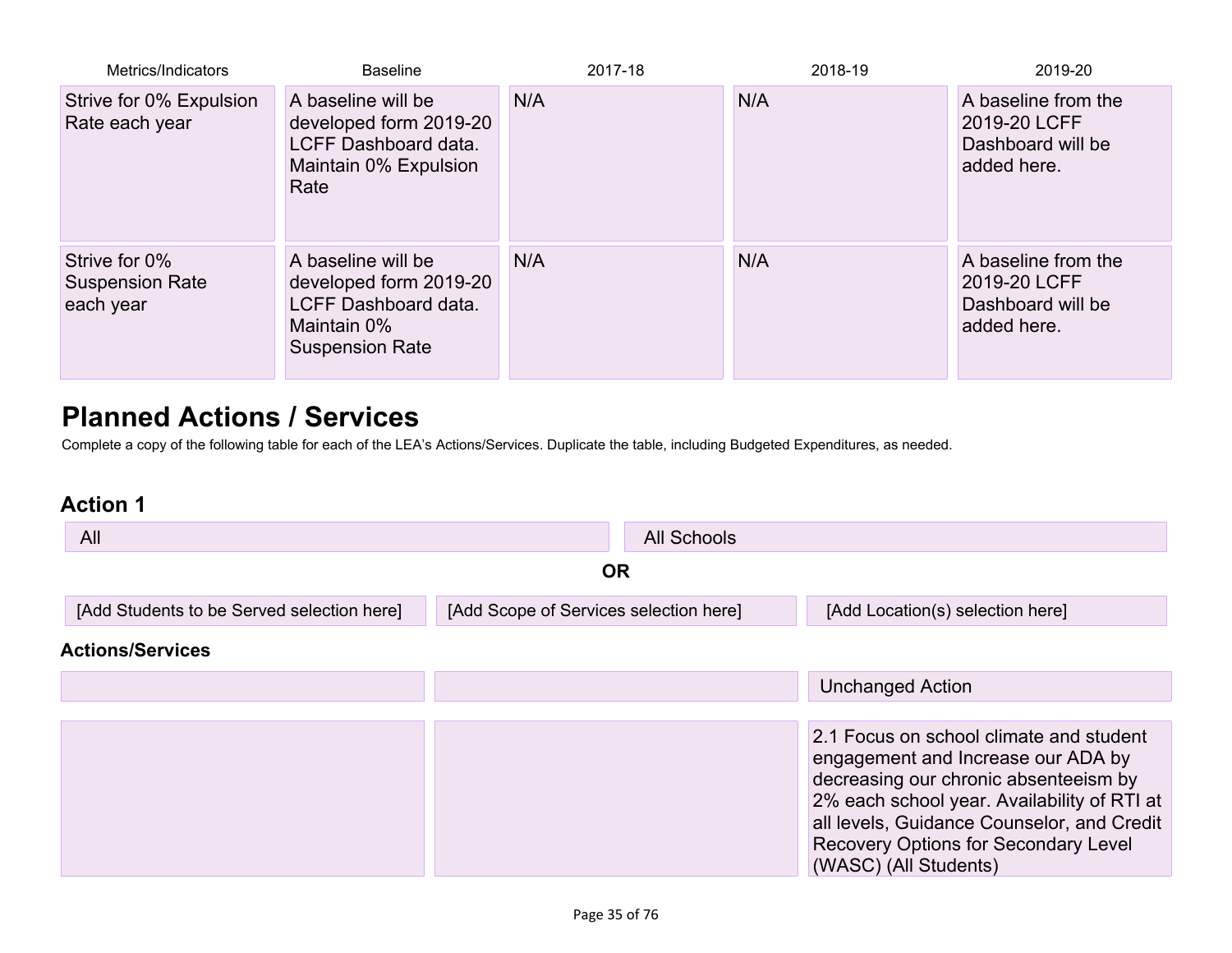| Amount                                     |                                        |                    | No Cost                                                                                                                                                                                                                                                                                                 |  |  |  |
|--------------------------------------------|----------------------------------------|--------------------|---------------------------------------------------------------------------------------------------------------------------------------------------------------------------------------------------------------------------------------------------------------------------------------------------------|--|--|--|
| <b>Action 2</b>                            |                                        |                    |                                                                                                                                                                                                                                                                                                         |  |  |  |
| All                                        |                                        | <b>All Schools</b> |                                                                                                                                                                                                                                                                                                         |  |  |  |
| <b>OR</b>                                  |                                        |                    |                                                                                                                                                                                                                                                                                                         |  |  |  |
| [Add Students to be Served selection here] | [Add Scope of Services selection here] |                    | [Add Location(s) selection here]                                                                                                                                                                                                                                                                        |  |  |  |
| <b>Actions/Services</b>                    |                                        |                    |                                                                                                                                                                                                                                                                                                         |  |  |  |
|                                            |                                        |                    | <b>Unchanged Action</b>                                                                                                                                                                                                                                                                                 |  |  |  |
|                                            |                                        |                    | 2.2 Recruit and retain highly qualified<br>multiple and single subject teachers and<br>maintain their appropriate assignment in<br>the subject areas of the pupils they are<br>teaching; and, hire highly qualified<br>classified staff according to their job<br>description.<br>(WASC) (All Students) |  |  |  |

# **Budgeted Expenditures**

| Amount              |  | \$918,827.00                              |
|---------------------|--|-------------------------------------------|
| Source              |  | <b>LCFF</b>                               |
| Budget<br>Reference |  | <b>Certificated Salaries and Benefits</b> |

| All | All Schools |
|-----|-------------|
|     |             |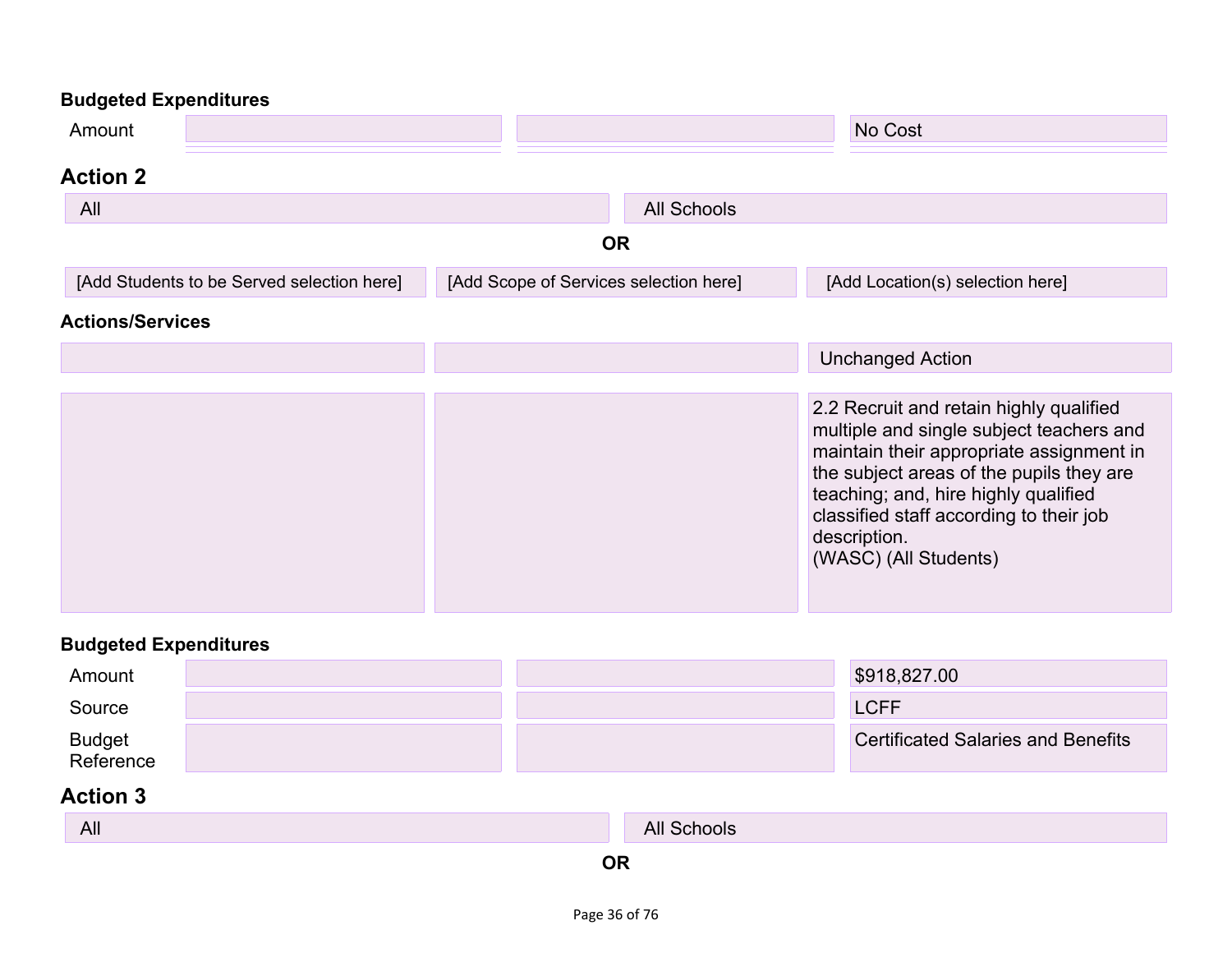| [Add Students to be Served selection here] | [Add Scope of Services selection here] | [Add Location(s) selection here]                                                                                                          |
|--------------------------------------------|----------------------------------------|-------------------------------------------------------------------------------------------------------------------------------------------|
| <b>Actions/Services</b>                    |                                        |                                                                                                                                           |
|                                            |                                        | <b>Unchanged Action</b>                                                                                                                   |
|                                            |                                        |                                                                                                                                           |
|                                            |                                        | 2.3 Frequent contact with parents/students<br>in order to update them on student<br>progress and notify them of events. (All<br>Students) |

| Amount              |  | Included in 2.2                           |
|---------------------|--|-------------------------------------------|
| Source              |  | <b>LCFF</b>                               |
| Budget<br>Reference |  | <b>Certificated Salaries and Benefits</b> |

### **Action 4**

| All                                        | All Schools                            |                                                                                                                                                                                                                                   |
|--------------------------------------------|----------------------------------------|-----------------------------------------------------------------------------------------------------------------------------------------------------------------------------------------------------------------------------------|
|                                            | <b>OR</b>                              |                                                                                                                                                                                                                                   |
| [Add Students to be Served selection here] | [Add Scope of Services selection here] | [Add Location(s) selection here]                                                                                                                                                                                                  |
| <b>Actions/Services</b>                    |                                        |                                                                                                                                                                                                                                   |
|                                            |                                        | <b>Unchanged Action</b>                                                                                                                                                                                                           |
|                                            |                                        | 2.4 Purchase technological devices and<br>provide professional development to<br>promote student engagement and develop<br>21st Century skills and support access to<br>classroom instruction as needed. (WASC)<br>(All Students) |

**Budgeted Expenditures**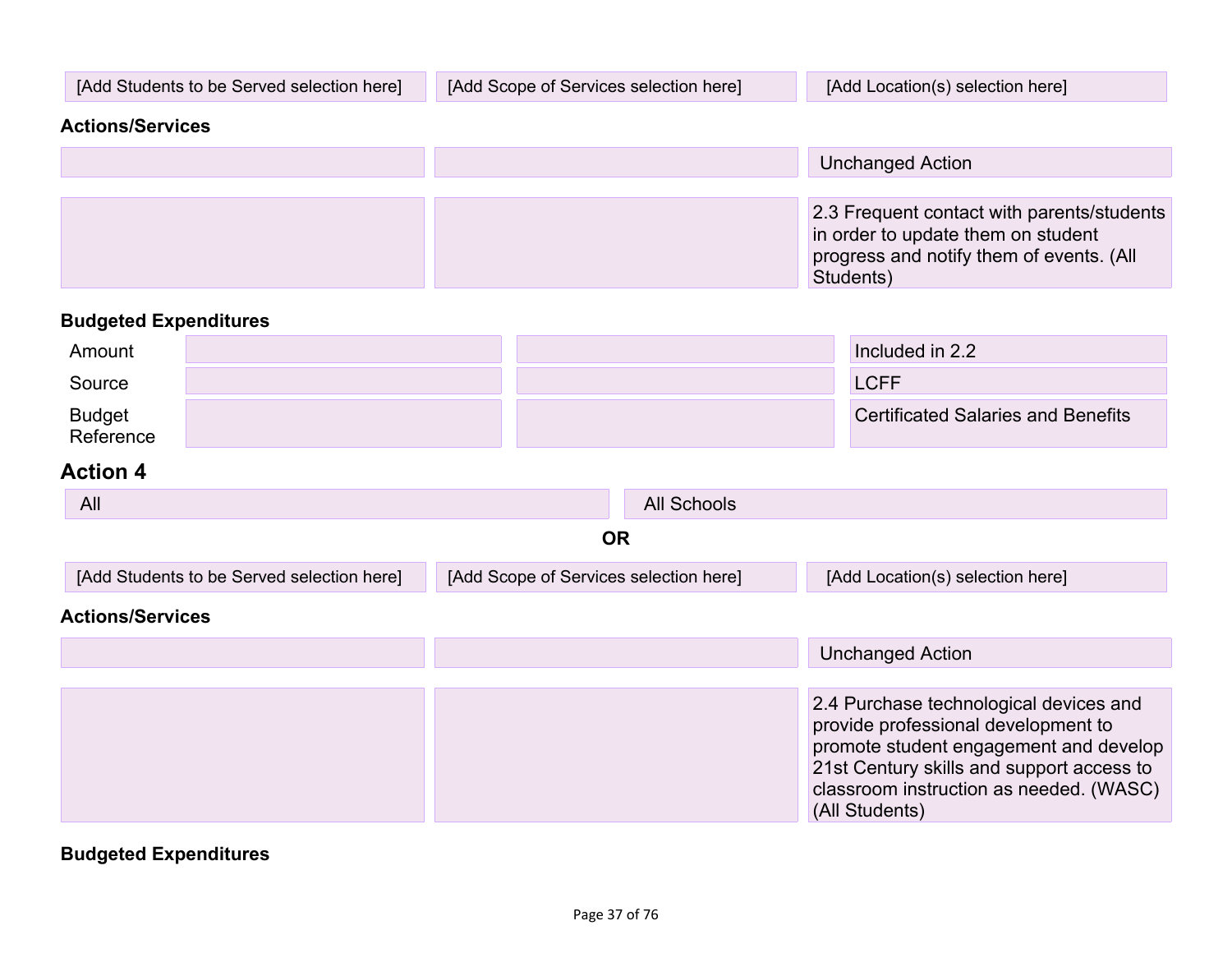| Amount                       |                                            |           |                                        | Included in 1.1                                                    |
|------------------------------|--------------------------------------------|-----------|----------------------------------------|--------------------------------------------------------------------|
| Source                       |                                            |           |                                        | <b>LCFF</b>                                                        |
| <b>Budget</b><br>Reference   |                                            |           |                                        | Curriculum, Textbooks, Materials<br>and Supplies                   |
| <b>Action 5</b>              |                                            |           |                                        |                                                                    |
| All                          |                                            |           | <b>All Schools</b>                     |                                                                    |
|                              |                                            | <b>OR</b> |                                        |                                                                    |
|                              | [Add Students to be Served selection here] |           | [Add Scope of Services selection here] | [Add Location(s) selection here]                                   |
| <b>Actions/Services</b>      |                                            |           |                                        |                                                                    |
|                              |                                            |           |                                        | <b>New Action</b>                                                  |
|                              |                                            |           |                                        |                                                                    |
|                              |                                            |           |                                        | 2.5 Professional development in cultural<br>awareness (ALL) (WASC) |
| <b>Budgeted Expenditures</b> |                                            |           |                                        |                                                                    |
| Amount                       |                                            |           |                                        | Included in 2.2                                                    |
| Source                       |                                            |           |                                        | <b>LCFF</b>                                                        |
| <b>Budget</b><br>Reference   |                                            |           |                                        | <b>Certificated Salaries and Benefits</b>                          |

| All                                        | All Schools                            |                                  |
|--------------------------------------------|----------------------------------------|----------------------------------|
|                                            | ΟR                                     |                                  |
| [Add Students to be Served selection here] | [Add Scope of Services selection here] | [Add Location(s) selection here] |
| <b>Actions/Services</b>                    |                                        |                                  |
|                                            |                                        | <b>New Action</b>                |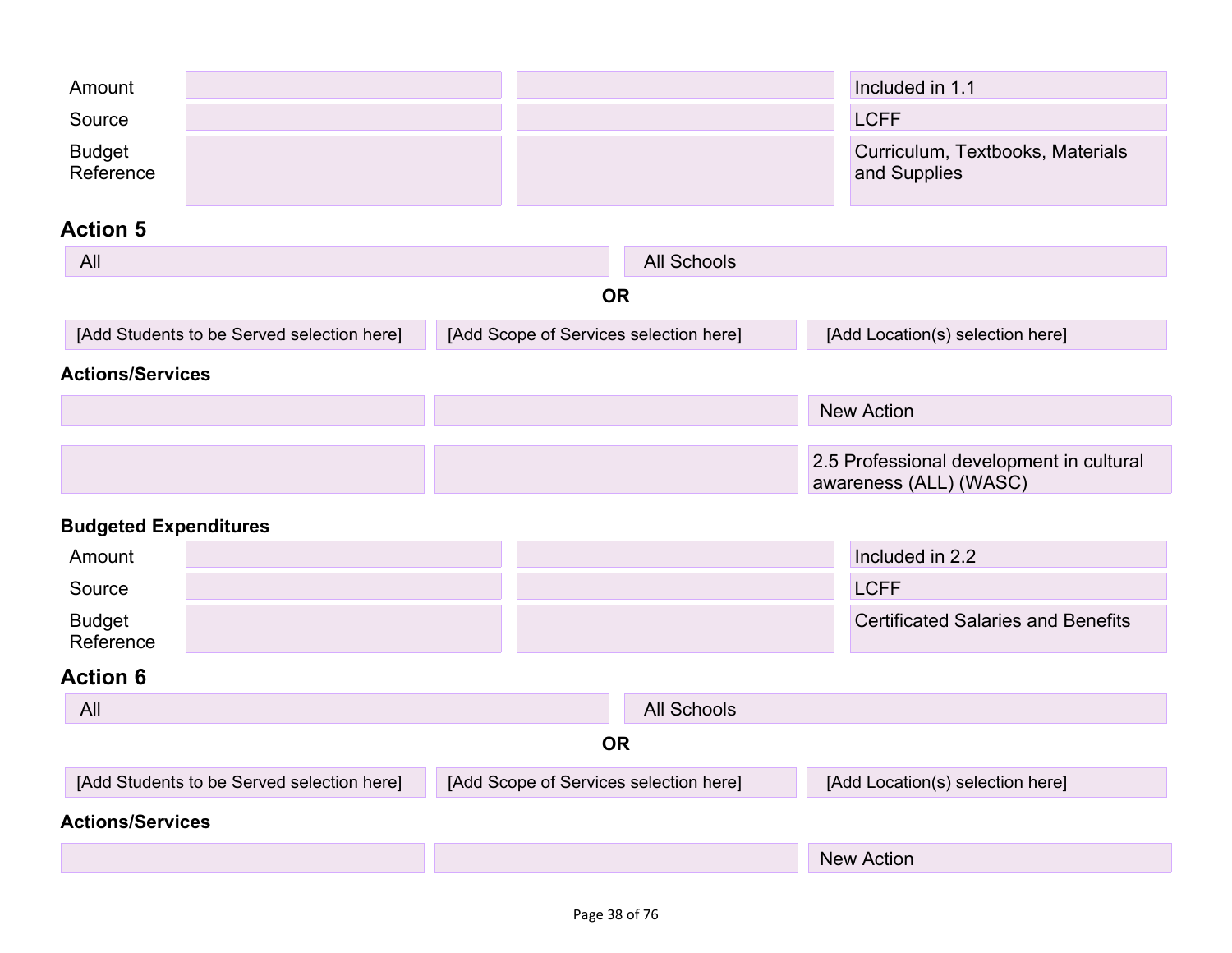|  | 2.6 Youth Mental Health first aid training |
|--|--------------------------------------------|
|  | and provide community-based mental         |
|  | health services through counselors and     |
|  | school psychologists (ALL) (WASC)          |

| Amount                     |                                            |                                        |                    | Included in 2.2                                                                                                  |
|----------------------------|--------------------------------------------|----------------------------------------|--------------------|------------------------------------------------------------------------------------------------------------------|
| Source                     |                                            |                                        |                    | <b>LCFF</b>                                                                                                      |
| <b>Budget</b><br>Reference |                                            |                                        |                    | <b>Certificated Salaries and Benefits</b>                                                                        |
| <b>Action 7</b>            |                                            |                                        |                    |                                                                                                                  |
| All                        |                                            |                                        | <b>All Schools</b> |                                                                                                                  |
|                            |                                            | <b>OR</b>                              |                    |                                                                                                                  |
|                            | [Add Students to be Served selection here] | [Add Scope of Services selection here] |                    | [Add Location(s) selection here]                                                                                 |
| <b>Actions/Services</b>    |                                            |                                        |                    |                                                                                                                  |
|                            |                                            |                                        |                    | <b>New Action</b>                                                                                                |
|                            |                                            |                                        |                    |                                                                                                                  |
|                            |                                            |                                        |                    | 2.7 We will identify, monitor and support<br>students who are struggling with regular<br>attendance (ALL) (WASC) |

## **Budgeted Expenditures**

| Amount              |  | Included in 2.2                           |
|---------------------|--|-------------------------------------------|
| Source              |  | <b>LCFF</b>                               |
| Budget<br>Reference |  | <b>Certificated Salaries and Benefits</b> |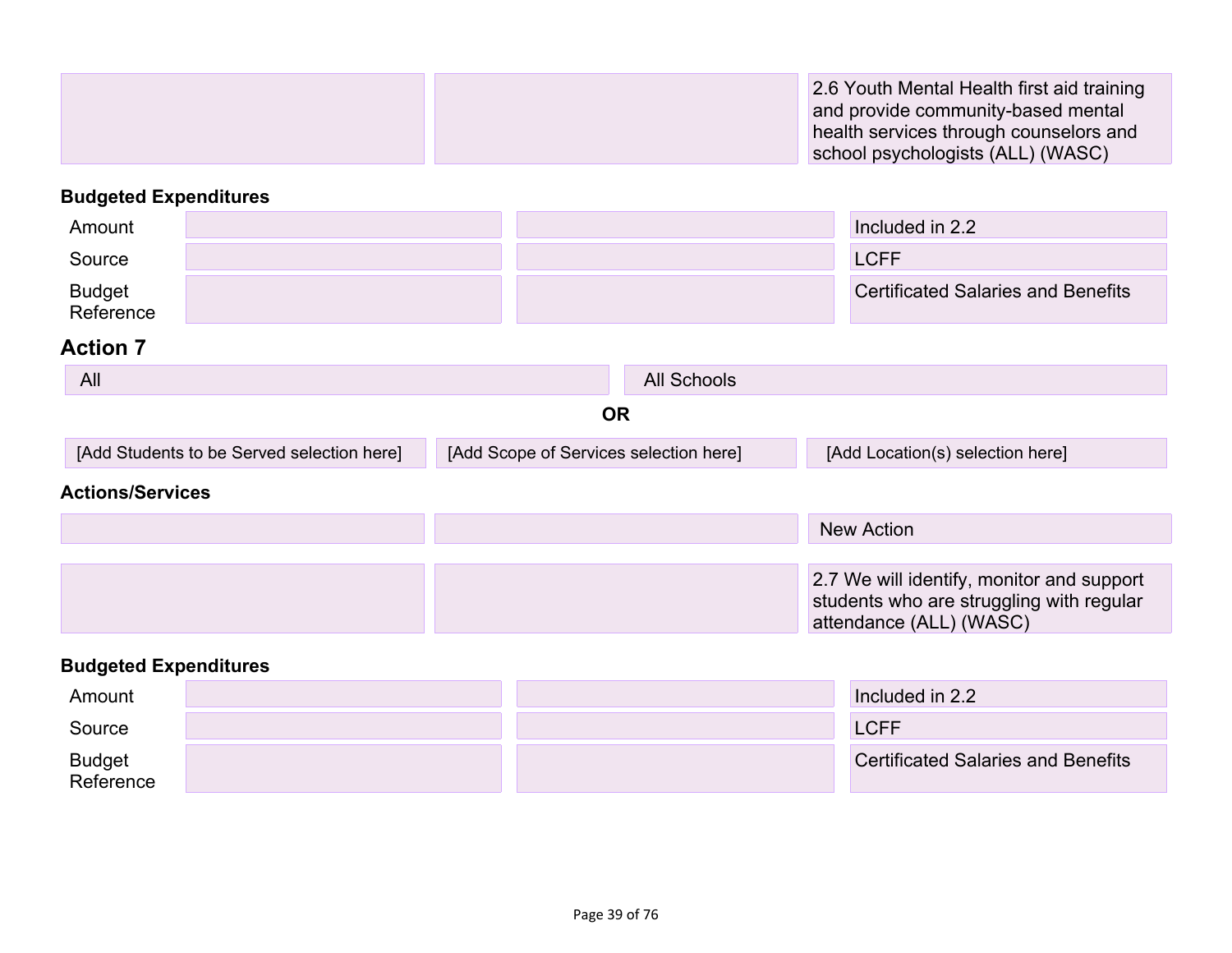# **Goals, Actions, & [Services](#page-58-0)**

Strategic Planning Details and Accountability Complete a copy of the following table for each of the LEA's goals. Duplicate the table as needed.

(Select from New Goal, Modified Goal, or Unchanged Goal)

**Unchanged Goal** 

## **[Goal](#page-59-0) 3**

We will establish connections and partnerships with our families and community to increase engagement, involvement, and ensure safety and satisfaction to support student learning and achievement.

Effective and meaningful transparent communication will provide all stakeholders opportunities for input in decision making at the program and charter levels.

### **State and/or Local Priorities [addressed](#page-64-0) by this goal:**

State Priorities: Priority 3: Parental Involvement (Engagement) Priority 5: Pupil Engagement (Engagement) Priority 6: School Climate (Engagement)

Local Priorities:

### **[Identified](#page-59-1) Need:**

Maintaining engagement/involvement and our stakeholder satisfaction rate or increasing by 2%. We recognize that increasing engagement/involvement will improve our students' academic experience and performance; and, improve stakeholder satisfaction with our charter.

### **Expected Annual [Measurable](#page-59-2) Outcomes**

| Metrics/Indicators                                                                               | <b>Baseline</b>                                         | 2017-18 | 2018-19 | 2019-20                                                                                                                      |
|--------------------------------------------------------------------------------------------------|---------------------------------------------------------|---------|---------|------------------------------------------------------------------------------------------------------------------------------|
| Participation/Input Rates<br><b>Survey Results</b><br>Maintain or increase by<br>2%<br>each year | Baseline set 2019-2020<br>Maintain or increase by<br>2% | N/A     | N/A     | The baseline will be set<br>with the # of stakeholder<br>participants in the 2019<br><b>LCAP Input Stakeholder</b><br>Survey |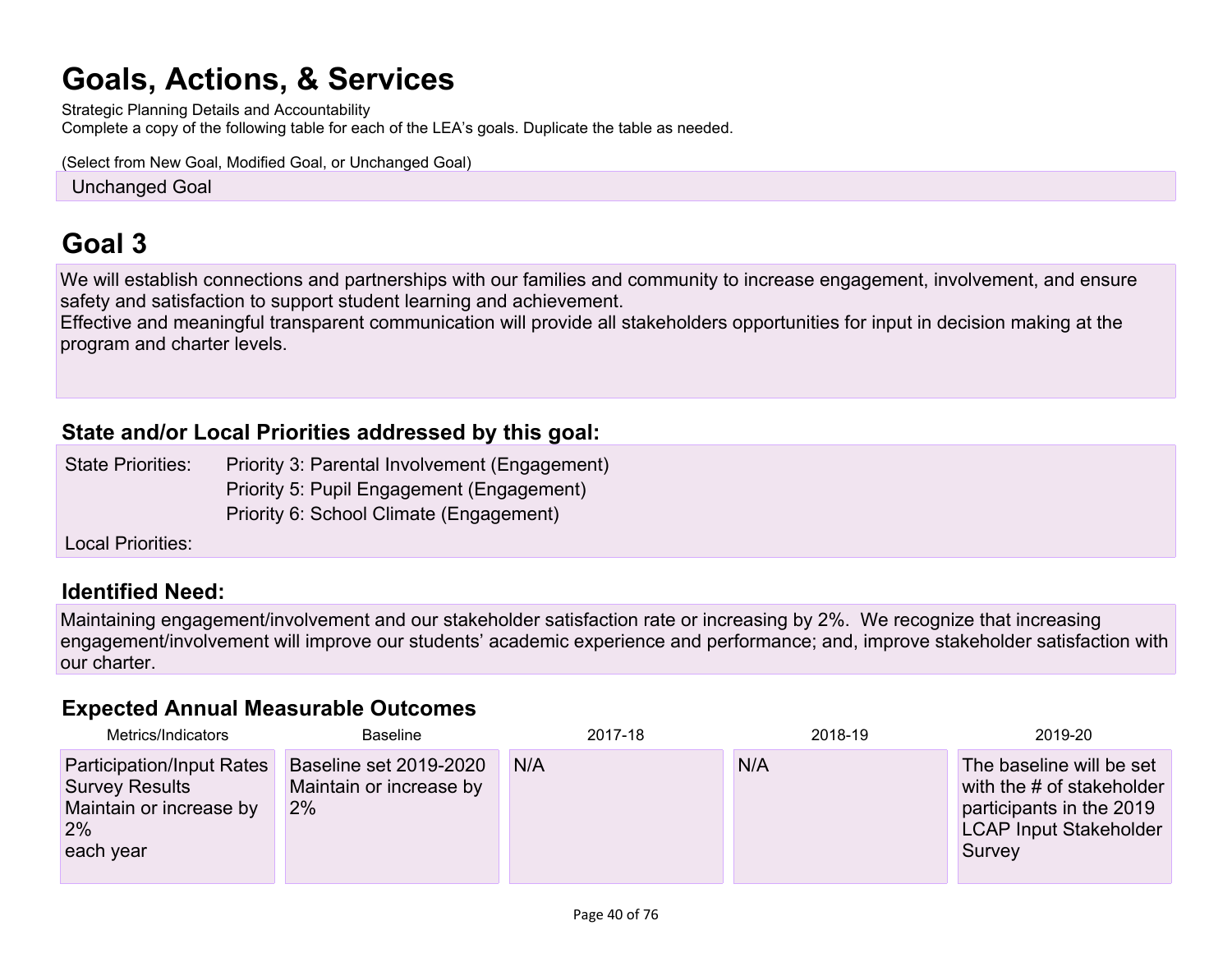| Metrics/Indicators                                                                                      | <b>Baseline</b>                                                | 2017-18 | 2018-19 | 2019-20                                                                                             |
|---------------------------------------------------------------------------------------------------------|----------------------------------------------------------------|---------|---------|-----------------------------------------------------------------------------------------------------|
| <b>Overall Satisfaction</b><br>Rate<br><b>Survey Results</b><br>Maintain or increase by<br>2% each year | <b>Baseline set 2019-2020</b><br>Maintain or increase by<br>2% | N/A     | N/A     | The baseline will be set<br>with the results of the<br>2019 LCAP Input<br><b>Stakeholder Survey</b> |
| Safety Plan Review and<br>Training                                                                      | <b>Annual Review/Updates</b><br>and Training Dates             | N/A     | N/A     | <b>Annual Review/Updates</b><br>and Training dates will<br>be added here                            |

## **Planned Actions / [Services](#page-59-3)**

Complete a copy of the following table for each of the LEA's Actions/Services. Duplicate the table, including Budgeted Expenditures, as needed.

| All                                        |                                        | <b>All Schools</b> |                                                                                                                                                                                                                                                                                                                                                                             |  |
|--------------------------------------------|----------------------------------------|--------------------|-----------------------------------------------------------------------------------------------------------------------------------------------------------------------------------------------------------------------------------------------------------------------------------------------------------------------------------------------------------------------------|--|
|                                            | <b>OR</b>                              |                    |                                                                                                                                                                                                                                                                                                                                                                             |  |
| [Add Students to be Served selection here] | [Add Scope of Services selection here] |                    | [Add Location(s) selection here]                                                                                                                                                                                                                                                                                                                                            |  |
| <b>Actions/Services</b>                    |                                        |                    |                                                                                                                                                                                                                                                                                                                                                                             |  |
|                                            |                                        |                    | <b>Unchanged Action</b>                                                                                                                                                                                                                                                                                                                                                     |  |
|                                            |                                        |                    |                                                                                                                                                                                                                                                                                                                                                                             |  |
|                                            |                                        |                    | 3.1 We will seek parent input and assess<br>our level of stakeholder engagement<br>through parent participation in surveys,<br>parent meetings, teacher/parent meetings<br>to identify our level of meaningful and<br>transparent communication with all<br>parents; and, to ensure all parents have<br>opportunities for participation and input.<br>(WASC) (All Students) |  |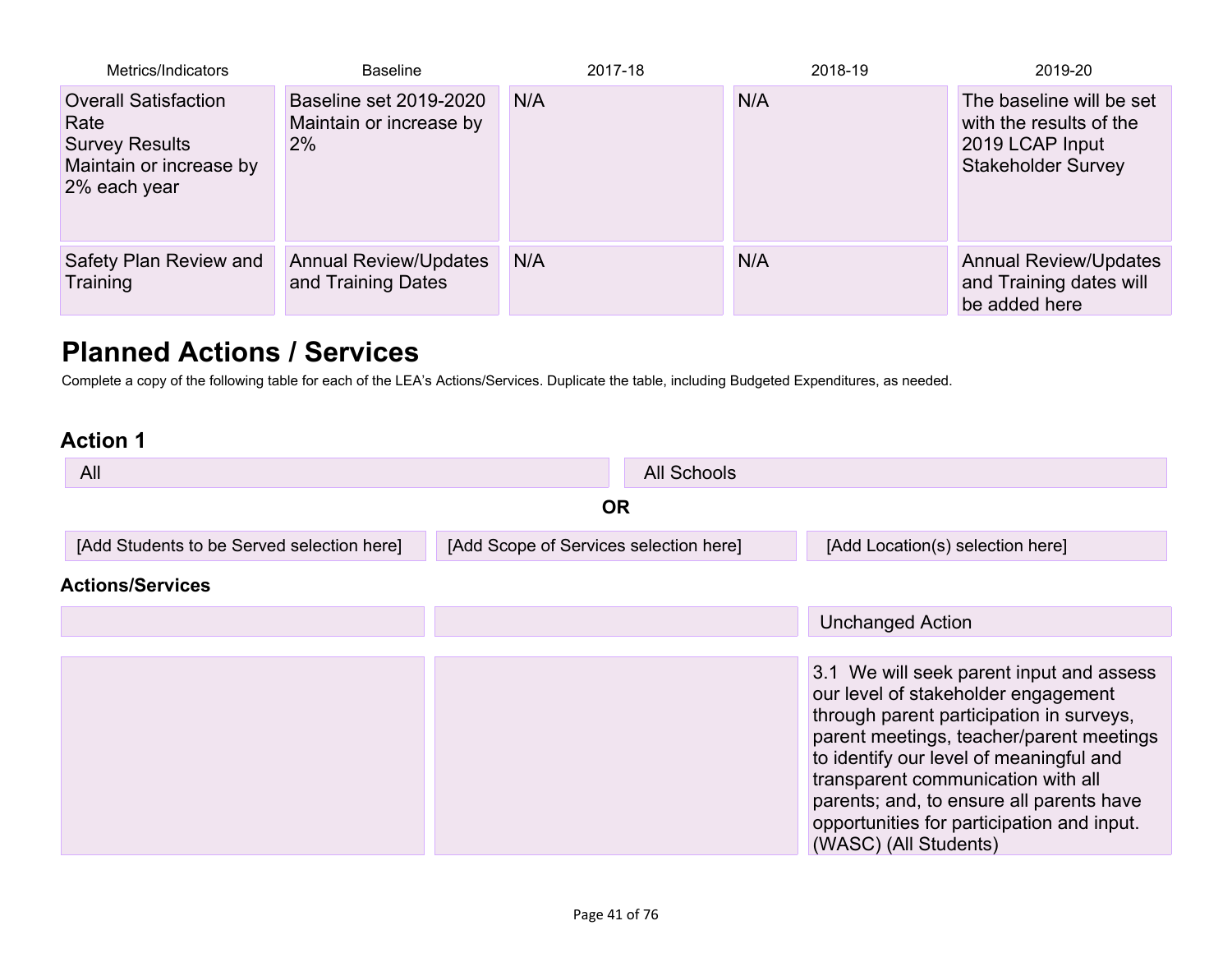| Amount<br>Source                           |                                        | Included in 2.2<br><b>LCFF</b>                                                                                                                                                                                                                                                                                                                                      |
|--------------------------------------------|----------------------------------------|---------------------------------------------------------------------------------------------------------------------------------------------------------------------------------------------------------------------------------------------------------------------------------------------------------------------------------------------------------------------|
| <b>Budget</b><br>Reference                 |                                        | <b>Certificated Salaries and Benefits</b>                                                                                                                                                                                                                                                                                                                           |
| <b>Action 2</b>                            |                                        |                                                                                                                                                                                                                                                                                                                                                                     |
| All                                        | <b>All Schools</b>                     |                                                                                                                                                                                                                                                                                                                                                                     |
|                                            | <b>OR</b>                              |                                                                                                                                                                                                                                                                                                                                                                     |
| [Add Students to be Served selection here] | [Add Scope of Services selection here] | [Add Location(s) selection here]                                                                                                                                                                                                                                                                                                                                    |
| <b>Actions/Services</b>                    |                                        |                                                                                                                                                                                                                                                                                                                                                                     |
|                                            |                                        | <b>Unchanged Action</b>                                                                                                                                                                                                                                                                                                                                             |
|                                            |                                        | 3.2 We will build partnerships for student<br>outcomes by sending notification of<br>Surveys, Parent Meetings, Board of<br>Directors Public meetings in a timely<br>manner to all families, through emails,<br>website and other social media schools<br>site while ensuring the participation and<br>engagement of our underrepresented<br>families (All Students) |

### **Budgeted Expenditures**

| Amount              |  | \$700.00                              |
|---------------------|--|---------------------------------------|
| Source              |  | <b>LCFF</b>                           |
| Budget<br>Reference |  | Technology Services,<br>Communication |

| <b>All</b> | All Schools |
|------------|-------------|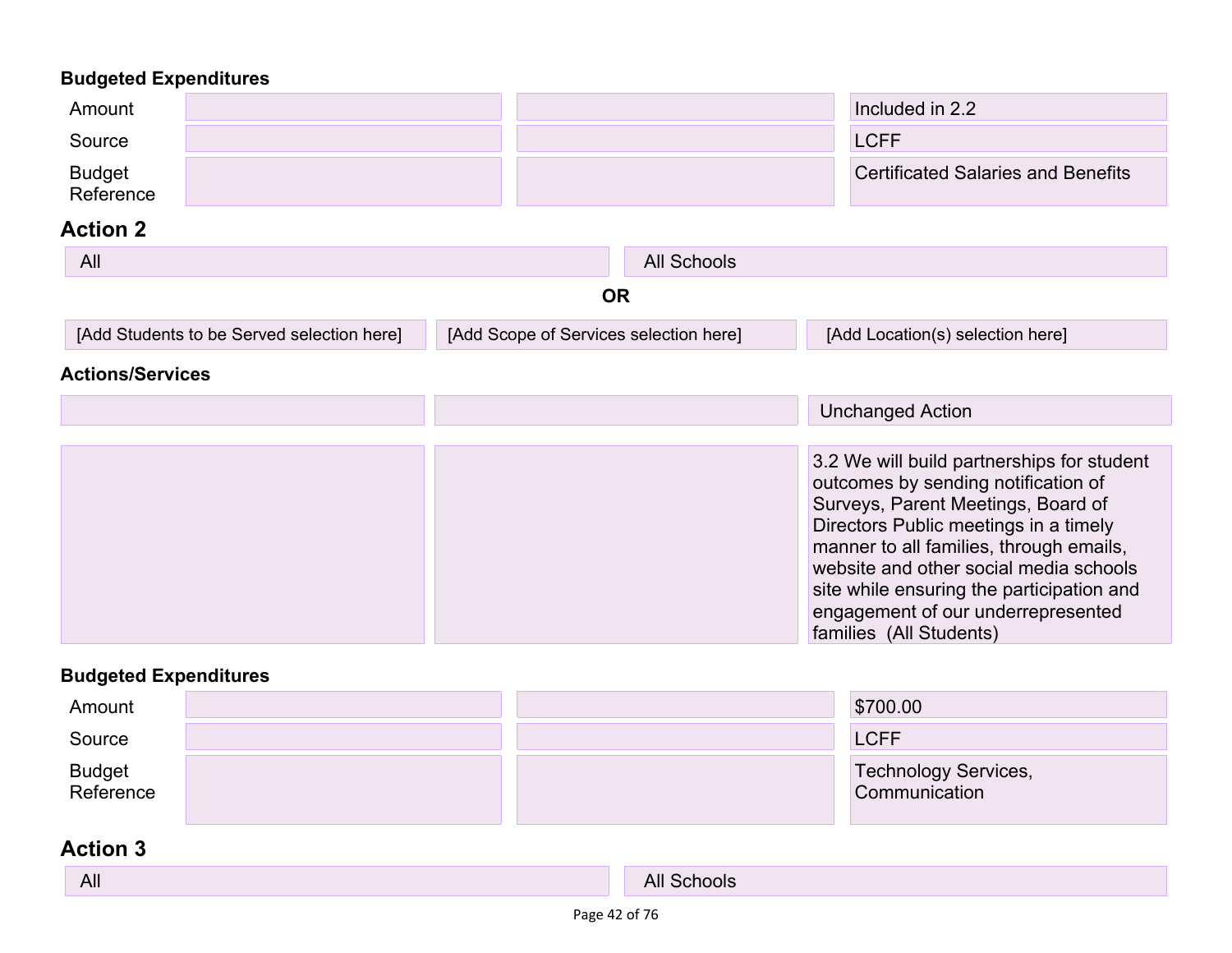|                                            | <b>OR</b>                              |                    |                                                                                                                                                                                                                                                       |
|--------------------------------------------|----------------------------------------|--------------------|-------------------------------------------------------------------------------------------------------------------------------------------------------------------------------------------------------------------------------------------------------|
| [Add Students to be Served selection here] | [Add Scope of Services selection here] |                    | [Add Location(s) selection here]                                                                                                                                                                                                                      |
| <b>Actions/Services</b>                    |                                        |                    |                                                                                                                                                                                                                                                       |
|                                            |                                        |                    | <b>Unchanged Action</b>                                                                                                                                                                                                                               |
|                                            |                                        |                    | 3.3 We will build relationships by ensuring<br>that all parents, students, and teachers<br>feel that our schools are providing a safe,<br>positive, inclusive, welcoming and<br>aesthetically pleasing learning<br>environment. (WASC) (All Students) |
| <b>Budgeted Expenditures</b>               |                                        |                    |                                                                                                                                                                                                                                                       |
| Amount                                     |                                        |                    | No Cost                                                                                                                                                                                                                                               |
| <b>Action 4</b>                            |                                        |                    |                                                                                                                                                                                                                                                       |
| All                                        |                                        | <b>All Schools</b> |                                                                                                                                                                                                                                                       |
|                                            | <b>OR</b>                              |                    |                                                                                                                                                                                                                                                       |
| [Add Students to be Served selection here] | [Add Scope of Services selection here] |                    | [Add Location(s) selection here]                                                                                                                                                                                                                      |
| <b>Actions/Services</b>                    |                                        |                    |                                                                                                                                                                                                                                                       |
|                                            |                                        |                    | <b>Unchanged Action</b>                                                                                                                                                                                                                               |
|                                            |                                        |                    | 3.4 Properly vet all newly hired vendors to<br>ensure standards alignment and safety for<br>our students.<br>(All Students)                                                                                                                           |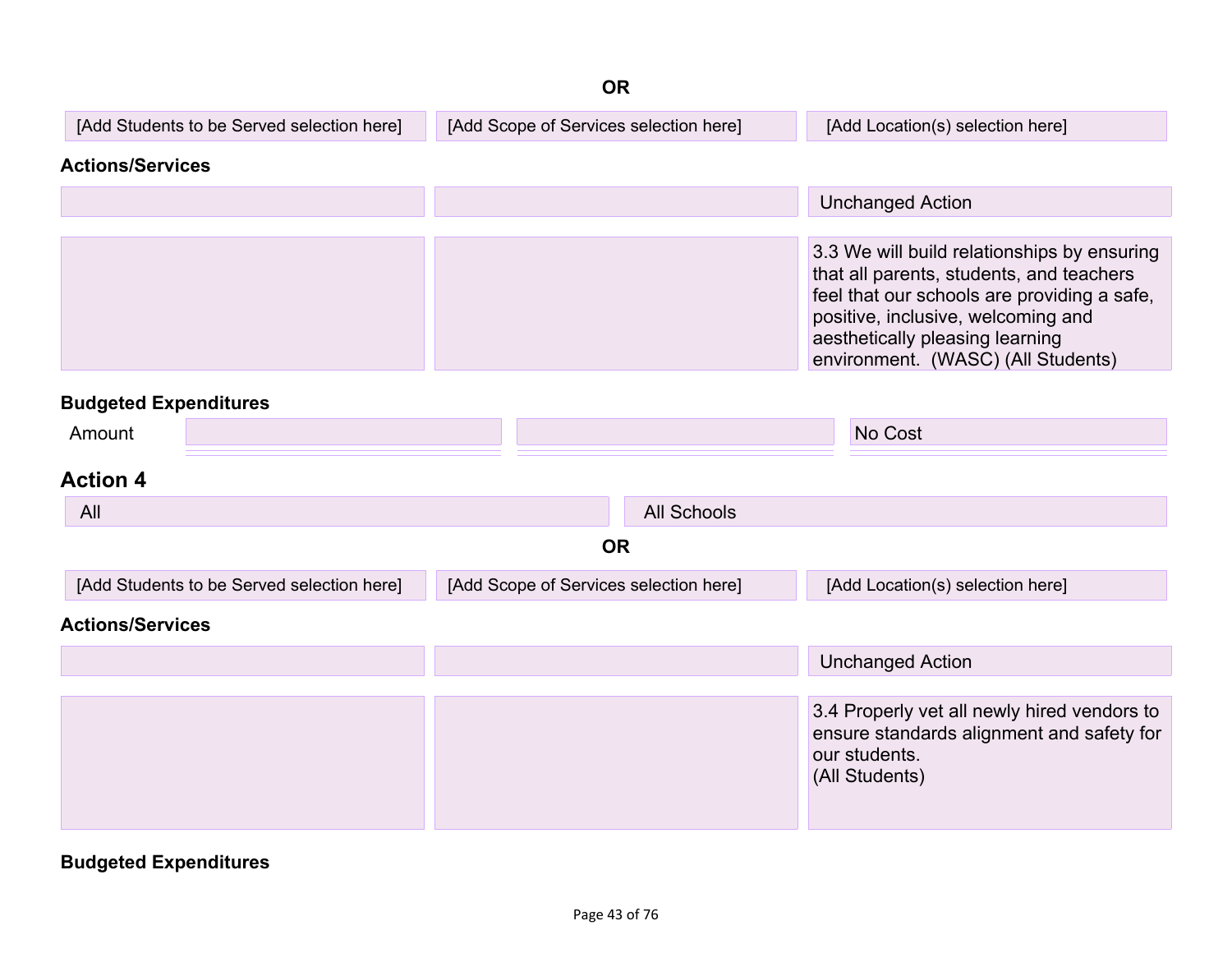| Amount                                     |                                        | No Cost                                                                                                                                                                           |
|--------------------------------------------|----------------------------------------|-----------------------------------------------------------------------------------------------------------------------------------------------------------------------------------|
| <b>Action 5</b>                            |                                        |                                                                                                                                                                                   |
| All                                        | <b>All Schools</b>                     |                                                                                                                                                                                   |
|                                            | <b>OR</b>                              |                                                                                                                                                                                   |
| [Add Students to be Served selection here] | [Add Scope of Services selection here] | [Add Location(s) selection here]                                                                                                                                                  |
| <b>Actions/Services</b>                    |                                        |                                                                                                                                                                                   |
|                                            |                                        | <b>Unchanged Action</b>                                                                                                                                                           |
|                                            |                                        | 3.5 The Charter will continue to maintain a<br>safe learning environment for all students<br>by training the teachers and staff on<br>school wide safety plans.<br>(All Students) |

| Amount              |  | Included in 2.2                           |
|---------------------|--|-------------------------------------------|
| Source              |  | <b>LCFF</b>                               |
| Budget<br>Reference |  | <b>Certificated Salaries and Benefits</b> |

| [Add Students to be Served selection here]                                                                                  |    | All Schools<br>[Add Location(s) selection here] |                                                 |
|-----------------------------------------------------------------------------------------------------------------------------|----|-------------------------------------------------|-------------------------------------------------|
|                                                                                                                             | OR |                                                 |                                                 |
| LEA-wide<br><b>English Learners</b><br>[Add Students to be Served selection here]<br>[Add Scope of Services selection here] |    |                                                 | All Schools<br>[Add Location(s) selection here] |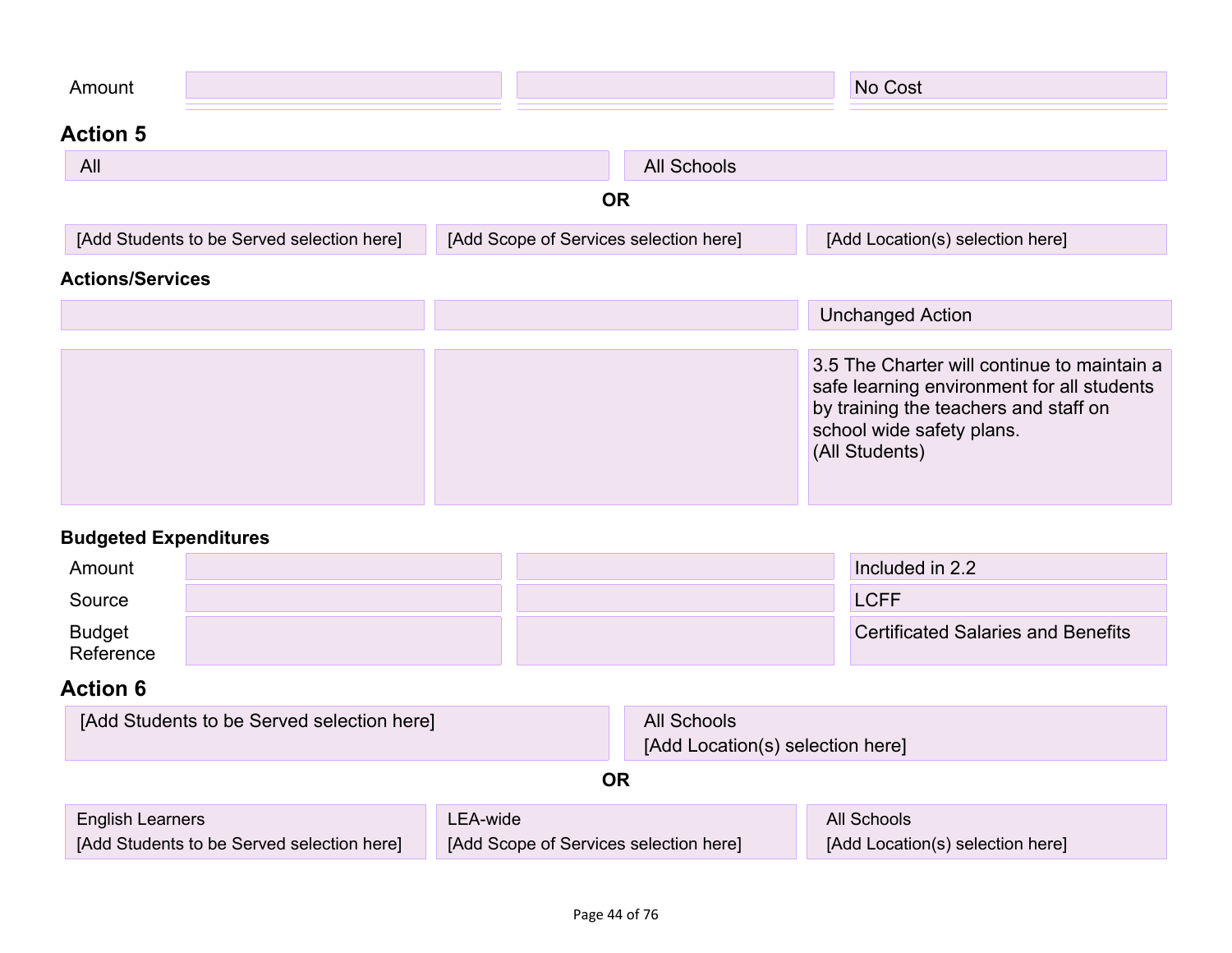### **[Actions/Services](#page-60-0)**

|  | <b>Unchanged Action</b>                                                                                                                                                                                                  |
|--|--------------------------------------------------------------------------------------------------------------------------------------------------------------------------------------------------------------------------|
|  |                                                                                                                                                                                                                          |
|  | 3.6 Notices, reports, statements or records<br>sent to a student, parent or guardian will<br>be translated as needed. (EL) Documents,<br>records, or statements will be sent, upon<br>request, by clerical office staff. |

## **Budgeted Expenditures**

| Amount                     |  | \$56,432.00                                                               |
|----------------------------|--|---------------------------------------------------------------------------|
| Source                     |  | <b>LCFF</b>                                                               |
| <b>Budget</b><br>Reference |  | <b>Salaries and Benefits</b><br><b>Clerical and Office Staff Salaries</b> |

### **Action 7**

| All                                        | All Schools                            |                                                                                                                                                                                       |  |
|--------------------------------------------|----------------------------------------|---------------------------------------------------------------------------------------------------------------------------------------------------------------------------------------|--|
|                                            | <b>OR</b>                              |                                                                                                                                                                                       |  |
| [Add Students to be Served selection here] | [Add Scope of Services selection here] | [Add Location(s) selection here]                                                                                                                                                      |  |
| <b>Actions/Services</b>                    |                                        |                                                                                                                                                                                       |  |
|                                            |                                        | <b>Unchanged Action</b>                                                                                                                                                               |  |
|                                            |                                        | 3.7 Operations of the Charter are<br>maintained and controlled through the<br>management, oversight, and provision of<br>operating services by the cabinet<br>members. (All Students) |  |

## **Budgeted Expenditures**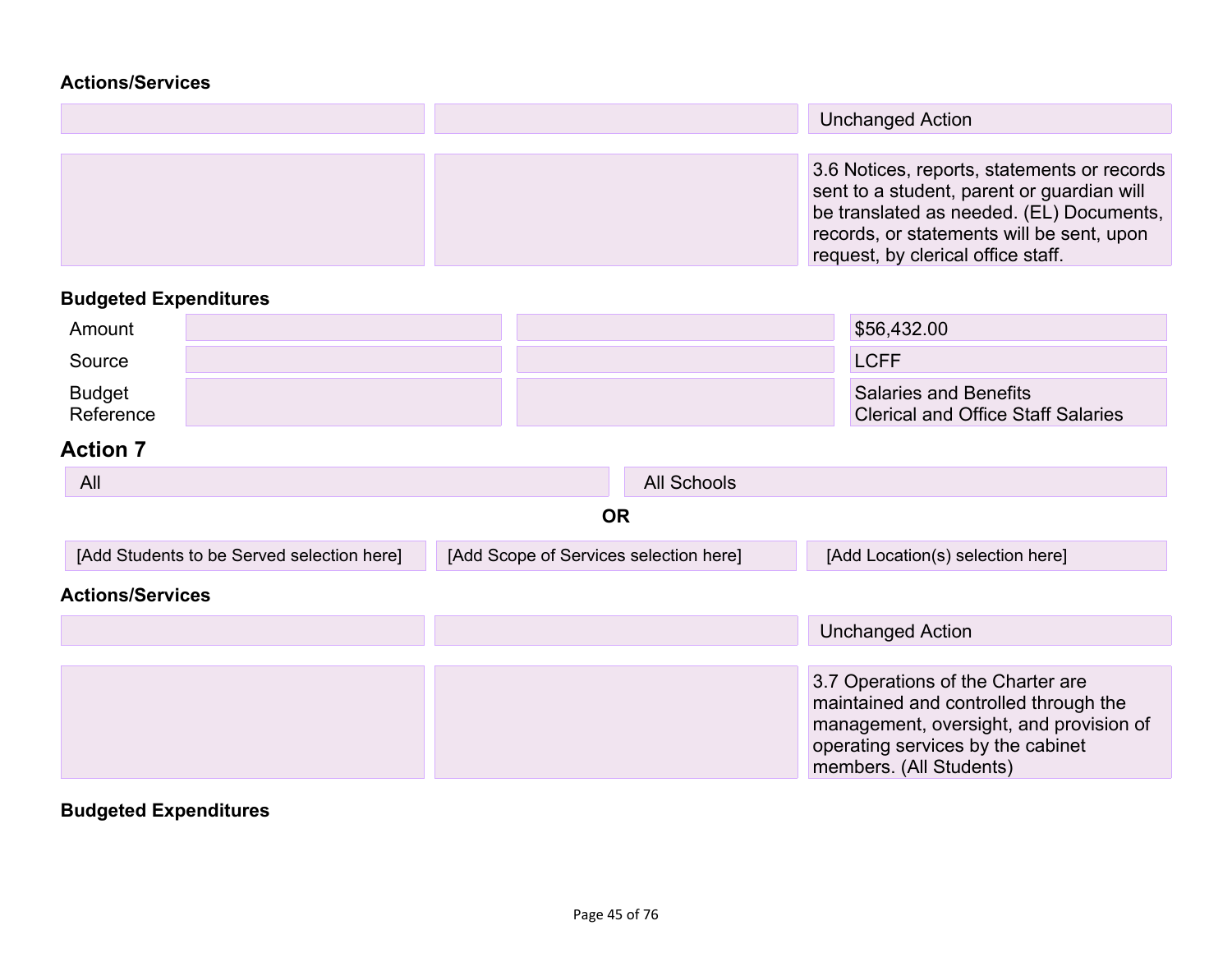| Amount                     |  | Included in 2.2                           |
|----------------------------|--|-------------------------------------------|
| Source                     |  | LCFF/                                     |
| <b>Budget</b><br>Reference |  | <b>Certificated Salaries and Benefits</b> |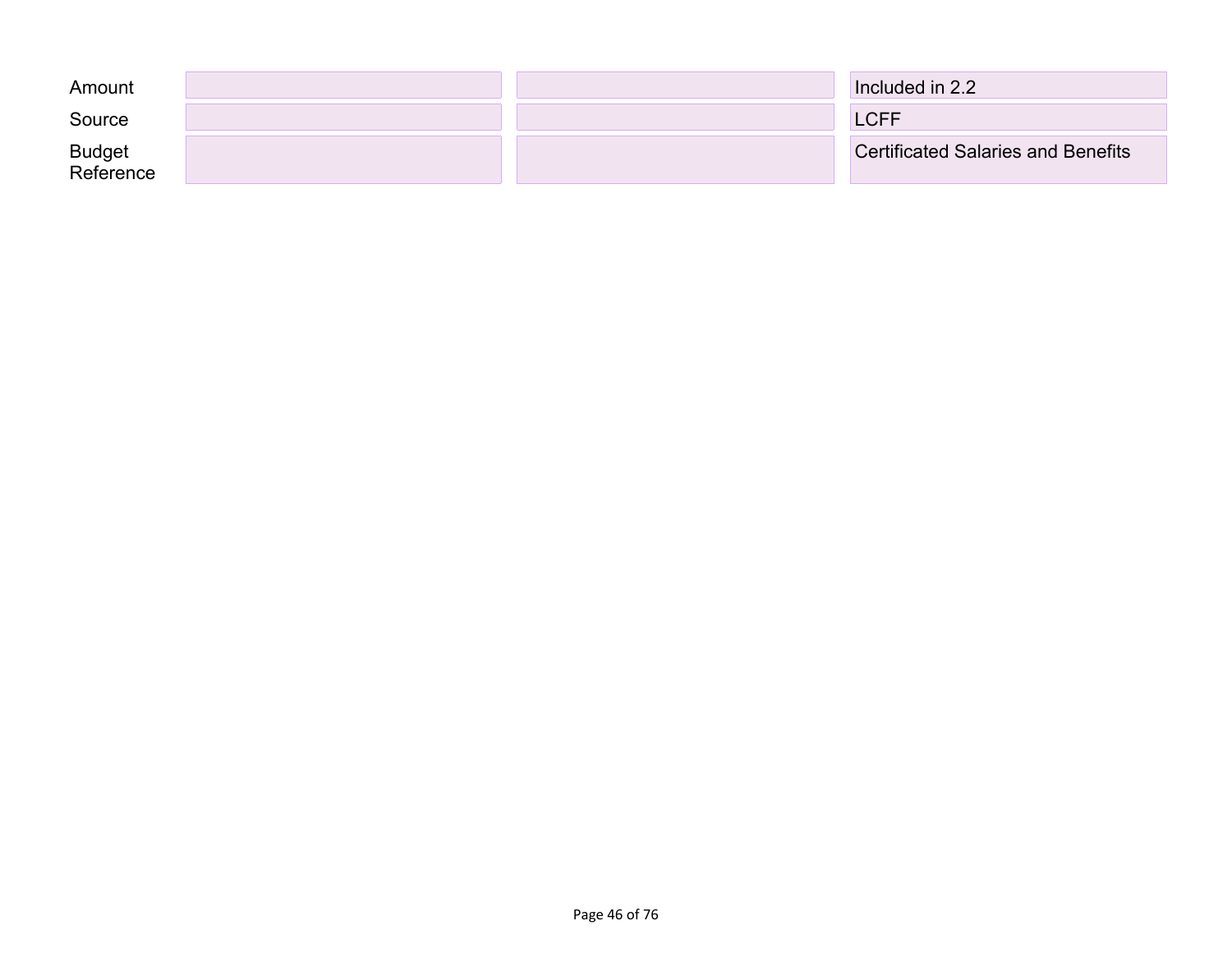# **Goals, Actions, & [Services](#page-58-0)**

Strategic Planning Details and Accountability Complete a copy of the following table for each of the LEA's goals. Duplicate the table as needed.

(Select from New Goal, Modified Goal, or Unchanged Goal)

**Unchanged Goal** 

## **[Goal](#page-59-0) 4**

We will ensure that students are on-track to graduate from high school, and have access to College and Career Technical Education.

### **State and/or Local Priorities [addressed](#page-64-0) by this goal:**

State Priorities: Priority 1: Basic (Conditions of Learning) Priority 2: State Standards (Conditions of Learning) Priority 5: Pupil Engagement (Engagement) Priority 6: School Climate (Engagement) Priority 7: Course Access (Conditions of Learning) Priority 8: Other Pupil Outcomes (Pupil Outcomes)

Local Priorities:

### **[Identified](#page-59-1) Need:**

We recognize the National Education Association research that indicates the importance of ensuring every student reaches their potential by monitoring student progress, providing rigorous and challenging instruction, providing early interventions, engaging students and family in the student's education to maintain high school graduation as a priority, and by providing professional development opportunities for teachers.

### **Expected Annual [Measurable](#page-59-2) Outcomes**

| Metrics/Indicators                           | Baseline                                                                                           | 2017-18 | 2018-19 | 2019-20                                                                                           |
|----------------------------------------------|----------------------------------------------------------------------------------------------------|---------|---------|---------------------------------------------------------------------------------------------------|
| Increase Graduation<br>Rates by 2% each year | Develop a baseline from<br>2019-20 LCFF<br>Dashboard data<br>Increase the graduation<br>rate by 2% | N/A     | N/A     | A baseline from the<br>2019-20 LCFF<br>Dashboard data will be<br>established and entered<br>here. |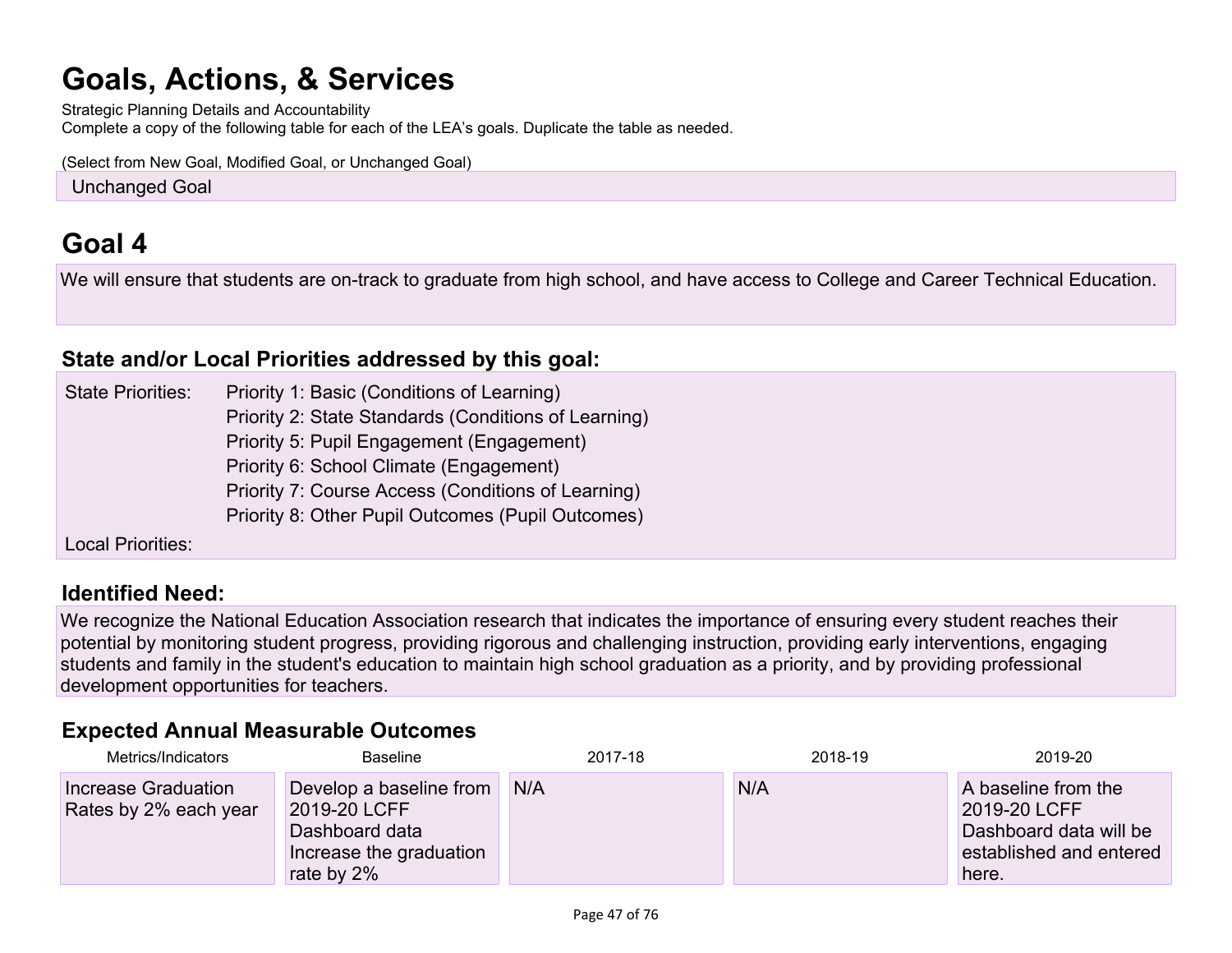| Metrics/Indicators                                              | <b>Baseline</b>                                                                                                                | 2017-18 | 2018-19 | 2019-20                                                                                           |
|-----------------------------------------------------------------|--------------------------------------------------------------------------------------------------------------------------------|---------|---------|---------------------------------------------------------------------------------------------------|
|                                                                 |                                                                                                                                |         |         |                                                                                                   |
| Increase College/Career<br>Prepared students by<br>2% each year | Develop a baseline from<br>2019-20 LCFF<br>Dashboard data<br>Increase the % of<br>College/Career<br>Prepared students by<br>2% | N/A     | N/A     | A baseline from the<br>2019-20 LCFF<br>Dashboard data will be<br>established and entered<br>here. |

## **Planned Actions / [Services](#page-59-3)**

Complete a copy of the following table for each of the LEA's Actions/Services. Duplicate the table, including Budgeted Expenditures, as needed.

| All                                        |                                        | <b>All Schools</b> |                                                                                                                                                                                                                                                                                                                                                                                                        |  |  |
|--------------------------------------------|----------------------------------------|--------------------|--------------------------------------------------------------------------------------------------------------------------------------------------------------------------------------------------------------------------------------------------------------------------------------------------------------------------------------------------------------------------------------------------------|--|--|
|                                            | <b>OR</b>                              |                    |                                                                                                                                                                                                                                                                                                                                                                                                        |  |  |
| [Add Students to be Served selection here] | [Add Scope of Services selection here] |                    | [Add Location(s) selection here]                                                                                                                                                                                                                                                                                                                                                                       |  |  |
| <b>Actions/Services</b>                    |                                        |                    |                                                                                                                                                                                                                                                                                                                                                                                                        |  |  |
|                                            |                                        |                    | <b>Unchanged Action</b>                                                                                                                                                                                                                                                                                                                                                                                |  |  |
|                                            |                                        |                    |                                                                                                                                                                                                                                                                                                                                                                                                        |  |  |
|                                            |                                        |                    | 4.1 Consistent with California College and<br>Career Indicators, develop a<br>comprehensive College and Career<br>readiness program for middle and high<br>school students that helps align student<br>strengths and interests to post-secondary<br>goals; Increase Career Technical<br>education opportunities to prepare<br>students for the 21st century workforce<br>and global competencies; and, |  |  |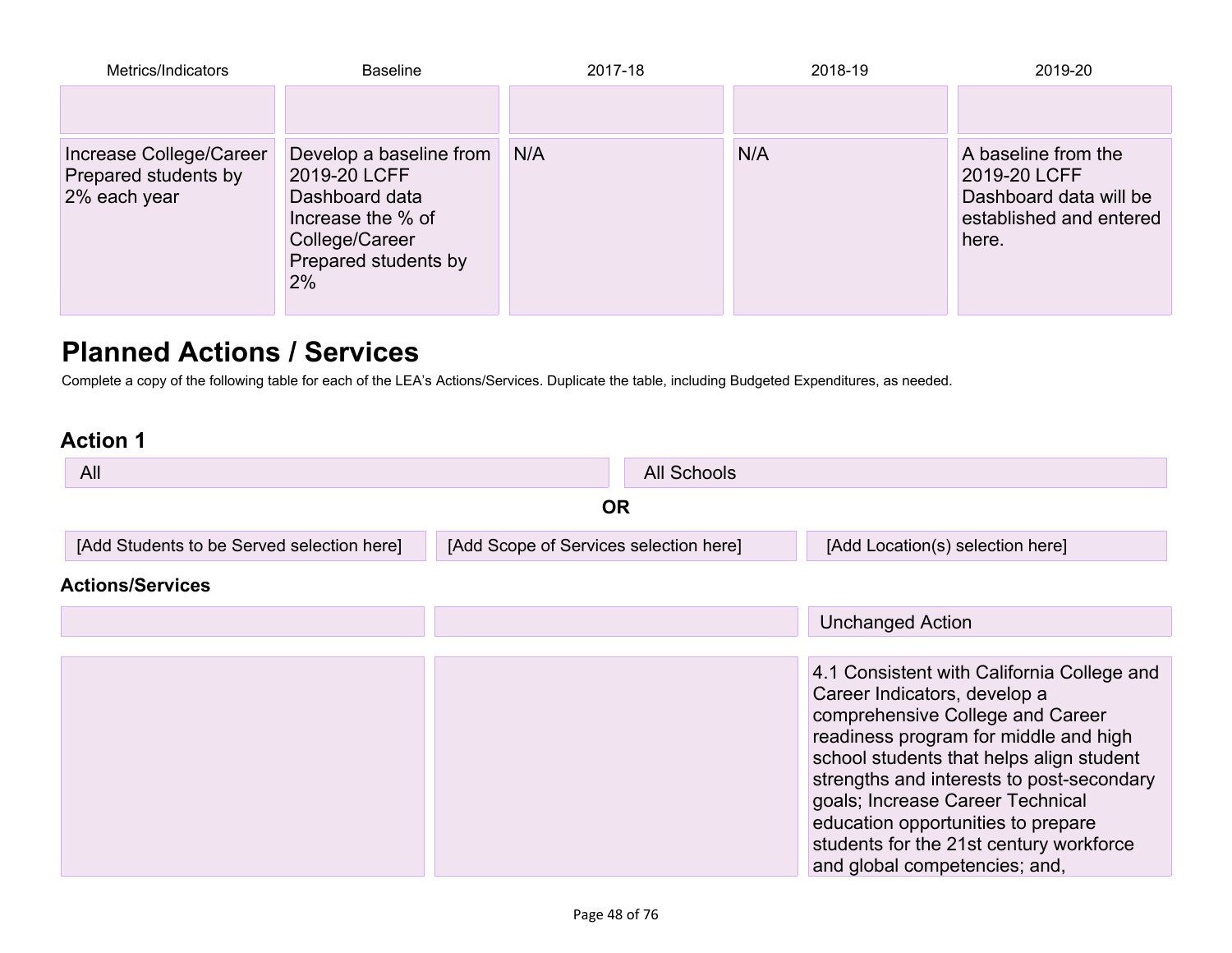| opportunities for high school/young adults |
|--------------------------------------------|
| to connect with community resources and    |
| agencies. (WASC) (All Students)            |

| Amount                     |                                            |                                        |             | Included in 1.1                                                                                                                                                                                                                                                                                                                                  |
|----------------------------|--------------------------------------------|----------------------------------------|-------------|--------------------------------------------------------------------------------------------------------------------------------------------------------------------------------------------------------------------------------------------------------------------------------------------------------------------------------------------------|
| Source                     |                                            |                                        |             | <b>LCFF</b>                                                                                                                                                                                                                                                                                                                                      |
| <b>Budget</b><br>Reference |                                            |                                        |             | Curriculum, Textbooks, Materials<br>and Supplies                                                                                                                                                                                                                                                                                                 |
| <b>Action 2</b>            |                                            |                                        |             |                                                                                                                                                                                                                                                                                                                                                  |
| All                        |                                            |                                        | All Schools |                                                                                                                                                                                                                                                                                                                                                  |
|                            |                                            | <b>OR</b>                              |             |                                                                                                                                                                                                                                                                                                                                                  |
|                            | [Add Students to be Served selection here] | [Add Scope of Services selection here] |             | [Add Location(s) selection here]                                                                                                                                                                                                                                                                                                                 |
| <b>Actions/Services</b>    |                                            |                                        |             |                                                                                                                                                                                                                                                                                                                                                  |
|                            |                                            |                                        |             | <b>Unchanged Action</b>                                                                                                                                                                                                                                                                                                                          |
|                            |                                            |                                        |             |                                                                                                                                                                                                                                                                                                                                                  |
|                            |                                            |                                        |             | 4.2 Students transitioning from middle to<br>high school will be monitored to keep<br>students "on-track" to graduate from high<br>school by monitoring attendance data,<br>providing collective support from teachers<br>for academic success, raising the<br>academic bar, and fostering support to<br>ease transition through middle and high |

### **Budgeted Expenditures**

school. (WASC) (All Students)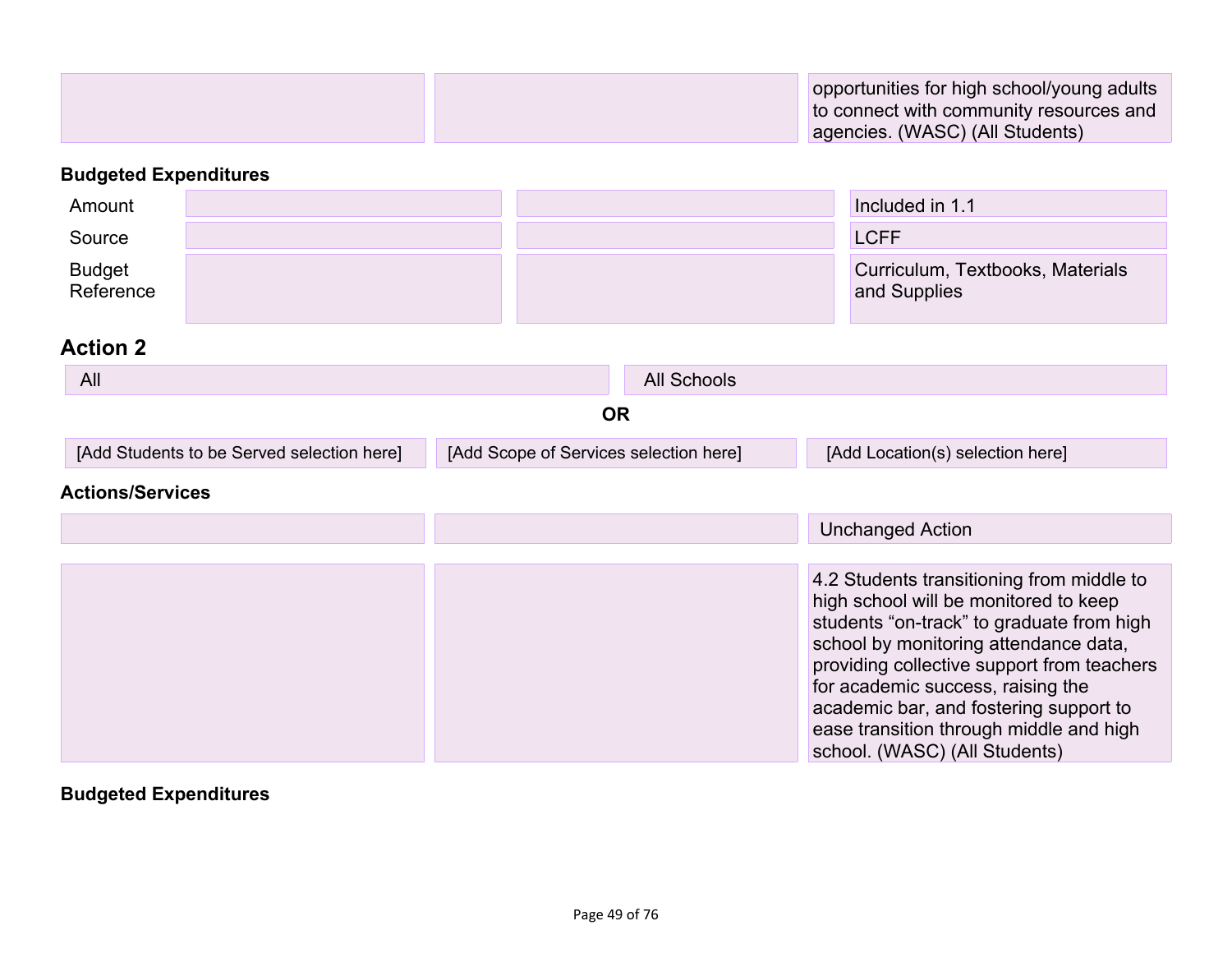| Amount<br>Source<br><b>Budget</b> |                                            |                                        |                    | Included in 2.2<br><b>LCFF</b><br><b>Certificated Salaries and Benefits</b>                                                                                                                                                                                                                                                                 |
|-----------------------------------|--------------------------------------------|----------------------------------------|--------------------|---------------------------------------------------------------------------------------------------------------------------------------------------------------------------------------------------------------------------------------------------------------------------------------------------------------------------------------------|
| Reference                         |                                            |                                        |                    |                                                                                                                                                                                                                                                                                                                                             |
| <b>Action 3</b>                   |                                            |                                        |                    |                                                                                                                                                                                                                                                                                                                                             |
| All                               |                                            |                                        | <b>All Schools</b> |                                                                                                                                                                                                                                                                                                                                             |
|                                   |                                            | <b>OR</b>                              |                    |                                                                                                                                                                                                                                                                                                                                             |
|                                   | [Add Students to be Served selection here] | [Add Scope of Services selection here] |                    | [Add Location(s) selection here]                                                                                                                                                                                                                                                                                                            |
| <b>Actions/Services</b>           |                                            |                                        |                    |                                                                                                                                                                                                                                                                                                                                             |
|                                   |                                            |                                        |                    | <b>Unchanged Action</b>                                                                                                                                                                                                                                                                                                                     |
|                                   |                                            |                                        |                    | 4.3 Provide high quality instruction and<br>curriculum that promotes graduation and<br>college and career readiness with<br>academic interventions. Review and<br>strengthen the high school curriculum to<br>maintain engaging and rigorous curriculum<br>supporting graduation and college and<br>career readiness. (WASC) (All Students) |

| Amount              |  | Included in 2.2                           |
|---------------------|--|-------------------------------------------|
| Source              |  | <b>LCFF</b>                               |
| Budget<br>Reference |  | <b>Certificated Salaries and Benefits</b> |

| <b>Students with Disabilities</b>          | <b>All Schools</b>               |
|--------------------------------------------|----------------------------------|
| [Add Students to be Served selection here] | [Add Location(s) selection here] |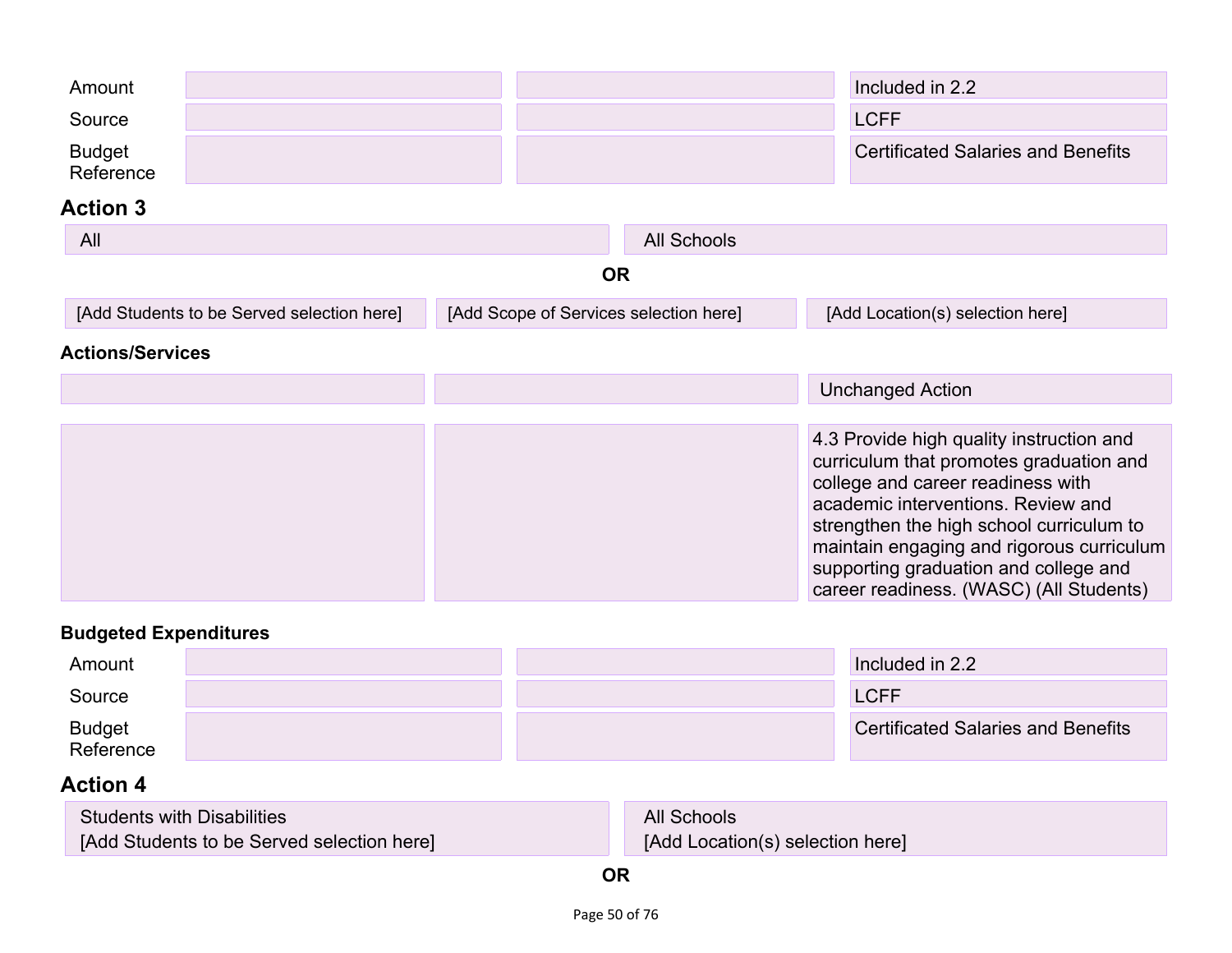| <b>English Learners</b>                    | LEA-wide                               | All Schools                      |
|--------------------------------------------|----------------------------------------|----------------------------------|
| Foster Youth                               | [Add Scope of Services selection here] | [Add Location(s) selection here] |
| Low Income                                 |                                        |                                  |
| [Add Students to be Served selection here] |                                        |                                  |

### **[Actions/Services](#page-60-0)**

|  | <b>Unchanged Action</b>                                                                                                                                                                    |
|--|--------------------------------------------------------------------------------------------------------------------------------------------------------------------------------------------|
|  | 4.4 Ensure all students have opportunity<br>for intensive CAASPP preparation<br>specifically low income, EL, Foster Youth<br>students and students with disabilities.<br>(LI, FY, EL, SWD) |

## **Budgeted Expenditures**

| Amount              |  | Included in 2.2                           |
|---------------------|--|-------------------------------------------|
| Source              |  | <b>LCFF</b>                               |
| Budget<br>Reference |  | <b>Certificated Salaries and Benefits</b> |

| All                                        | All Schools                            |                                                                                                                              |
|--------------------------------------------|----------------------------------------|------------------------------------------------------------------------------------------------------------------------------|
|                                            | <b>OR</b>                              |                                                                                                                              |
| [Add Students to be Served selection here] | [Add Scope of Services selection here] | [Add Location(s) selection here]                                                                                             |
| <b>Actions/Services</b>                    |                                        |                                                                                                                              |
|                                            |                                        | <b>Unchanged Action</b>                                                                                                      |
|                                            |                                        |                                                                                                                              |
|                                            |                                        | 4.5 Review student transcripts for an<br>intercession option for students to make<br>up missed credits (WASC) (All Students) |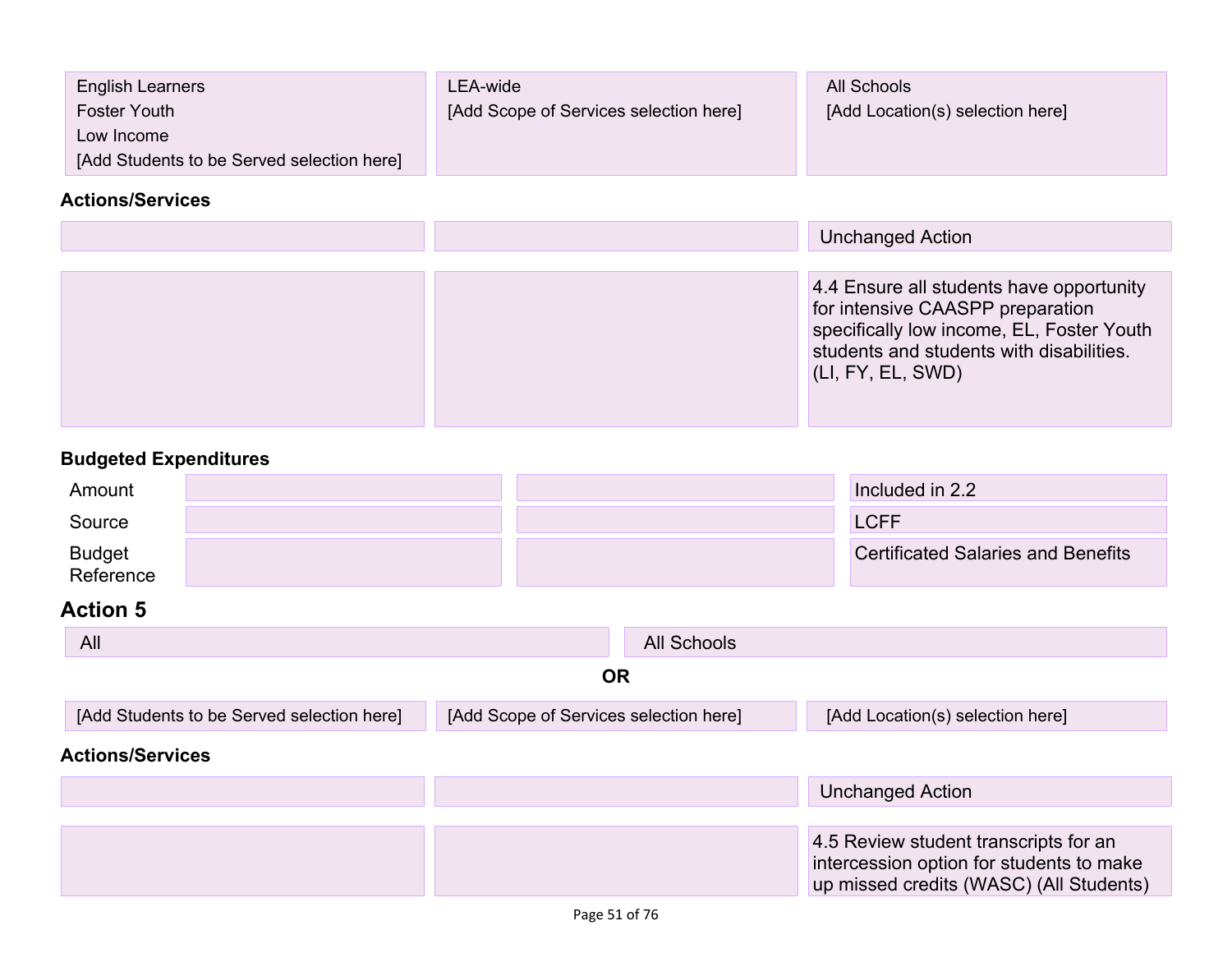| Amount              |  | Included in 2.2                           |
|---------------------|--|-------------------------------------------|
| Source              |  | <b>LCFF</b>                               |
| Budget<br>Reference |  | <b>Certificated Salaries and Benefits</b> |

## **Action 6**

| [Add Students to be Served selection here]               |                                        | All Schools<br>[Add Location(s) selection here] |                                  |
|----------------------------------------------------------|----------------------------------------|-------------------------------------------------|----------------------------------|
|                                                          | ΟR                                     |                                                 |                                  |
| <b>Foster Youth</b>                                      | LEA-wide                               |                                                 | All Schools                      |
| Low Income<br>[Add Students to be Served selection here] | [Add Scope of Services selection here] |                                                 | [Add Location(s) selection here] |

### **[Actions/Services](#page-60-0)**

|  | <b>Unchanged Action</b>                                                                                                     |
|--|-----------------------------------------------------------------------------------------------------------------------------|
|  | 4.6 Advanced Placement exam costs for<br>low-income and foster youth who are<br>experiencing a financial hardship. (LI, FY) |
|  |                                                                                                                             |

### **Budgeted Expenditures**

| Amount              |  | Included in 1.1                                  |
|---------------------|--|--------------------------------------------------|
| Source              |  | <b>LCFF</b>                                      |
| Budget<br>Reference |  | Curriculum, Textbooks, Materials<br>and Supplies |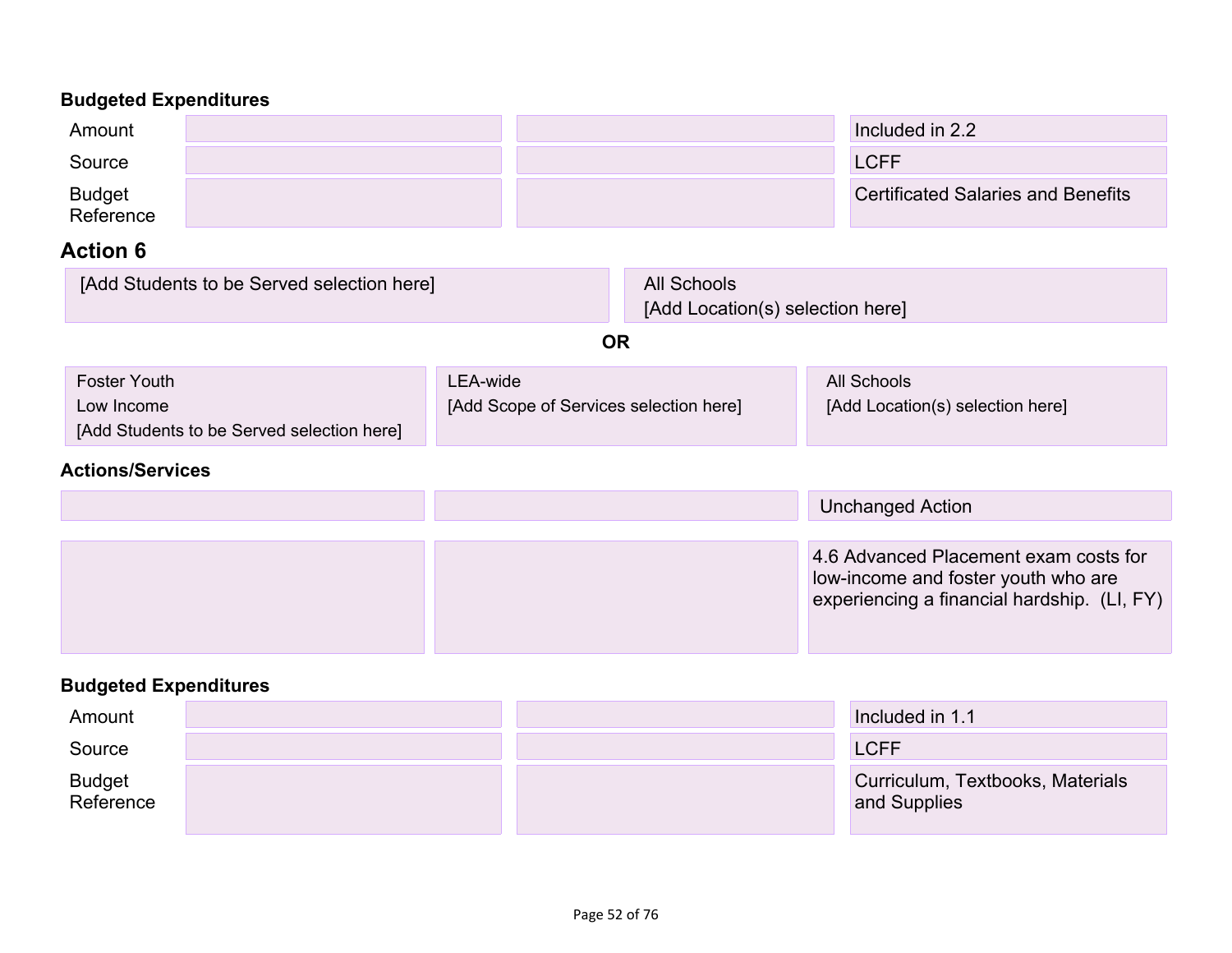## **[Demonstration](#page-62-0) of Increased or Improved Services for Unduplicated Pupils**

LCAP Year: **2019-20**

| Estimated Supplemental and Concentration Grant Funds | Percentage to Increase or Improve Services |  |  |  |
|------------------------------------------------------|--------------------------------------------|--|--|--|
| \$82,472.00                                          | $\frac{9}{6}$                              |  |  |  |

Describe how services provided for unduplicated pupils are increased or improved by at least the percentage identified above, either qualitatively or quantitatively, as compared to services provided for all students in the LCAP year.

<span id="page-52-0"></span>Identify each action/service being funded and provided on a schoolwide or LEA-wide basis. Include the required descriptions supporting each schoolwide or LEA-wide use of funds (see instructions).

Sage Oak Charter School - South has budgeted a commensurate increase in funding to reach our subgroups:

Sage Oak Charter School - South will be investing in a variety of instructional programs to support sub groups such as technological devices, enriched curriculum, and intervention programs.Sage Oak Charter School - South will also invest in resources to ensure equitable access for all students to technology, curriculum, instructional support and intervention programs.

- <span id="page-52-1"></span>• Adaptive online content from Edmentum, Edgenuity, Avanta
- Fuel Ed College and Career Readiness platform from Naviance
- Brainhoney dashboard
- Technology equipment from Apple and Dell Diagnostic and benchmark assessment tool from Scantron Technology equipment from
- Apple and Dell Expanded course catalog that adapts to targeted subgroups
- Enhanced project based learning, options for EL students
- Comprehensive curriculum for English learners
- Improved data analytics reporting
- English language Diagnostic and benchmark assessment tool that drives the Response to Intervention program
- Transportation costs for college tours.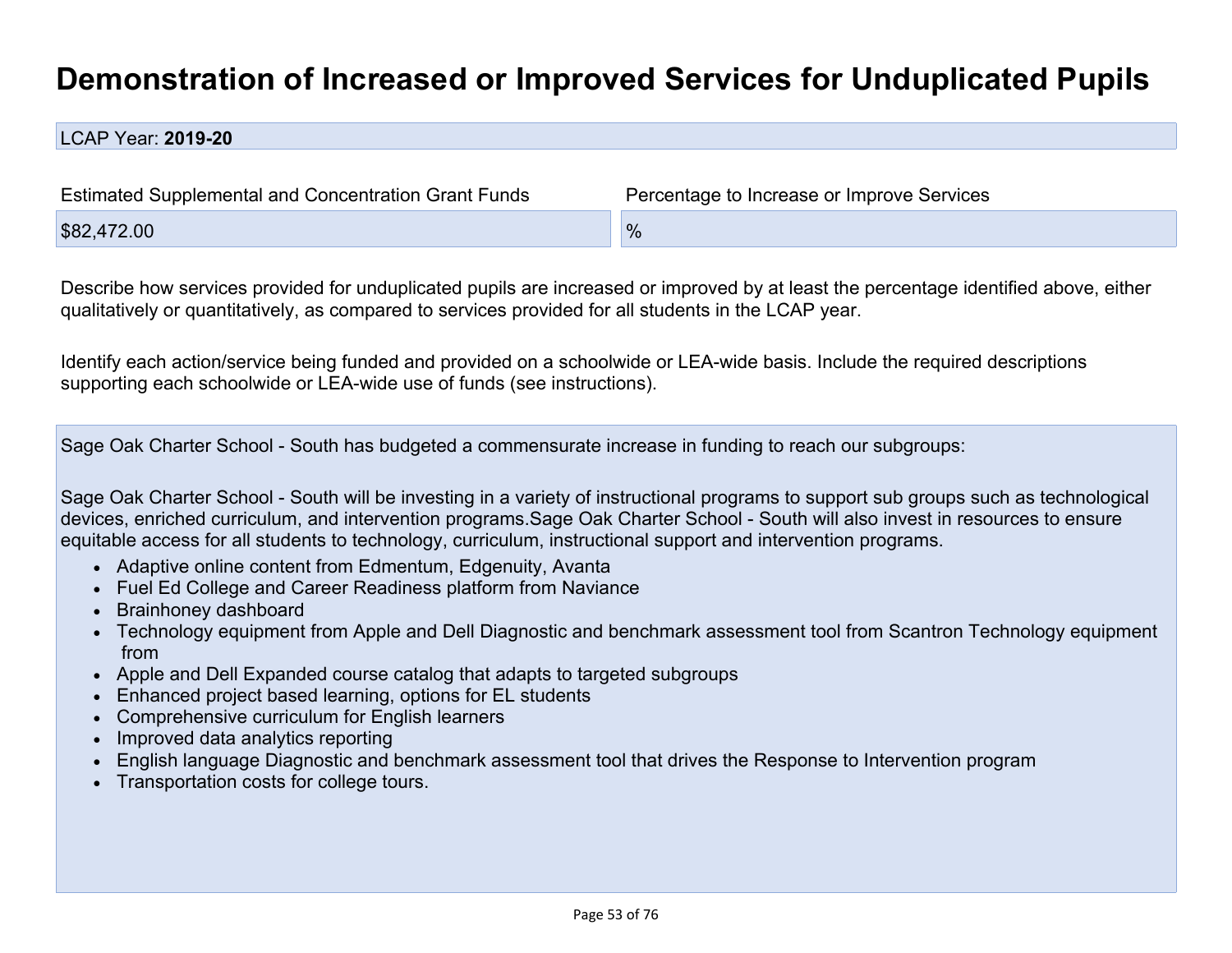| Percentage to Increase or Improve Services |
|--------------------------------------------|
| N/A%                                       |
|                                            |

Describe how services provided for unduplicated pupils are increased or improved by at least the percentage identified above, either qualitatively or quantitatively, as compared to services provided for all students in the LCAP year.

Identify each action/service being funded and provided on a schoolwide or LEA-wide basis. Include the required descriptions supporting each schoolwide or LEA-wide use of funds (see instructions).

### LCAP Year: **2017-18**

| <b>Estimated Supplemental and Concentration Grant Funds</b> | Percentage to Increase or Improve Services |  |  |
|-------------------------------------------------------------|--------------------------------------------|--|--|
| SN/A                                                        | $N/AY_0$                                   |  |  |

Describe how services provided for unduplicated pupils are increased or improved by at least the percentage identified above, either qualitatively or quantitatively, as compared to services provided for all students in the LCAP year.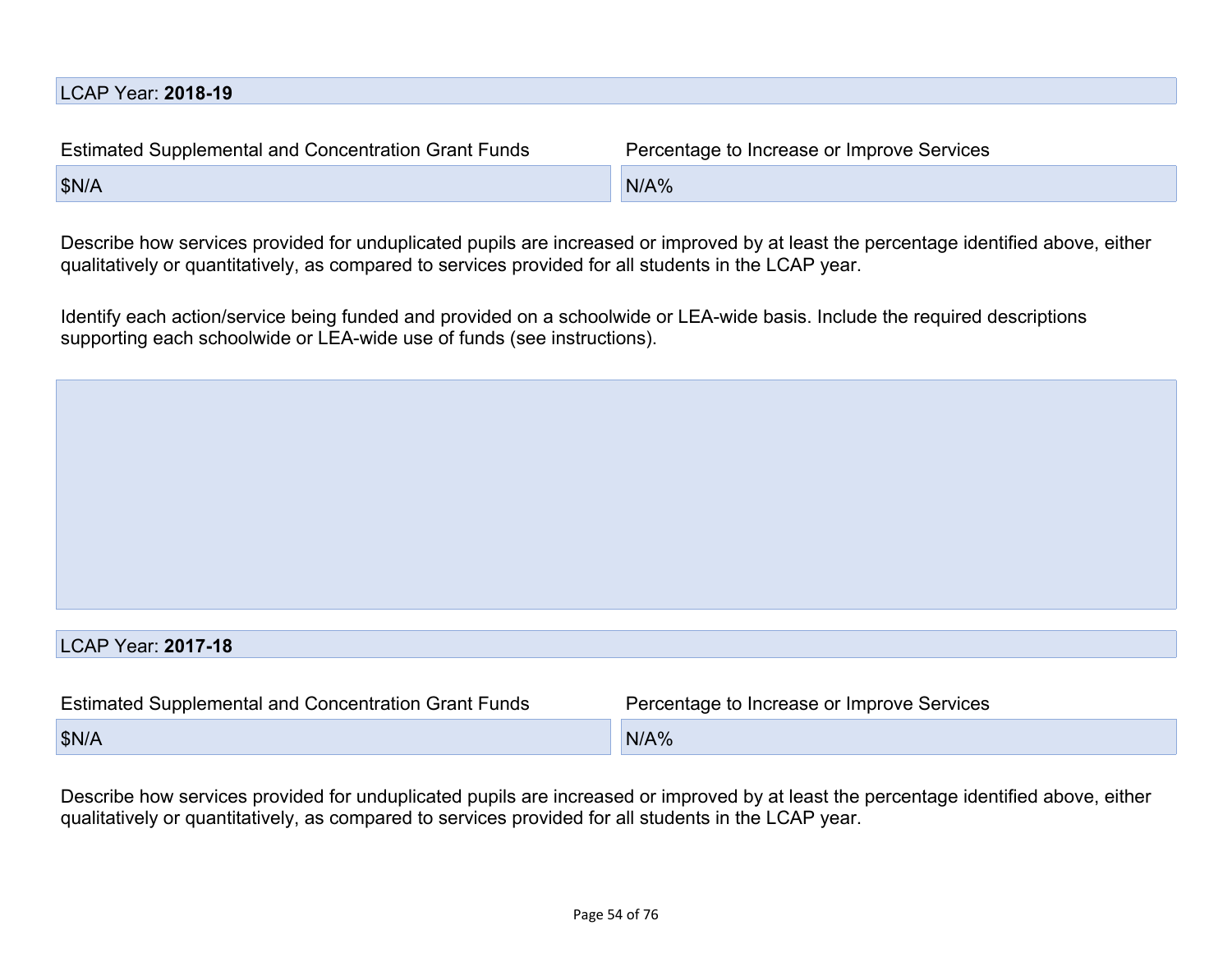Identify each action/service being funded and provided on a schoolwide or LEA-wide basis. Include the required descriptions supporting each schoolwide or LEA-wide use of funds (see instructions).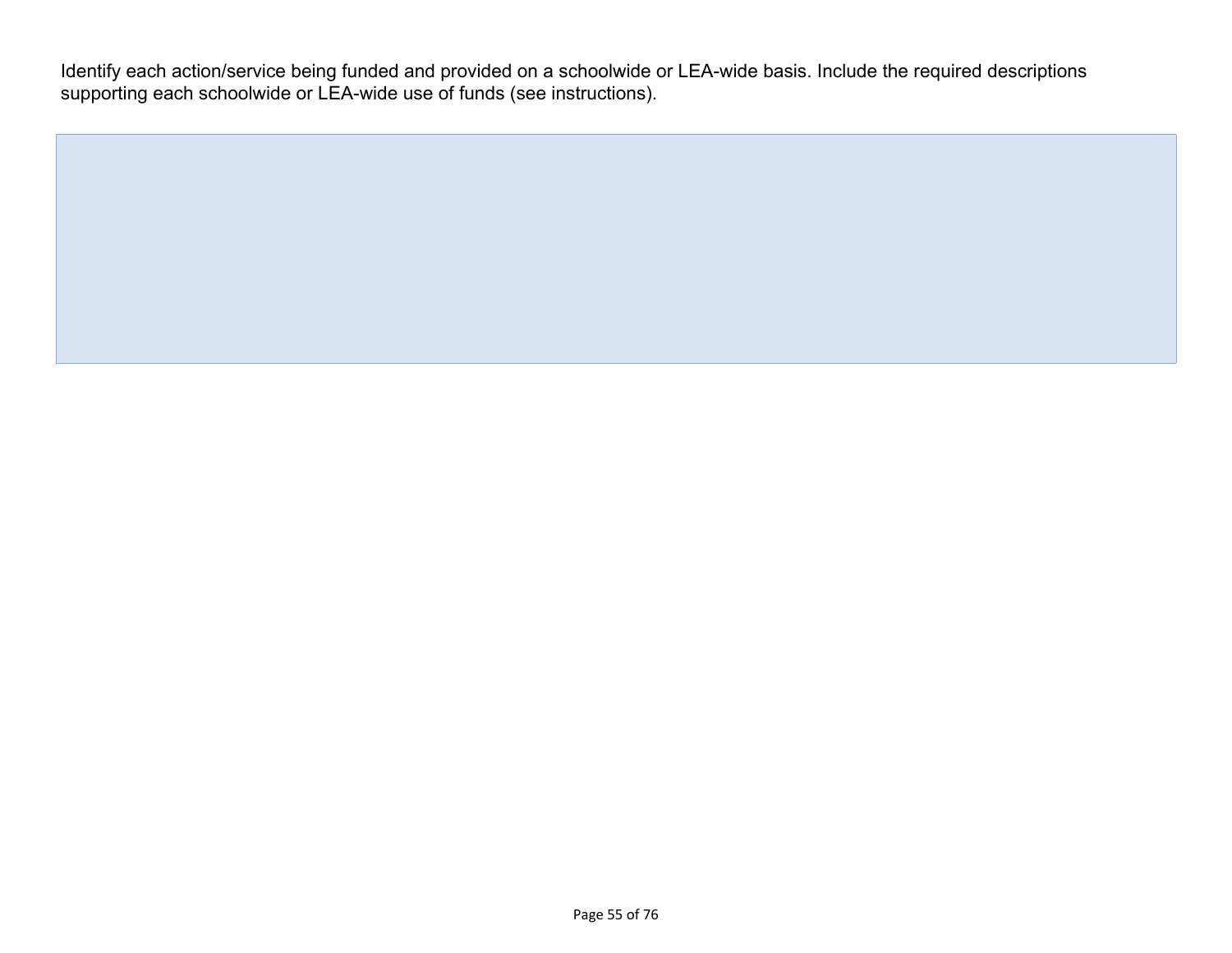# **[Addendum](#page-3-0)**

*The Local Control and Accountability Plan (LCAP) and Annual Update Template documents and communicates local educational agencies' (LEAs) actions and expenditures to support student outcomes and overall performance. The LCAP is a three-year plan, which is reviewed and updated annually, as required. Charter schools may complete the LCAP to align with the term of the charter school's budget, typically one year, which is submitted to the school's authorizer. The LCAP and Annual Update Template must be completed by all LEAs each year.*

For school districts, the LCAP must describe, for the school district and each school within the district. *goals and specific actions to achieve those goals for all students and each student group identified by the Local Control Funding Formula (LCFF) (ethnic, socioeconomically disadvantaged, English learners, foster youth, pupils with disabilities, and homeless youth), for each of the state priorities and any locally identified priorities.*

*For county offices of education, the LCAP must describe, for each county office of educationoperated school and program, goals and specific actions to achieve those goals for all students and each LCFF student group funded through the county office of education (students attending juvenile court schools, on probation or parole, or expelled under certain conditions) for each of the state priorities and any locally identified priorities. School districts and county offices of education may additionally coordinate and describe in their LCAPs services funded by a school district that are provided to students attending county-operated schools and programs, including special education programs.*

*If a county superintendent of schools has jurisdiction over a single school district, the county board of* education and the governing board of the school district may adopt and file for review and approval a *single LCAP consistent with the requirements in Education Code (EC) sections 52060, 52062, 52066, 52068, and 52070. The LCAP must clearly articulate to which entity's budget (school district or county superintendent of schools) all budgeted and actual expenditures are aligned.*

*Charter schools must describe goals and specific actions to achieve those goals for all students and each LCFF subgroup of students including students with disabilities and homeless youth, for each of* the state priorities that apply for the grade levels served or the nature of the program operated by the *charter school, and any locally identified priorities. For charter schools, the inclusion and description* of goals for state priorities in the LCAP may be modified to meet the grade levels served and the *nature of the programs provided, including modifications to reflect only the statutory requirements explicitly applicable to charter schools in the EC. Changes in LCAP goals and actions/services for charter schools that result from the annual update process do not necessarily constitute a material revision to the school's charter petition.*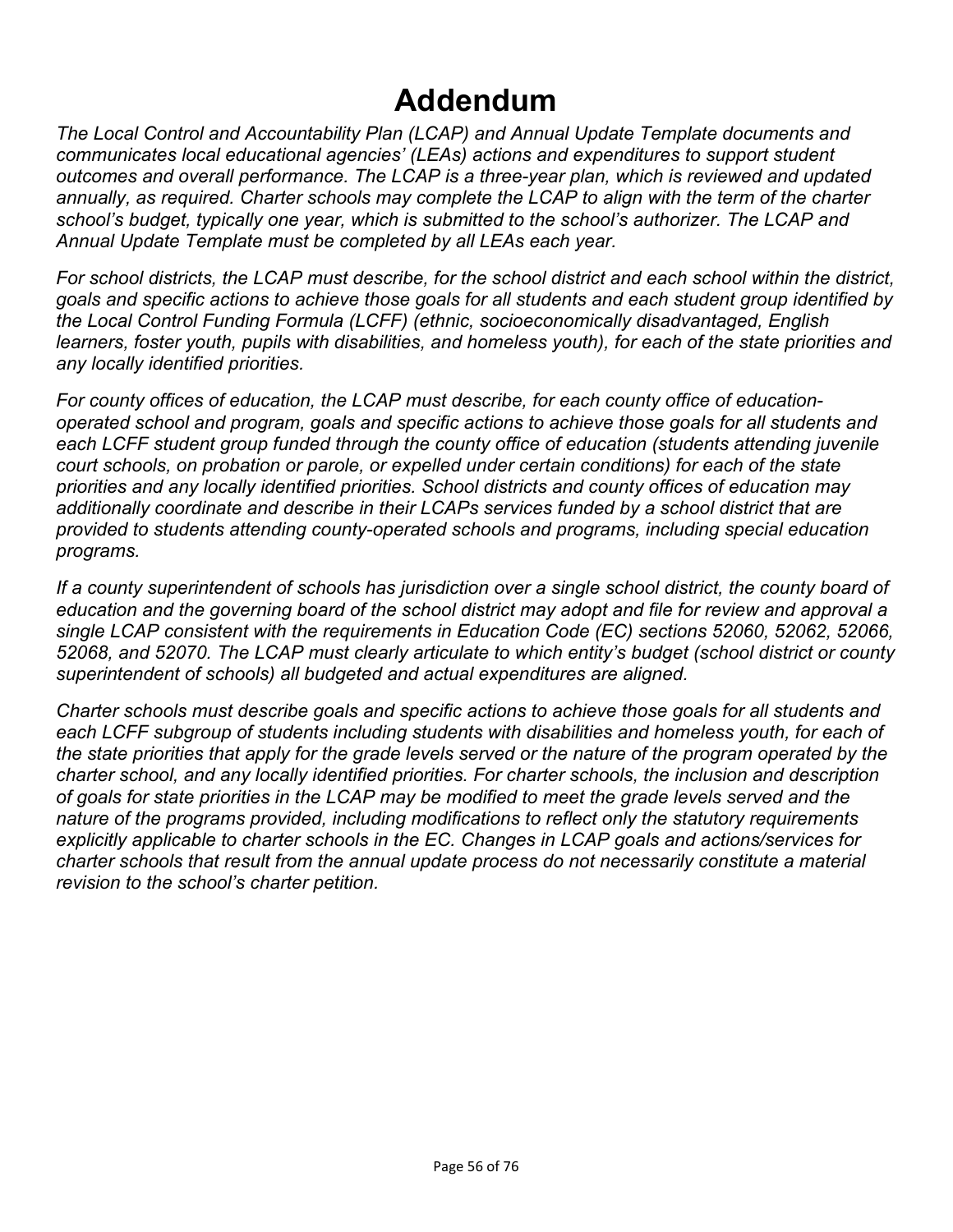*For questions related to specific sections of the template, please see instructions below:*

## **Instructions: Linked Table of Contents**

Plan [Summary](#page-56-0)

Annual [Update](#page-57-0)

Stakeholder [Engagement](#page-57-1)

Goals, Actions, and [Services](#page-58-1)

Planned [Actions/Services](#page-59-4)

[Demonstration](#page-62-3) of Increased or Improved Services for Unduplicated Students

*For additional questions or technical assistance related to completion of the LCAP template, please contact the local county office of education, or the CDE's Local Agency Systems Support Office at: 916-319-0809 or by email at: [lcff@cde.ca.gov](mailto:lcff@cde.ca.gov).*

## <span id="page-56-0"></span>**Plan Summary**

The LCAP is intended to reflect an LEA's annual goals, actions, services and expenditures within a fixed three-year planning cycle. LEAs must include a plan summary for the LCAP each year.

When developing the LCAP, enter the appropriate LCAP year, and address the prompts provided in these sections. When developing the LCAP in year 2 or year 3, enter the appropriate LCAP year and replace the previous summary information with information relevant to the current year LCAP.

In this section, briefly address the prompts provided. These prompts are not limits. LEAs may include information regarding local program(s), community demographics, and the overall vision of the LEA. LEAs may also attach documents (e.g., the California School Dashboard data reports) if desired and/or include charts illustrating goals, planned outcomes, actual outcomes, or related planned and actual expenditures.

An LEA may use an alternative format for the plan summary as long as it includes the information specified in each prompt and the budget summary table.

The reference to California School Dashboard means the California School Dashboard adopted by the State Board of Education under EC Section 52064.5.

### **[Comprehensive](#page-6-0) Support and Improvement**

An LEA with a school or schools identified for comprehensive support and improvement (CSI) under the Every Student Succeeds Act must respond to the following prompts:

- **Schools Identified**: Identify the schools within the LEA that have been identified for CSI.
- **Support for Identified Schools:** Describe how the LEA supported the identified schools in developing CSI plans that included a school-level needs assessment, evidence-based interventions, and the identification of any resource inequities to be addressed through the implementation of the CSI plan.
- **Monitoring and Evaluating Effectiveness:** Describe how the LEA will monitor and evaluate the implementation and effectiveness of the CSI plan to support student and school improvement.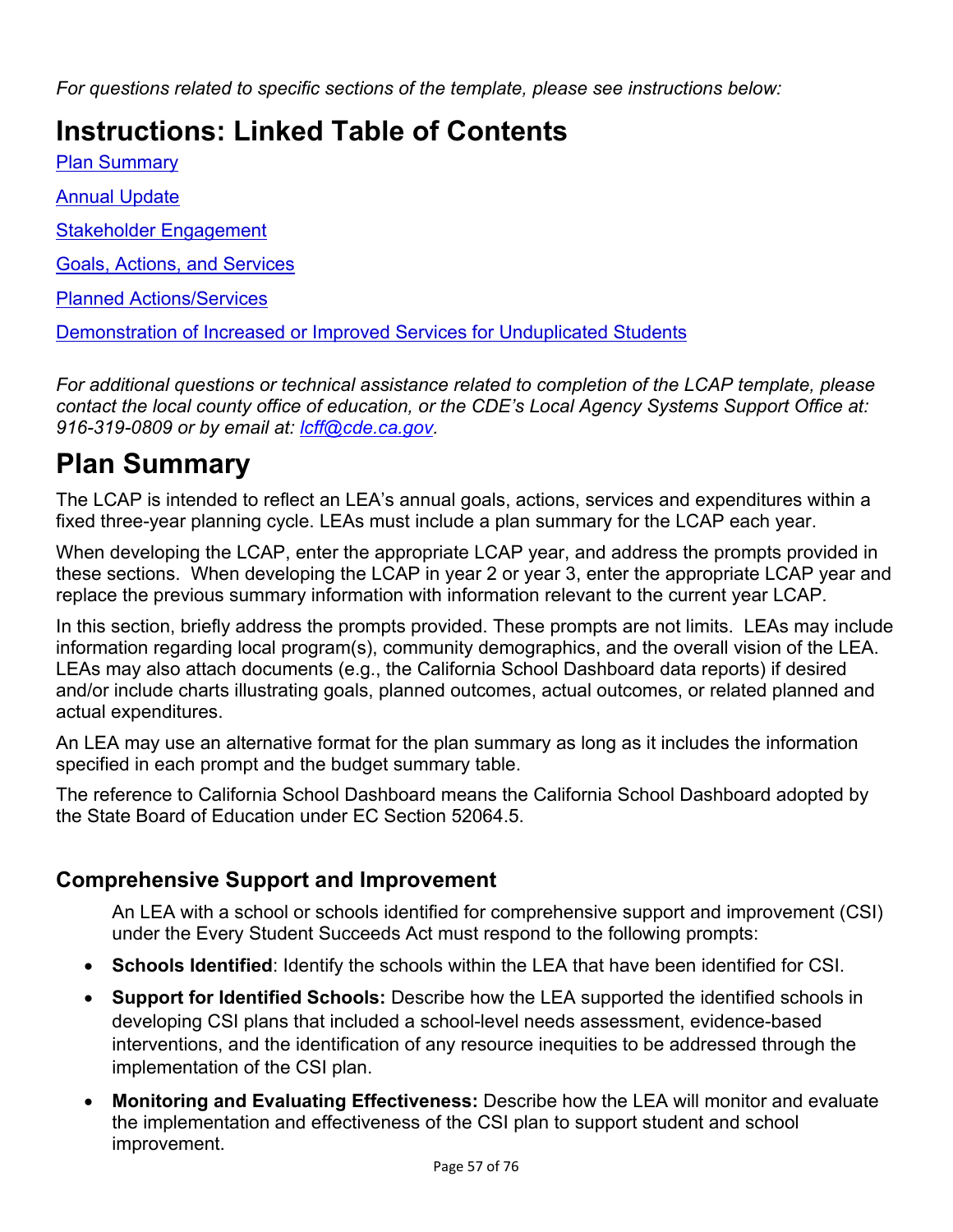## <span id="page-57-0"></span>**Annual Update**

The planned goals, expected outcomes, actions/services, and budgeted expenditures must be copied verbatim from the previous year's\* approved LCAP; in addition, list the state and/or local priorities addressed by the planned goals. Minor typographical errors may be corrected.

\* For example, for LCAP year 2017/18 of the 2017/18 – 2019/20 LCAP, review the goals in the 2016/17 LCAP. Moving forward, review the goals from the most recent LCAP year. For example, LCAP year 2020/21 will review goals from the 2019/20 LCAP year, which is the last year of the 2017/18 – 2019/20 LCAP.

### **Annual Measurable Outcomes**

For each goal in the prior year, identify and review the actual measurable outcomes as compared to the expected annual measurable outcomes identified in the prior year for the goal.

### **Actions/Services**

Identify the planned Actions/Services and the budgeted expenditures to implement these actions toward achieving the described goal. Identify the actual actions/services implemented to meet the described goal and the estimated actual annual expenditures to implement the actions/services. As applicable, identify any changes to the students or student groups served, or to the planned location of the actions/services provided.

### **Analysis**

Using actual annual measurable outcome data, including data from the California School Dashboard, analyze whether the planned actions/services were effective in achieving the goal. Respond to the prompts as instructed.

- Describe the overall implementation of the actions/services to achieve the articulated goal. Include a discussion of relevant challenges and successes experienced with the implementation process.
- Describe the overall effectiveness of the actions/services to achieve the articulated goal as measured by the LEA.
- Explain material differences between Budgeted Expenditures and Estimated Actual Expenditures. Minor variances in expenditures or a dollar-for-dollar accounting is not required.
- Describe any changes made to this goal, expected outcomes, metrics, or actions and services to achieve this goal as a result of this analysis and analysis of the data provided in the California School Dashboard, as applicable. Identify where those changes can be found in the LCAP.

## <span id="page-57-1"></span>**Stakeholder [Engagement](#page-25-0)**

Meaningful engagement of parents, students, and other stakeholders, including those representing the student groups identified by LCFF, is critical to the development of the LCAP and the budget process. EC identifies the minimum consultation requirements for school districts and county offices of education as consulting with teachers, principals, administrators, other school personnel, local bargaining units of the school district, parents, and pupils in developing the LCAP. EC requires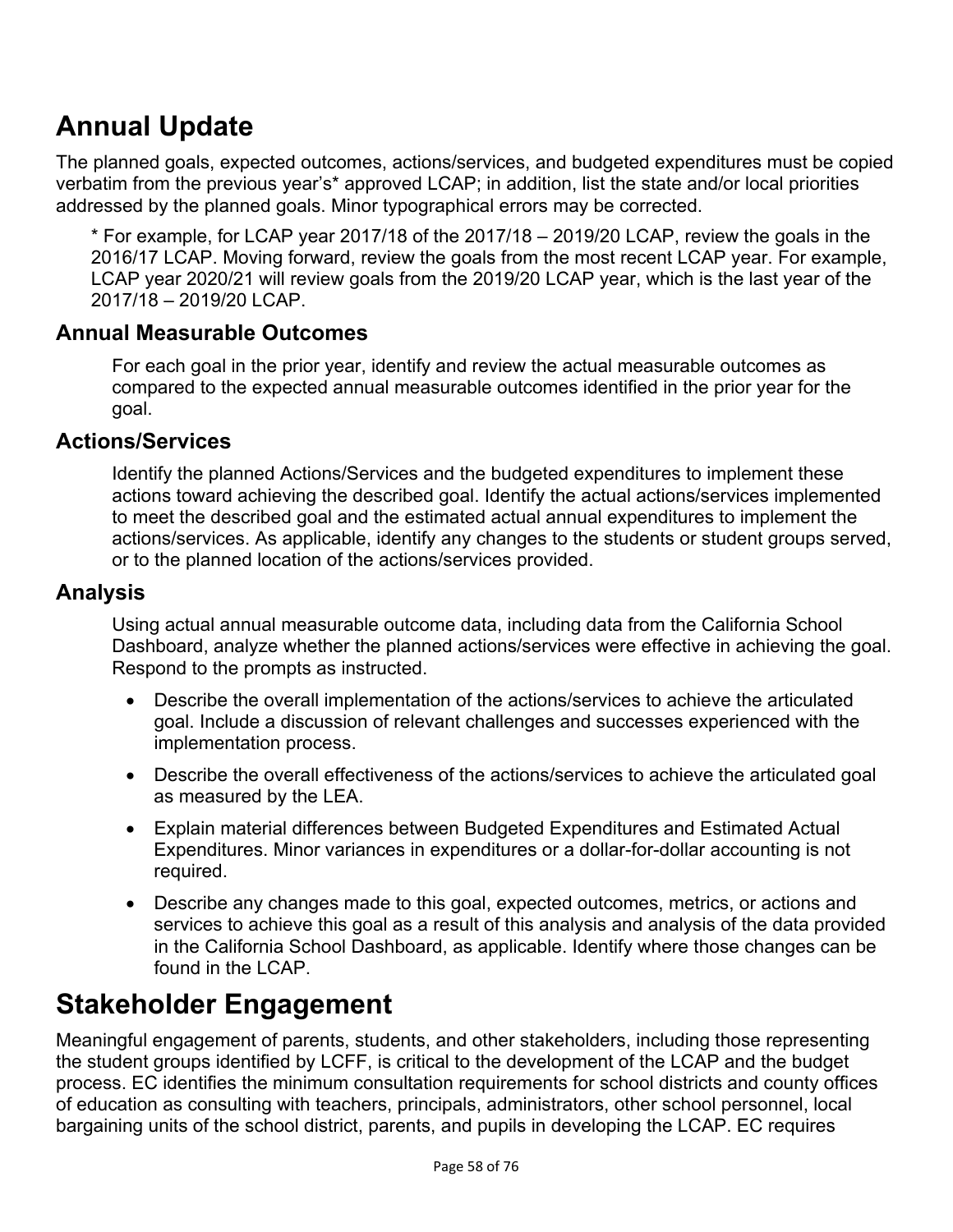charter schools to consult with teachers, principals, administrators, other school personnel, parents, and pupils in developing the LCAP. In addition, EC Section 48985 specifies the requirements for the translation of notices, reports, statements, or records sent to a parent or guardian.

The LCAP should be shared with, and LEAs should request input from, school site-level advisory groups, as applicable (e.g., school site councils, English Learner Advisory Councils, student advisory groups, etc.), to facilitate alignment between school-site and district-level goals and actions. An LEA may incorporate or reference actions described in other plans that are being undertaken to meet specific goals.

**Instructions:** The stakeholder engagement process is an ongoing, annual process. The requirements for this section are the same for each year of a three-year LCAP. When developing the LCAP, enter the appropriate LCAP year, and describe the stakeholder engagement process used to develop the LCAP and Annual Update. When developing the LCAP in year 2 or year 3, enter the appropriate LCAP year and replace the previous stakeholder narrative(s) and describe the stakeholder engagement process used to develop the current year LCAP and Annual Update.

<span id="page-58-0"></span>**School districts and county offices of education:** Describe the process used to consult with the Parent Advisory Committee, the English Learner Parent Advisory Committee, parents, students, school personnel, the LEA's local bargaining units, and the community to inform the development of the LCAP and the annual review and analysis for the indicated LCAP year.

**Charter schools:** Describe the process used to consult with teachers, principals, administrators, other school personnel, parents, and students to inform the development of the LCAP and the annual review and analysis for the indicated LCAP year.

Describe how the consultation process impacted the development of the LCAP and annual update for the indicated LCAP year, including the goals, actions, services, and expenditures.

## <span id="page-58-1"></span>**Goals, Actions, and [Services](#page-26-0)**

LEAs must include a description of the annual goals, for all students and each LCFF identified group of students, to be achieved for each state priority as applicable to type of LEA. An LEA may also include additional local priorities. This section shall also include a description of the specific planned actions an LEA will take to meet the identified goals, and a description of the expenditures required to implement the specific actions.

**School districts and county offices of education:** The LCAP is a three-year plan, which is reviewed and updated annually, as required.

**Charter schools:** The number of years addressed in the LCAP may align with the term of the charter schools budget, typically one year, which is submitted to the school's authorizer. If year 2 and/or year 3 is not applicable, charter schools must specify as such.

#### **New, Modified, Unchanged**

As part of the LCAP development process, which includes the annual update and stakeholder engagement, indicate if the goal, identified need, related state and/or local priorities, and/or expected annual measurable outcomes for the current LCAP year or future LCAP years are modified or unchanged from the previous year's LCAP; or, specify if the goal is new.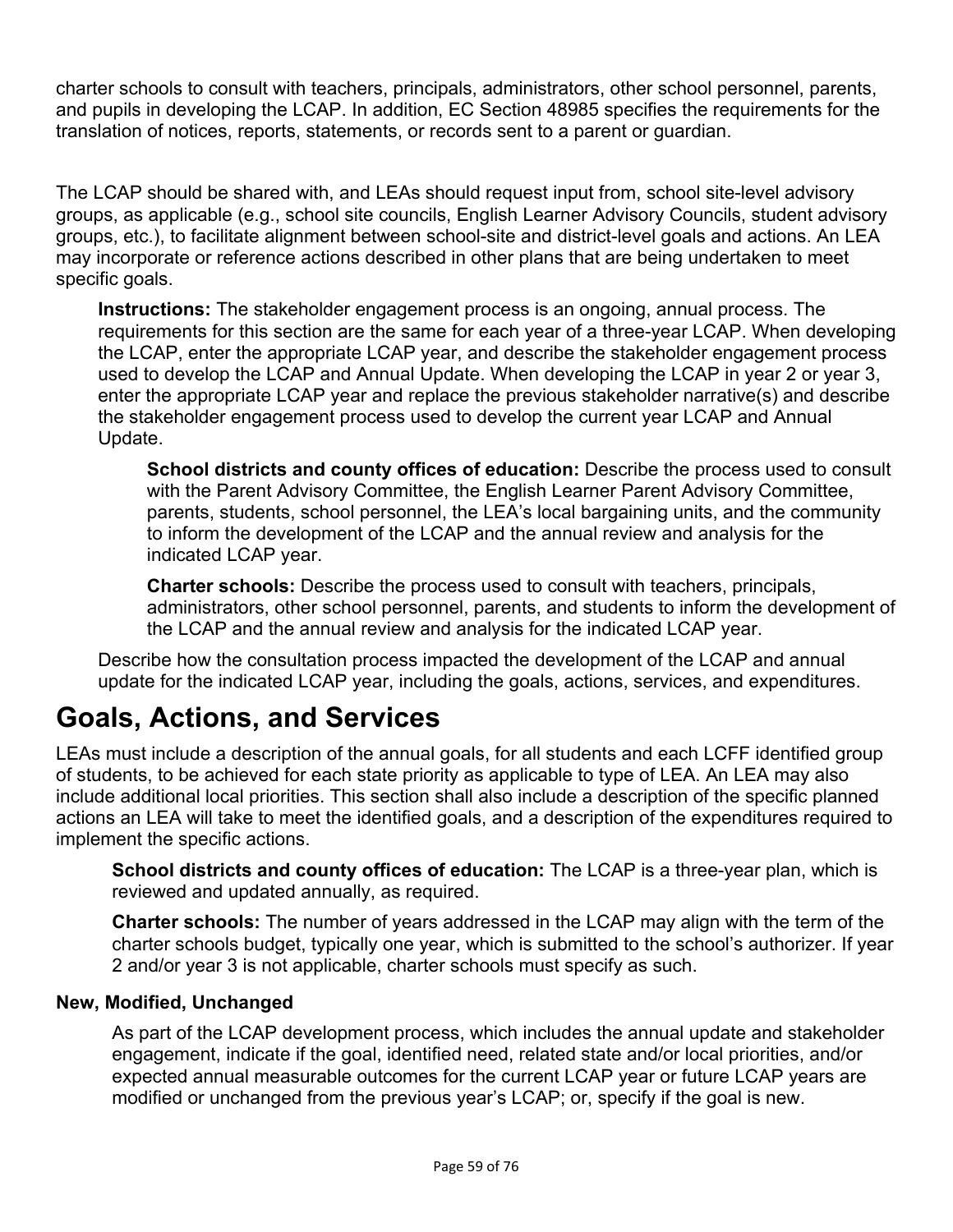### <span id="page-59-2"></span><span id="page-59-1"></span><span id="page-59-0"></span>**Goal**

State the goal. LEAs may number the goals using the "Goal #" box for ease of reference. A goal is a broad statement that describes the desired result to which all actions/services are directed. A goal answers the question: What is the LEA seeking to achieve?

### **Related State and/or Local Priorities**

List the state and/or local priorities addressed by the goal. The LCAP must include goals that address each of the state priorities, as applicable to the type of LEA, and any additional local priorities; however, one goal may address multiple priorities. (Link to State Priorities)

#### **Identified Need**

Describe the needs that led to establishing the goal. The identified needs may be based on quantitative or qualitative information, including, but not limited to, results of the annual update process or performance data from the California School Dashboard, as applicable.

#### **Expected Annual Measurable Outcomes**

<span id="page-59-3"></span>For each LCAP year, identify the metric(s) or indicator(s) that the LEA will use to track progress toward the expected outcomes. LEAs may identify metrics for specific student groups. Include in the baseline column the most recent data associated with this metric or indicator available at the time of adoption of the LCAP for the first year of the three-year plan. The most recent data associated with a metric or indicator includes data as reported in the annual update of the LCAP year immediately preceding the three-year plan, as applicable. The baseline data shall remain unchanged throughout the three-year LCAP. In the subsequent year columns, identify the progress to be made in each year of the three-year cycle of the LCAP. Consider how expected outcomes in any given year are related to the expected outcomes for subsequent years.

The metrics may be quantitative or qualitative, but at minimum an LEA must use the applicable required metrics for the related state priorities, in each LCAP year as applicable to the type of LEA. For the student engagement priority metrics, as applicable, LEAs must calculate the rates as described in the LCAP Template Appendix, sections (a) through (d).

### <span id="page-59-4"></span>**Planned Actions/Services**

For each action/service, the LEA must complete either the section "For Actions/Services not included as contributing to meeting Increased or Improved Services Requirement" or the section "For Actions/Services included as contributing to meeting the Increased or Improved Services Requirement." The LEA shall not complete both sections for a single action.

#### **For Actions/Services Not Contributing to Meeting the Increased or Improved Services Requirement**

<span id="page-59-5"></span>Students to be Served

The "Students to be Served" box is to be completed for all actions/services except for those which are included by the LEA as contributing to meeting the requirement to increase or improve services for unduplicated students. Indicate in this box which students will benefit from the actions/services by entering "All", "Students with Disabilities", or "Specific Student Group(s)". If "Specific Student Group(s)" is entered, identify the specific student group(s) as appropriate.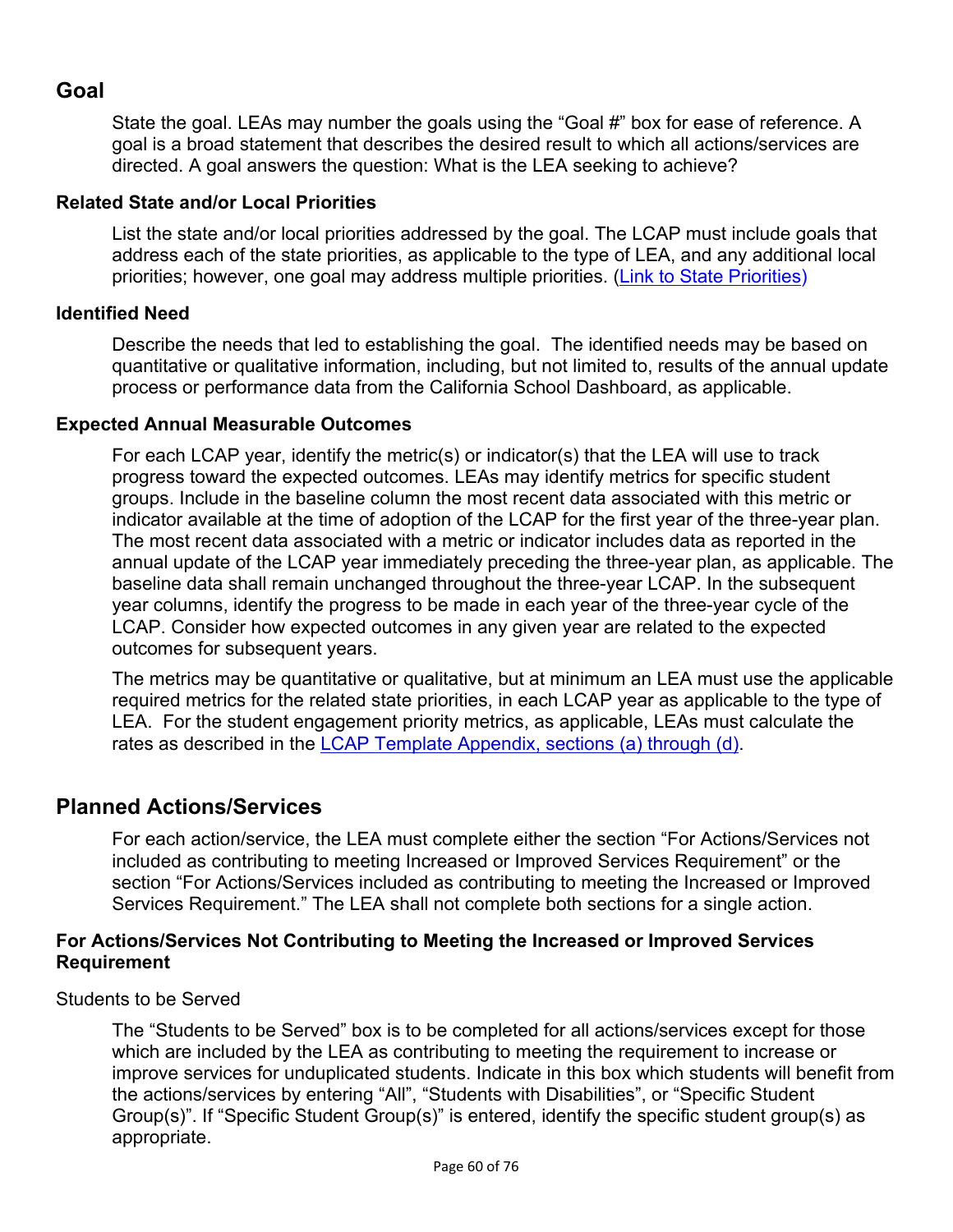### <span id="page-60-0"></span>Location(s)

Identify the location where the action/services will be provided. If the services are provided to all schools within the LEA, the LEA must identify "All Schools". If the services are provided to specific schools within the LEA or specific grade spans only, the LEA must enter "Specific Schools" or "Specific Grade Spans". Identify the individual school or a subset of schools or grade spans (e.g., all high schools or grades K-5), as appropriate.

**Charter schools** operating more than one site, authorized within the same charter petition, may choose to distinguish between sites by entering "Specific Schools" and identifying the site(s) where the actions/services will be provided. For charter schools operating only one site, "All Schools" and "Specific Schools" may be synonymous and, therefore, either would be appropriate. Charter schools may use either term provided they are used in a consistent manner through the LCAP.

#### **For Actions/Services Contributing to Meeting the Increased or Improved Services Requirement:**

#### [Students](#page-59-5) to be Served

For any action/service contributing to the LEA's overall demonstration that it has increased or improved services for unduplicated students above what is provided to all students (see Demonstration of Increased or Improved Services for Unduplicated Students section, below), the LEA must identify the unduplicated student group(s) being served.

#### Scope of Service

For each action/service contributing to meeting the increased or improved services requirement, identify the scope of service by indicating "LEA-wide", "Schoolwide", or "Limited to Unduplicated Student Group(s)". The LEA must identify one of the following three options:

- If the action/service is being funded and provided to upgrade the entire educational program of the LEA, enter "LEA-wide."
- If the action/service is being funded and provided to upgrade the entire educational program of a particular school or schools, enter "schoolwide".
- If the action/service being funded and provided is limited to the unduplicated students identified in "Students to be Served", enter "Limited to Unduplicated Student Group(s)".

**For charter schools and single-school school districts**, "LEA-wide" and "Schoolwide" may be synonymous and, therefore, either would be appropriate. For charter schools operating multiple schools (determined by a unique CDS code) under a single charter, use "LEA-wide" to refer to all schools under the charter and use "Schoolwide" to refer to a single school authorized within the same charter petition. Charter schools operating a single school may use "LEA-wide" or "Schoolwide" provided these terms are used in a consistent manner through the LCAP.

#### Location(s)

Identify the location where the action/services will be provided. If the services are provided to all schools within the LEA, the LEA must indicate "All Schools". If the services are provided to specific schools within the LEA or specific grade spans only, the LEA must enter "Specific Schools" or "Specific Grade Spans". Identify the individual school or a subset of schools or grade spans (e.g., all high schools or grades K-5), as appropriate.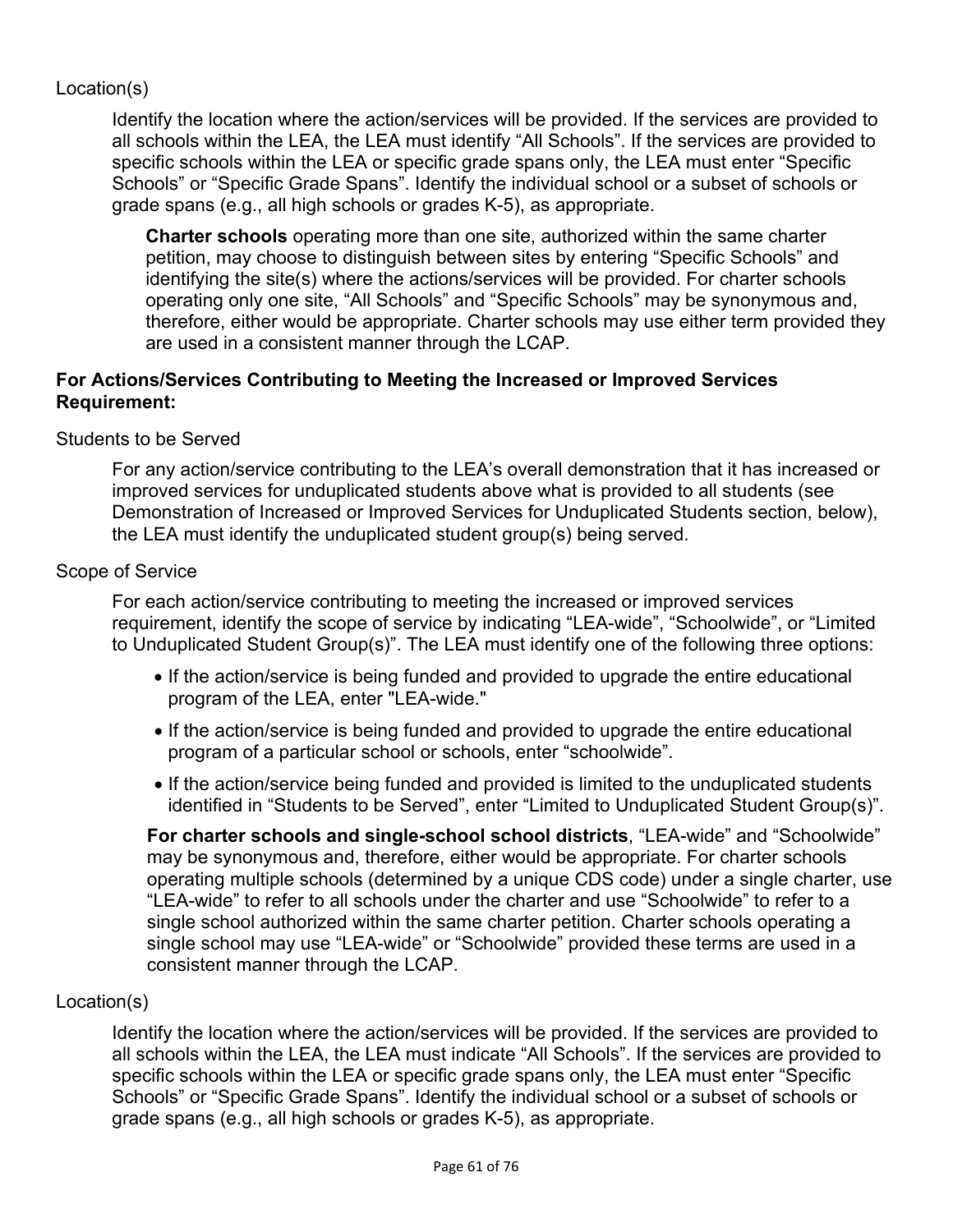**Charter schools** operating more than one site, authorized within the same charter petition, may choose to distinguish between sites by entering "Specific Schools" and identify the site(s) where the actions/services will be provided. For charter schools operating only one site, "All Schools" and "Specific Schools" may be synonymous and, therefore, either would be appropriate. Charter schools may use either term provided they are used in a consistent manner through the LCAP.

#### **Actions/Services**

For each LCAP year, identify the actions to be performed and services provided to meet the described goal. Actions and services that are implemented to achieve the identified goal may be grouped together. LEAs may number the action/service using the "Action #" box for ease of reference.

#### **New/Modified/Unchanged:**

- Enter "New Action" if the action/service is being added in any of the three years of the LCAP to meet the articulated goal.
- Enter "Modified Action" if the action/service was included to meet an articulated goal and has been changed or modified in any way from the prior year description.
- Enter "Unchanged Action" if the action/service was included to meet an articulated goal and has not been changed or modified in any way from the prior year description.
	- $\circ$  If a planned action/service is anticipated to remain unchanged for the duration of the plan, an LEA may enter "Unchanged Action" and leave the subsequent year columns blank rather than having to copy/paste the action/service into the subsequent year columns. Budgeted expenditures may be treated in the same way as applicable.

**Note:** The goal from the prior year may or may not be included in the current three-year LCAP. For example, when developing year 1 of the LCAP, the goals articulated in year 3 of the preceding three-year LCAP will be from the prior year.

**Charter schools** may complete the LCAP to align with the term of the charter school's budget that is submitted to the school's authorizer. Accordingly, a charter school submitting a one-year budget to its authorizer may choose not to complete the year 2 and year 3 portions of the "Goals, Actions, and Services" section of the template. If year 2 and/or year 3 is not applicable, charter schools must specify as such.

#### **Budgeted Expenditures**

For each action/service, list and describe budgeted expenditures for each school year to implement these actions, including where those expenditures can be found in the LEA's budget. The LEA must reference all fund sources for each proposed expenditure. Expenditures must be classified using the California School Accounting Manual as required by EC sections 52061, 52067, and 47606.5.

Expenditures that are included more than once in an LCAP must be indicated as a duplicated expenditure and include a reference to the goal and action/service where the expenditure first appears in the LCAP.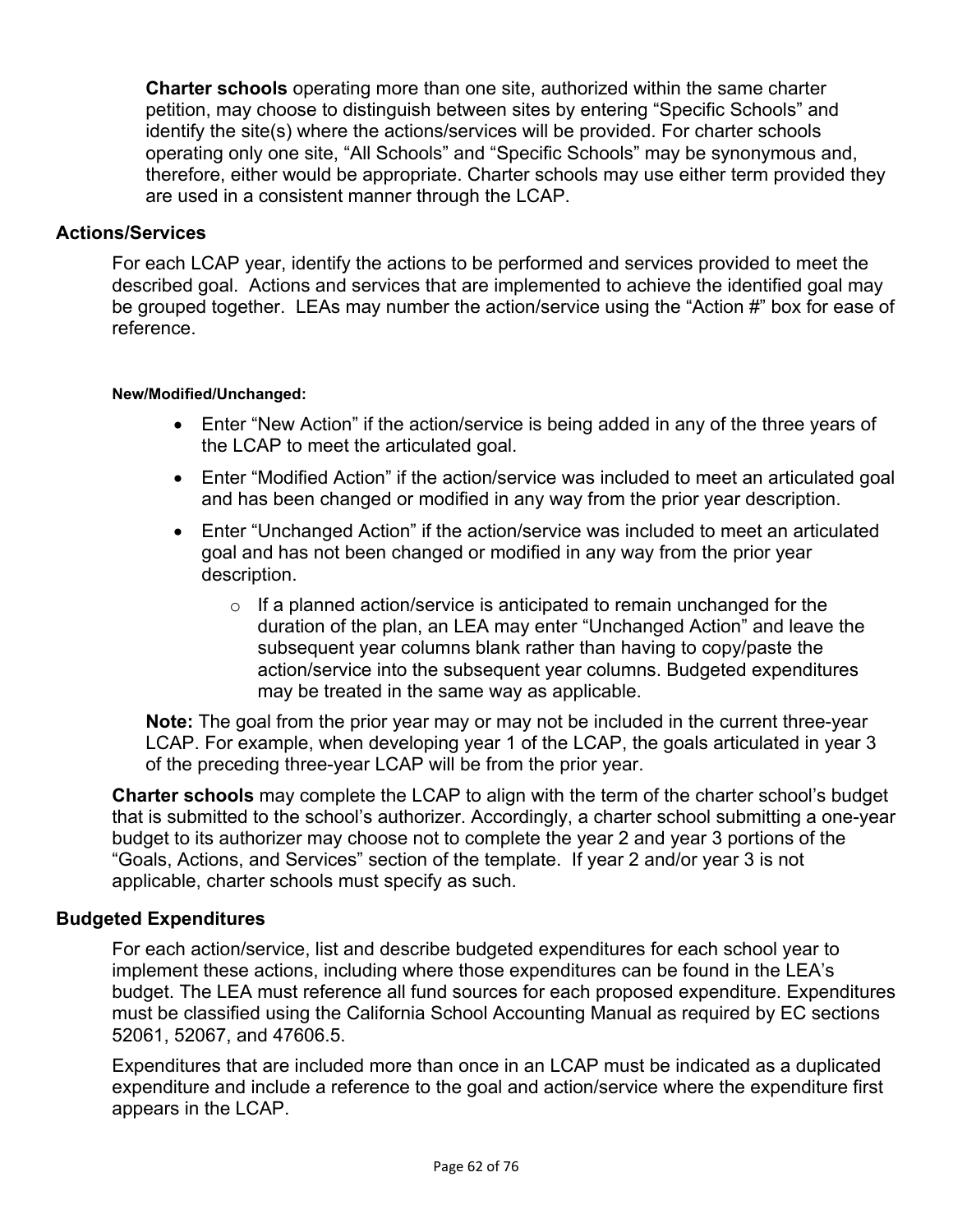<span id="page-62-1"></span><span id="page-62-0"></span>If a county superintendent of schools has jurisdiction over a single school district, and chooses to complete a single LCAP, the LCAP must clearly articulate to which entity's budget (school district or county superintendent of schools) all budgeted expenditures are aligned.

## <span id="page-62-3"></span><span id="page-62-2"></span>**[Demonstration](#page-52-0) of Increased or Improved Services for [Unduplicated](#page-52-0) Student[s](#page-52-0)**

This section must be completed for each LCAP year. When developing the LCAP in year 2 or year 3, copy the "Demonstration of Increased or Improved Services for Unduplicated Students" table and enter the appropriate LCAP year. Using the copy of the section, complete the section as required for the current year LCAP. Retain all prior year sections for each of the three years within the LCAP.

### <span id="page-62-4"></span>**Estimated Supplemental and [Concentration](#page-62-4) Grant Fund[s](#page-62-4)**

Identify the amount of funds in the LCAP year calculated on the basis of the number and concentration of low income, foster youth, and English learner students as determined pursuant to California Code of Regulations, Title 5 (5 CCR) Section 15496(a)(5).

### **[Percentage](#page-52-1) to Increase or Improve Service[s](#page-52-1)**

Identify the percentage by which services for unduplicated pupils must be increased or improved as compared to the services provided to all students in the LCAP year as calculated pursuant to 5 CCR Section 15496(a)(7).

Consistent with the requirements of 5 CCR Section 15496, describe how services provided for unduplicated pupils are increased or improved by at least the percentage calculated as compared to services provided for all students in the LCAP year. To improve services means to grow services in quality and to increase services means to grow services in quantity. This description must address how the action(s)/service(s) limited for one or more unduplicated student group(s), and any schoolwide or districtwide action(s)/service(s) supported by the appropriate description, taken together, result in the required proportional increase or improvement in services for unduplicated pupils.

If the overall increased or improved services include any actions/services being funded and provided on a schoolwide or districtwide basis, identify each action/service and include the required descriptions supporting each action/service as follows.

For those services being provided on an LEA-wide basis:

- For school districts with an unduplicated pupil percentage of 55% or more, and for charter schools and county offices of education: Describe how these services are **principally directed to** and **effective in** meeting its goals for unduplicated pupils in the state and any local priorities.
- For school districts with an unduplicated pupil percentage of less than 55%: Describe how these services are **principally directed to** and **effective in** meeting its goals for unduplicated pupils in the state and any local priorities**.** Also describe how the services are **the most effective use of the funds to** meet these goals for its unduplicated pupils. Provide the basis for this determination, including any alternatives considered, supporting research, experience or educational theory.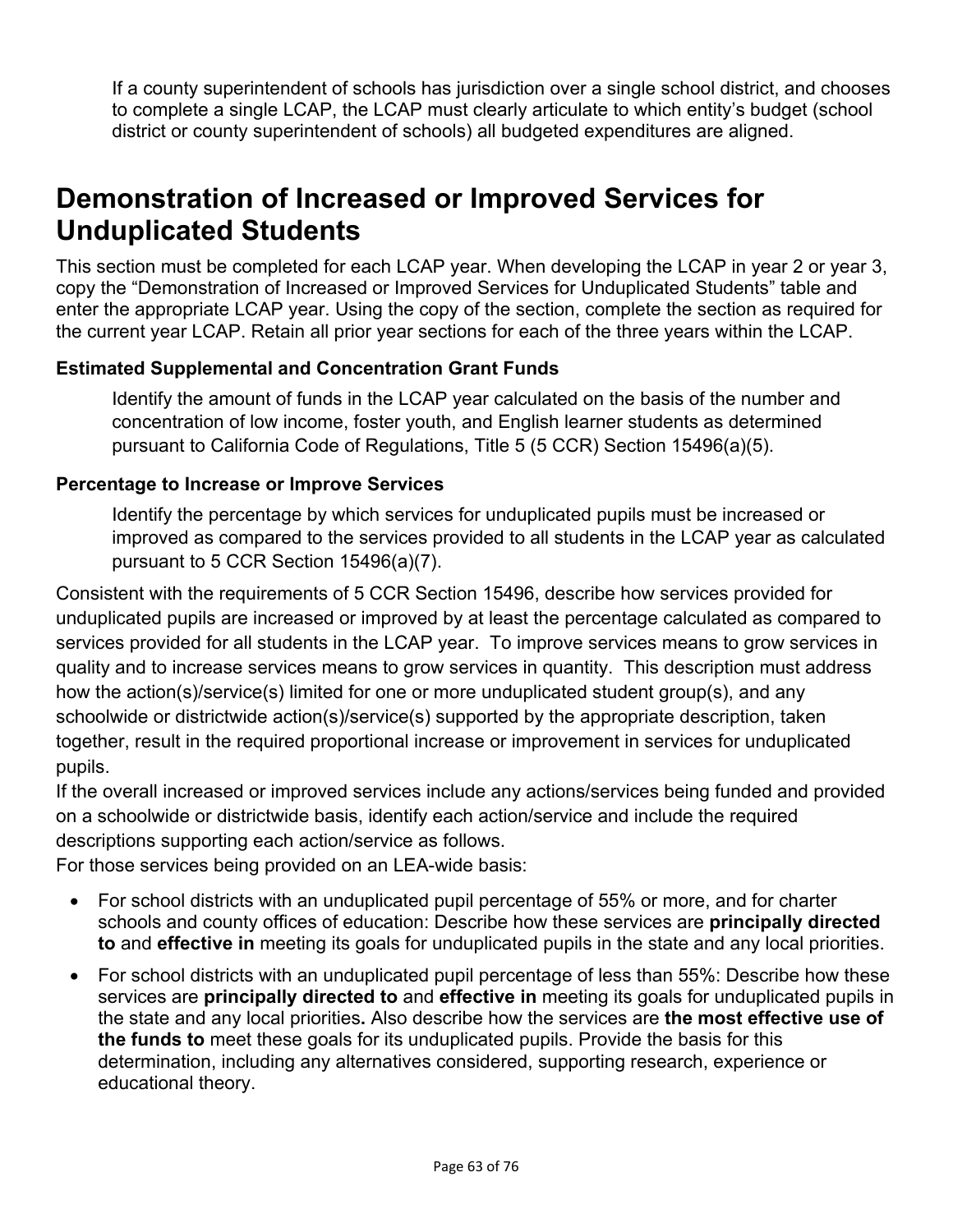For school districts only, identify in the description those services being funded and provided on a schoolwide basis, and include the required description supporting the use of the funds on a schoolwide basis:

- For schools with 40% or more enrollment of unduplicated pupils: Describe how these services are **principally directed to** and **effective in** meeting its goals for its unduplicated pupils in the state and any local priorities.
- For school districts expending funds on a schoolwide basis at a school with less than 40% enrollment of unduplicated pupils: Describe how these services are **principally directed to** and how the services are **the most effective use of the funds to** meet its goals for English learners, low income students and foster youth, in the state and any local priorities.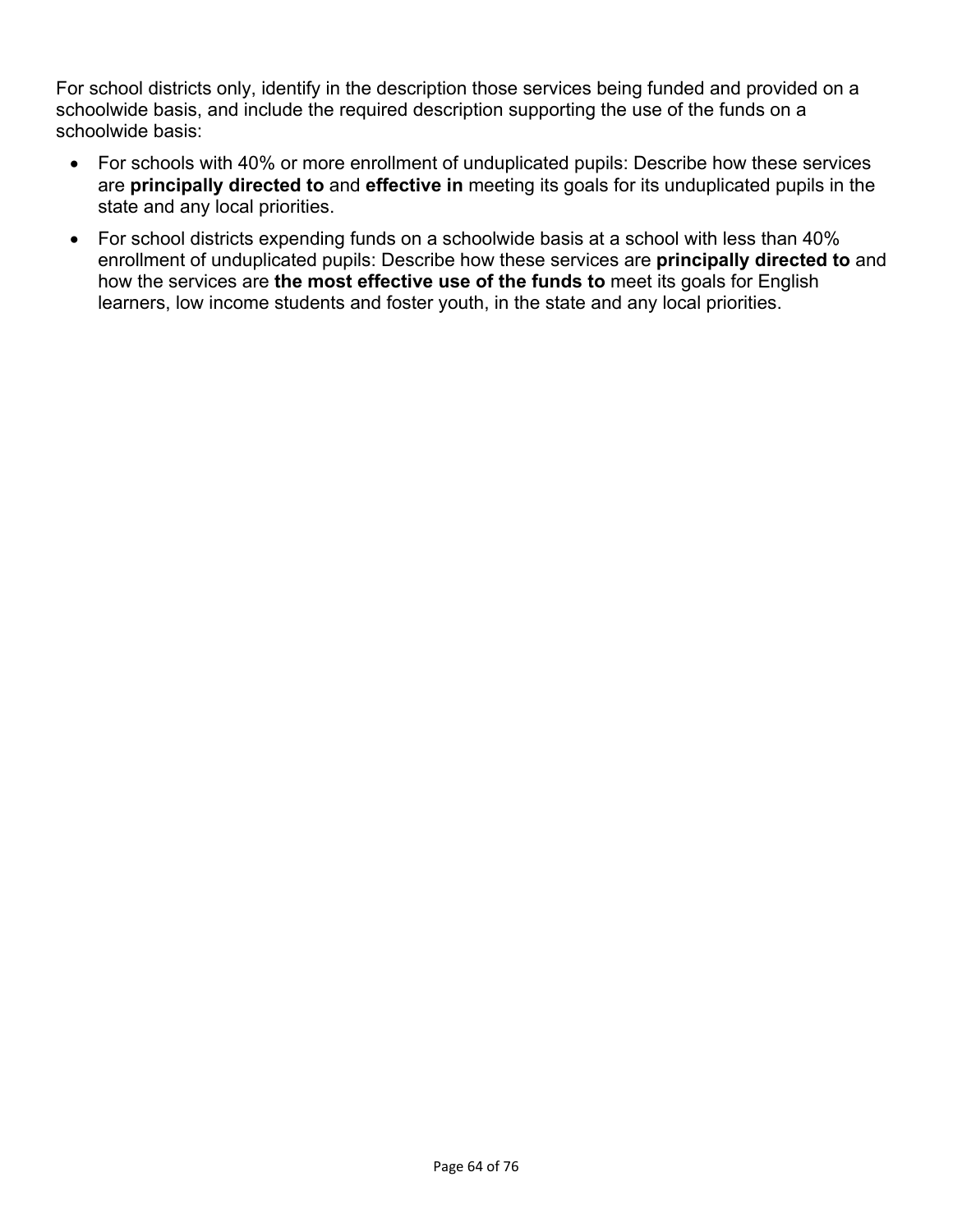# <span id="page-64-0"></span>**State Priorities**

**Priority 1: Basic Services** addresses the degree to which:

- A. Teachers in the LEA are appropriately assigned and fully credentialed in the subject area and for the pupils they are teaching;
- B. Pupils in the school district have sufficient access to the standards-aligned instructional materials; and
- C. School facilities are maintained in good repair.

#### **Priority 2: Implementation of State Standards** addresses:

- A. The implementation of state board adopted academic content and performance standards for all students, which are:
	- a. English Language Arts Common Core State Standards (CCSS) for English Language Arts
	- b. Mathematics CCSS for Mathematics
	- c. English Language Development (ELD)
	- d. Career Technical Education
	- e. Health Education Content Standards
	- f. History-Social Science
	- g. Model School Library Standards
	- h. Physical Education Model Content Standards
	- i. Next Generation Science Standards
	- j. Visual and Performing Arts
	- k. World Language; and
- B. How the programs and services will enable English learners to access the CCSS and the ELD standards for purposes of gaining academic content knowledge and English language proficiency.

### **Priority 3: Parental Involvement** addresses:

- A. The efforts the school district makes to seek parent input in making decisions for the school district and each individual school site;
- B. How the school district will promote parental participation in programs for unduplicated pupils; and
- C. How the school district will promote parental participation in programs for individuals with exceptional needs.

#### **Priority 4: Pupil Achievement** as measured by all of the following, as applicable:

- A. Statewide assessments;
- B. The Academic Performance Index;
- C. The percentage of pupils who have successfully completed courses that satisfy University of California (UC) or California State University (CSU) entrance requirements, or programs of study that align with state board approved career technical educational standards and framework;
- D. The percentage of English learner pupils who make progress toward English proficiency as measured by the California English Language Development Test (CELDT);
- E. The English learner reclassification rate;
- F. The percentage of pupils who have passed an advanced placement examination with a score of 3 or higher; and
- G. The percentage of pupils who participate in, and demonstrate college preparedness pursuant to, the Early Assessment Program, or any subsequent assessment of college preparedness.

### **Priority 5: Pupil Engagement** as measured by all of the following, as applicable:

- A. School attendance rates;
- B. Chronic absenteeism rates;
- C. Middle school dropout rates;
- D. High school dropout rates; and
- E. High school graduation rates;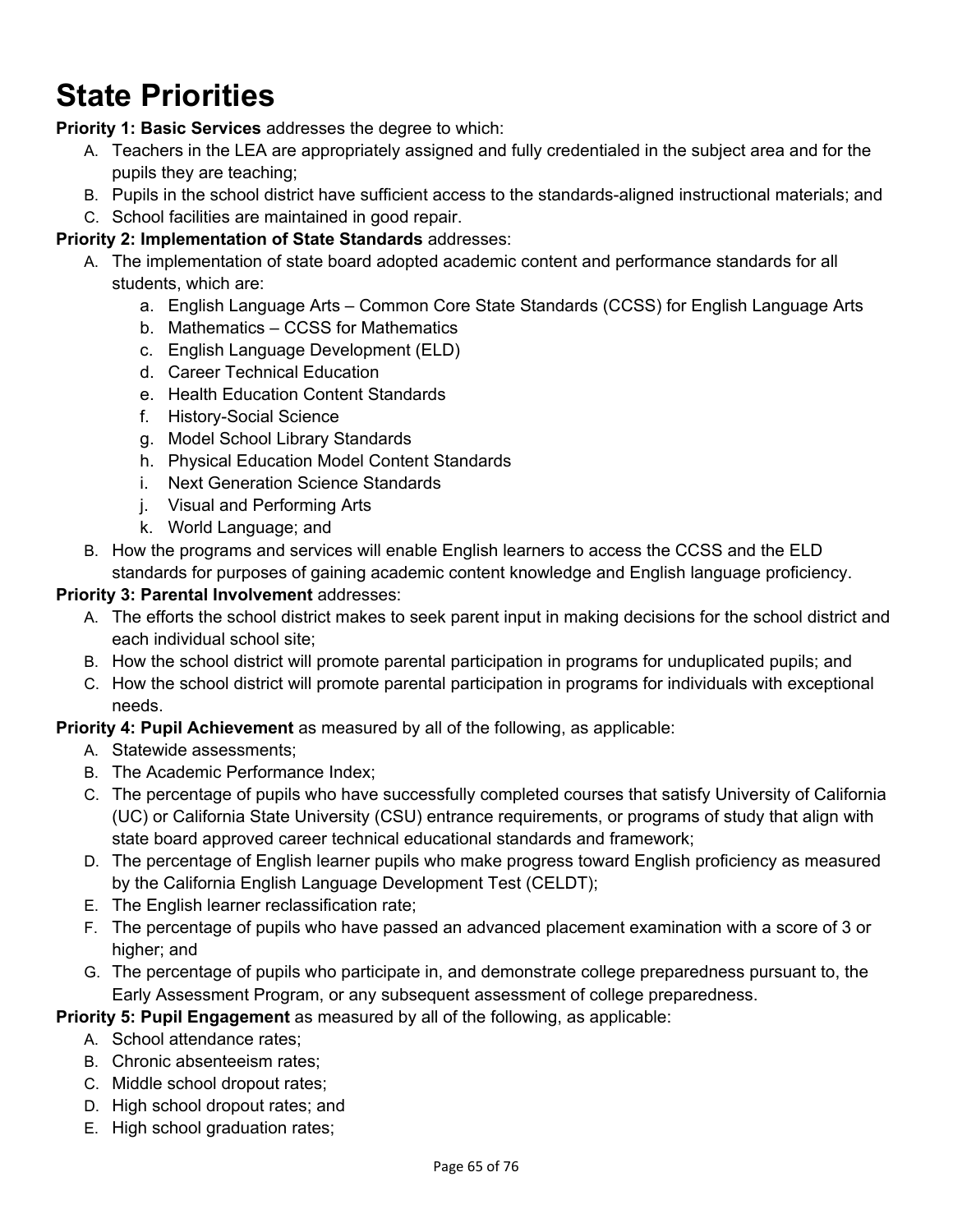**Priority 6: School Climate** as measured by all of the following, as applicable:

- A. Pupil suspension rates;
- B. Pupil expulsion rates; and
- C. Other local measures, including surveys of pupils, parents, and teachers on the sense of safety and school connectedness.

#### **Priority 7: Course Access** addresses the extent to which pupils have access to and are enrolled in:

- A. S broad course of study including courses described under *EC* sections 51210 and 51220(a)-(i), as applicable;
- B. Programs and services developed and provided to unduplicated pupils; and
- C. Programs and services developed and provided to individuals with exceptional needs.

**Priority 8: Pupil Outcomes** addresses pupil outcomes, if available, for courses described under *EC* sections 51210 and 51220(a)-(i), as applicable.

**Priority 9: Coordination of Instruction of Expelled Pupils (COE Only)** addresses how the county superintendent of schools will coordinate instruction of expelled pupils.

**Priority 10. Coordination of Services for Foster Youth (COE Only)** addresses how the county superintendent of schools will coordinate services for foster children, including:

- A. Working with the county child welfare agency to minimize changes in school placement
- B. Providing education-related information to the county child welfare agency to assist in the delivery of services to foster children, including educational status and progress information that is required to be included in court reports;
- C. Responding to requests from the juvenile court for information and working with the juvenile court to ensure the delivery and coordination of necessary educational services; and
- D. Establishing a mechanism for the efficient expeditious transfer of health and education records and the health and education passport.

#### **Local Priorities** address:

- A. Local priority goals; and
- B. Methods for measuring progress toward local goals.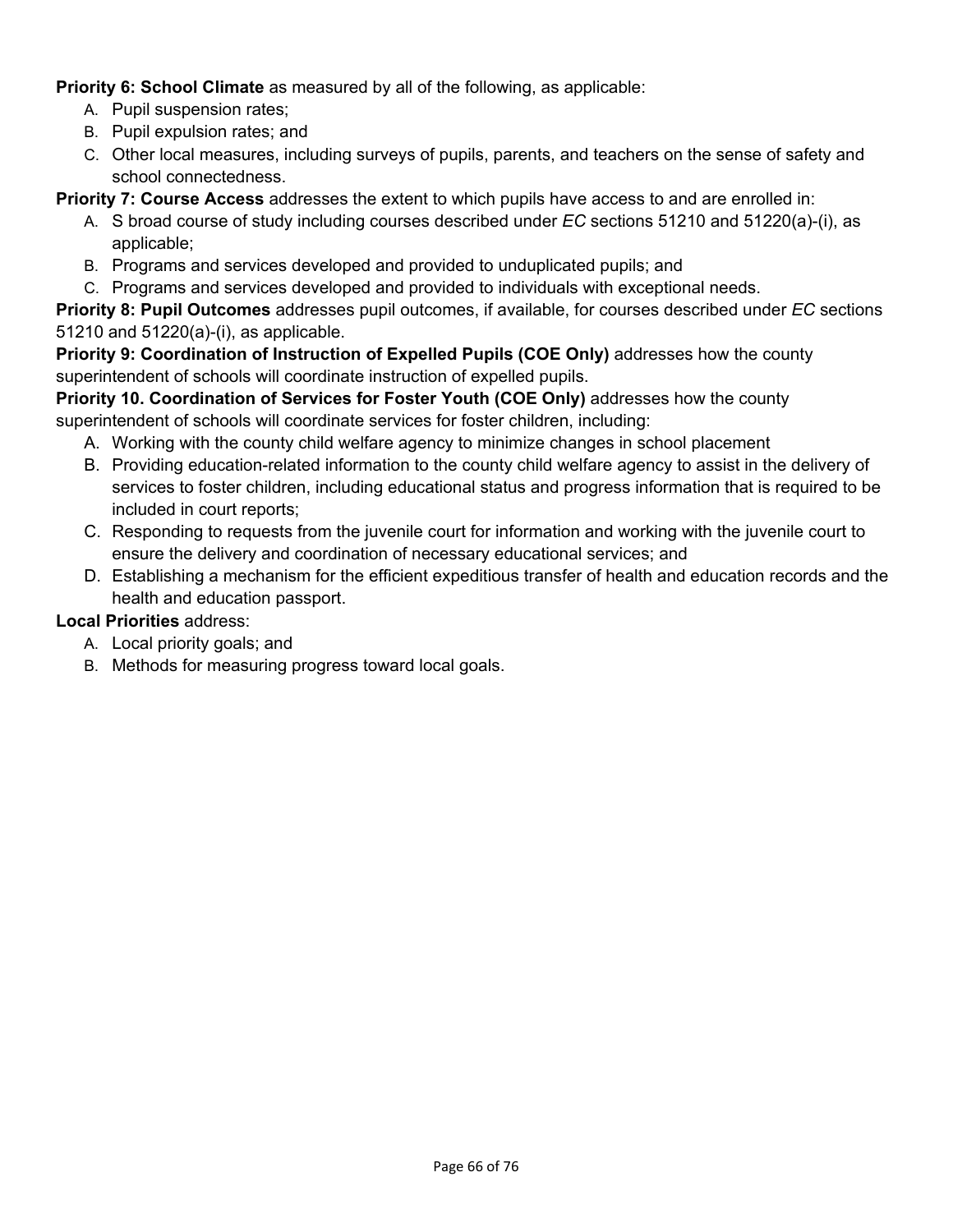# **APPENDIX A: PRIORITIES 5 AND 6 RATE CALCULATION INSTRUCTIONS**

For the purposes of completing the LCAP in reference to the state priorities under *EC* sections 52060 and 52066, as applicable to type of LEA, the following shall apply:

- (a) "Chronic absenteeism rate" shall be calculated as follows:
	- (1) The number of K-8 students who were absent 10 percent or more of the school days excluding students who were:
		- (A) enrolled less than 31 days
		- (B) enrolled at least 31 days but did not attend at least one day
		- (C) flagged as exempt in the district attendance submission. K-8 students are considered to be exempt if they:
			- (i) are enrolled in a Non-Public School
			- (ii) receive instruction through a home or hospital instructional setting
			- (iii) are attending a community college full-time.
	- (2) The number of students who meet the enrollment requirements.
	- (3) Divide (1) by (2).
- (b) "High school dropout rate" shall be calculated as follows:
	- (1) The number of cohort members who dropout by the end of year 4 in the cohort where "cohort" is defined as the number of first-time grade 9 pupils in year 1 (starting cohort) plus pupils who transfer in, minus pupils who transfer out, emigrate, or die during school years 1, 2, 3, and 4.
	- (2) The total number of cohort members.
	- (3) Divide (1) by (2).
- (c) "High school graduation rate" shall be calculated as follows:
	- (1) For a 4-Year Cohort Graduation Rate:
		- (A) The number of students in the cohort who earned a regular high school diploma by the end of year 4 in the cohort.
		- (B) The total number of students in the cohort.
		- (C) Divide (1) by (2).
	- (2) For a Dashboard Alternative Schools Status (DASS) Graduation Rate:
		- (A) The number of students who either graduated as grade 11 students or who earned any of the following:
			- (i) a regular high school diploma
			- (ii) a High School Equivalency Certificate
			- (iii) an adult education diploma
			- (iv) a Certificate of Completion and was eligible for the California Alternative Assessment if under the age of 20.
		- (B) The number of students in the DASS graduation cohort.
		- (C) Divide (1) by (2).
- (d) "Suspension rate" shall be calculated as follows:
	- (1) The unduplicated count of pupils involved in one or more incidents for which the pupil was suspended during the academic year (July 1 – June 30).
	- (2) The unduplicated count of pupils with a primary, secondary, or short-term enrollment during the academic year (July  $1 -$  June 30).
	- (3) Divide (1) by (2).
- (e) "Expulsion rate" shall be calculated as follows:
	- (1) The unduplicated count of pupils involved in one or more incidents for which the pupil was expelled during the academic year (July 1 – June 30).
	- (2) The unduplicated count of pupils with a primary, secondary, or short-term enrollment during the academic year (July  $1 -$  June 30).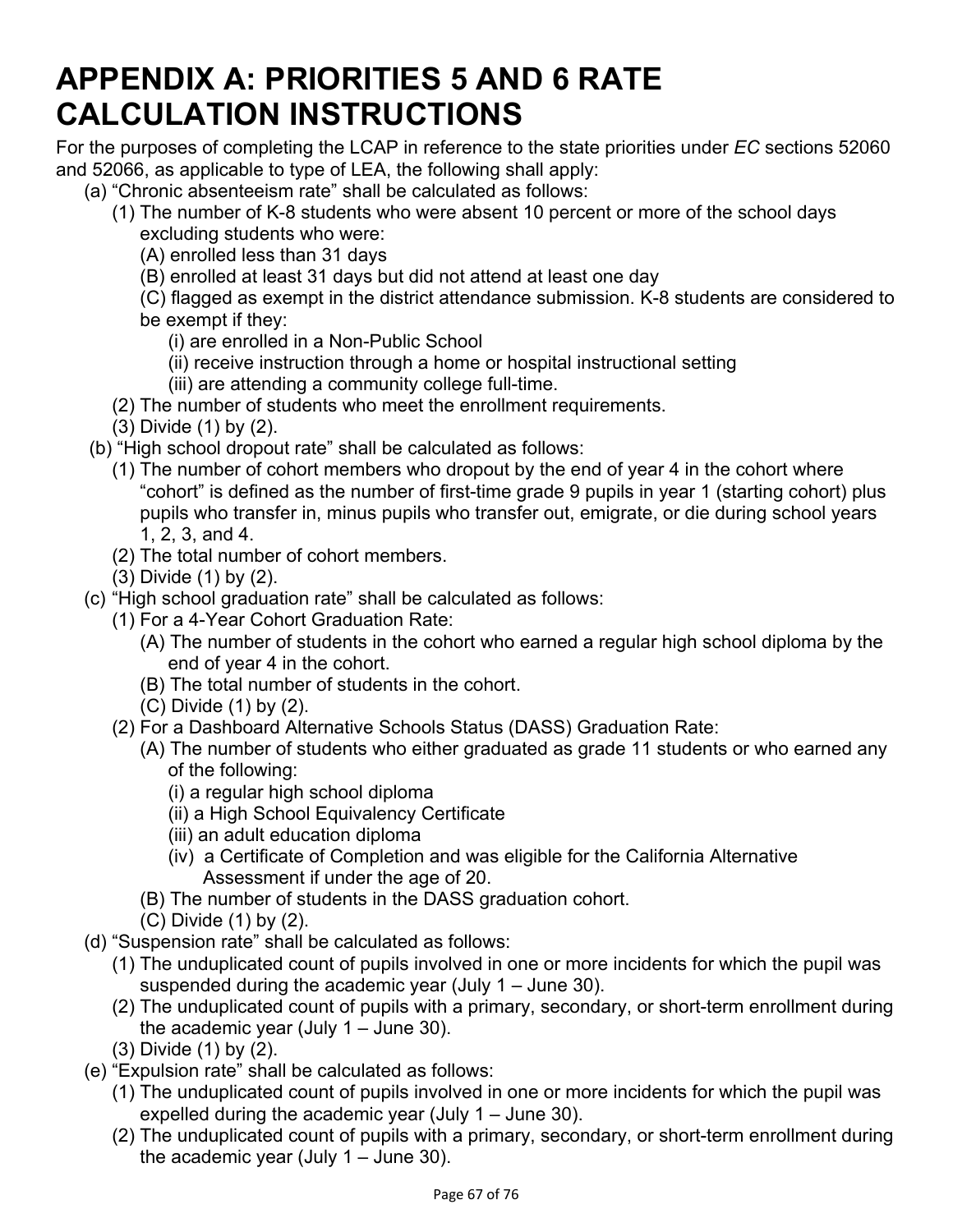(3) Divide (1) by (2).

NOTE: Authority cited: Sections 42238.07 and 52064, *Education Code*. Reference: Sections 2574, 2575, 42238.01, 42238.02, 42238.03, 42238.07, 47605, 47605.6, 47606.5, 48926, 52052, 52060, 52061, 52062, 52063, 52064, 52066, 52067, 52068, 52069, 52070, 52070.5, and 64001,; 20 U.S.C. Sections 6312 and 6314.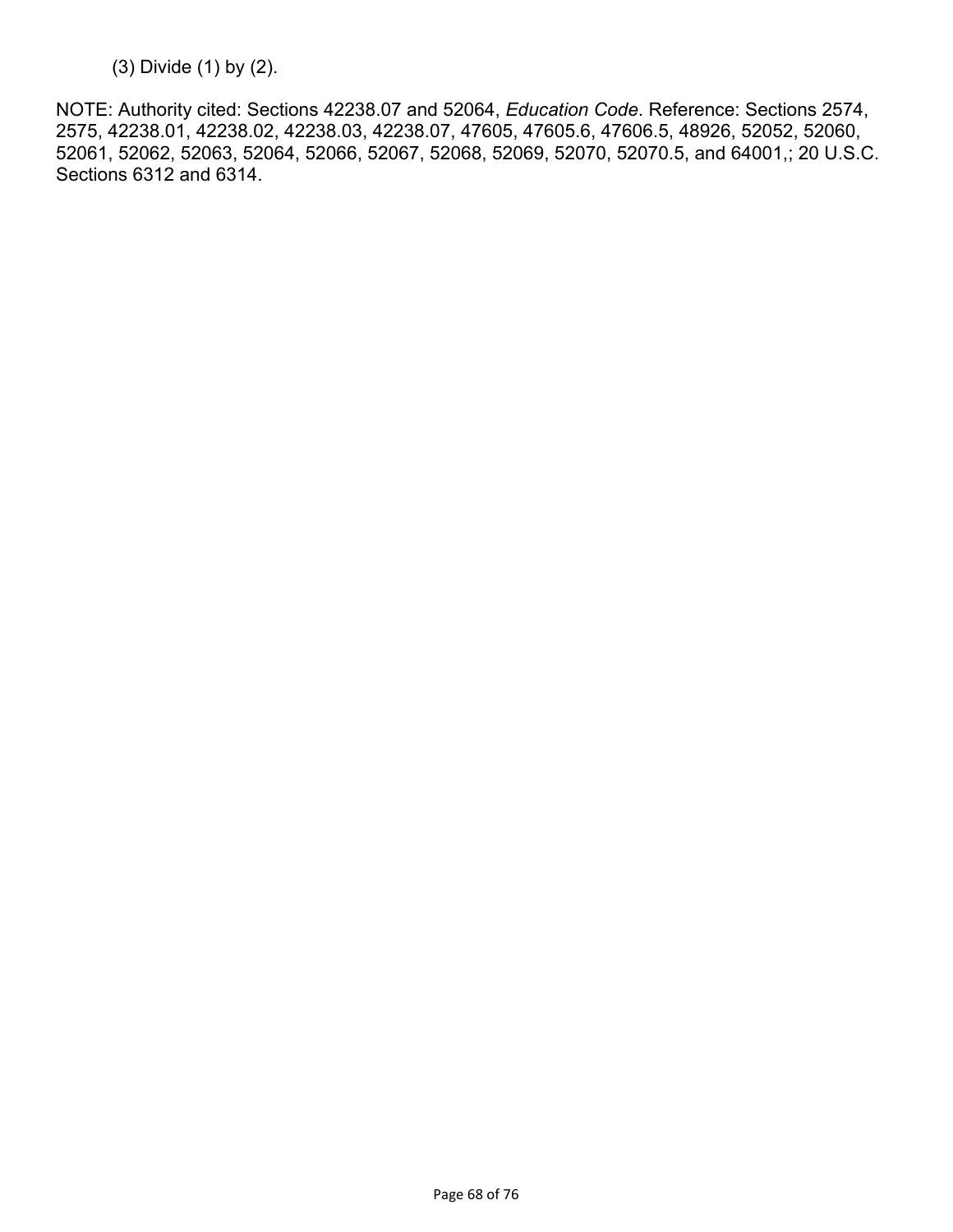# **APPENDIX B: GUIDING QUESTIONS**

## **Guiding Questions: Annual Review and Analysis**

- 1) How have the actions/services addressed the needs of all pupils and did the provisions of those services result in the desired outcomes?
- 2) How have the actions/services addressed the needs of all subgroups of pupils identified pursuant to EC Section 52052, including, but not limited to, English learners, low-income pupils, and foster youth; and did the provision of those actions/services result in the desired outcomes?
- 3) How have the actions/services addressed the identified needs and goals of specific school sites and were these actions/services effective in achieving the desired outcomes?
- 4) What information (e.g., quantitative and qualitative data/metrics) was examined to review progress toward goals in the annual update?
- 5) What progress has been achieved toward the goal and expected measurable outcome(s)? How effective were the actions and services in making progress toward the goal? What changes to goals, actions, services, and expenditures are being made in the LCAP as a result of the review of progress and assessment of the effectiveness of the actions and services?
- 6) What differences are there between budgeted expenditures and estimated actual annual expenditures? What were the reasons for any differences?

# **Guiding Questions: Stakeholder Engagement**

- 1) How have applicable stakeholders (e.g., parents and pupils, including parents of unduplicated pupils and unduplicated pupils identified in *EC* Section 42238.01; community members; local bargaining units; LEA personnel; county child welfare agencies; county office of education foster youth services programs, court-appointed special advocates, and other foster youth stakeholders; community organizations representing English learners; and others as appropriate) been engaged and involved in developing, reviewing, and supporting implementation of the LCAP?
- 2) How have stakeholders been included in the LEA's process in a timely manner to allow for engagement in the development of the LCAP?
- 3) What information (e.g., quantitative and qualitative data/metrics) was made available to stakeholders related to the state priorities and used by the LEA to inform the LCAP goal setting process? How was the information made available?
- 4) What changes, if any, were made in the LCAP prior to adoption as a result of written comments or other feedback received by the LEA through any of the LEA's engagement processes?
- 5) What specific actions were taken to meet statutory requirements for stakeholder engagement pursuant to *EC* sections 52062, 52068, or 47606.5, as applicable, including engagement with representatives of parents and guardians of pupils identified in *EC* Section 42238.01?
- 6) What specific actions were taken to consult with pupils to meet the requirements 5 *CCR* Section 15495(a)?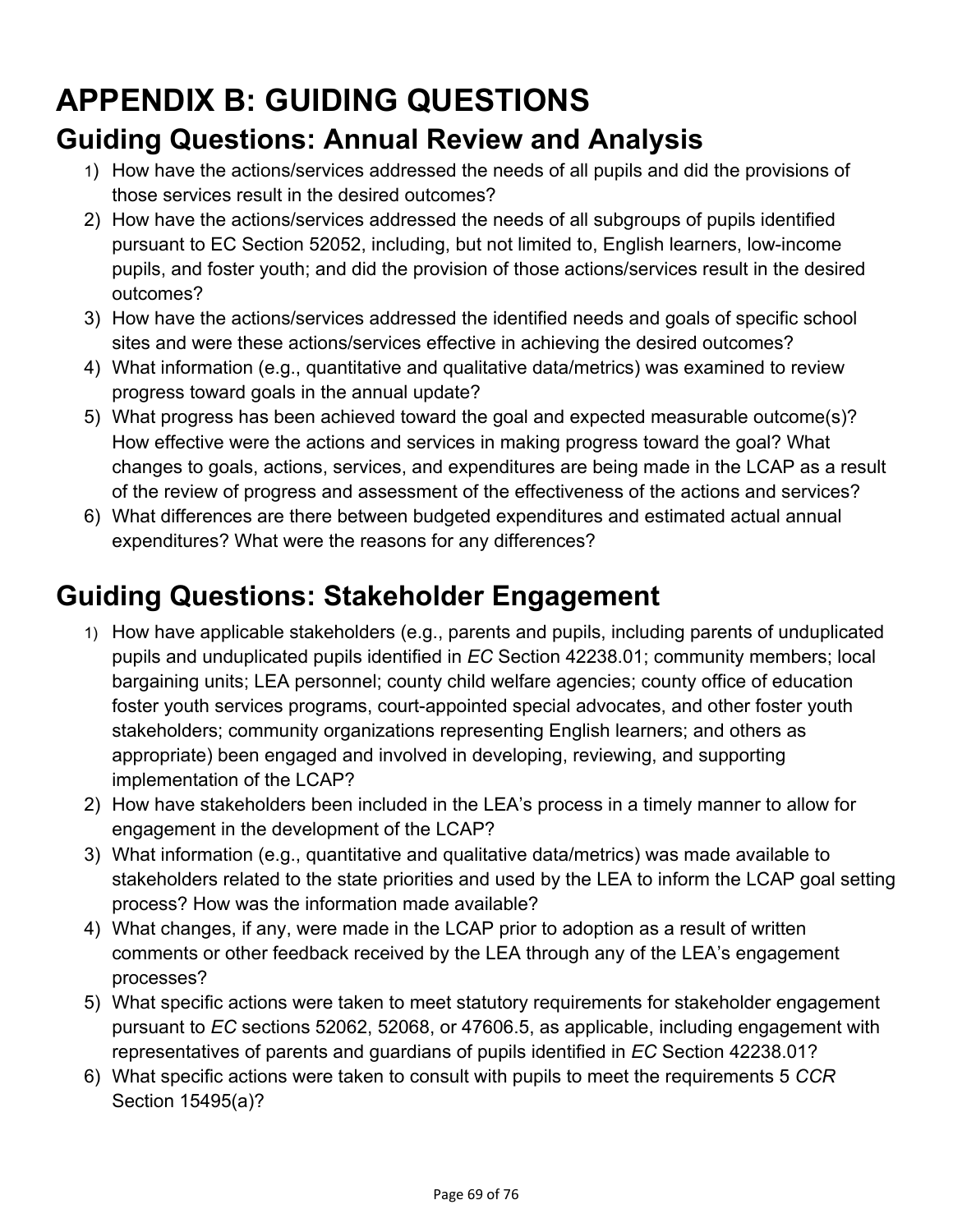7) How has stakeholder involvement been continued and supported? How has the involvement of these stakeholders supported improved outcomes for pupils, including unduplicated pupils, related to the state priorities?

## **Guiding Questions: Goals, Actions, and Services**

- 1) What are the LEA's goal(s) to address state priorities related to "Conditions of Learning": Basic Services (Priority 1), the Implementation of State Standards (Priority 2), and Course Access (Priority 7)?
- 2) What are the LEA's goal(s) to address state priorities related to "Pupil Outcomes": Pupil Achievement (Priority 4), Pupil Outcomes (Priority 8), Coordination of Instruction of Expelled Pupils (Priority 9 – COE Only), and Coordination of Services for Foster Youth (Priority 10 – COE Only)?
- 3) What are the LEA's goal(s) to address state priorities related to parent and pupil "Engagement": Parental Involvement (Priority 3), Pupil Engagement (Priority 5), and School Climate (Priority 6)?
- 4) What are the LEA's goal(s) to address any locally-identified priorities?
- 5) How have the unique needs of individual school sites been evaluated to inform the development of meaningful district and/or individual school site goals (e.g., input from site level advisory groups, staff, parents, community, pupils; review of school level plans; in-depth school level data analysis, etc.)?
- 6) What are the unique goals for unduplicated pupils as defined in *EC* Section 42238.01 and groups as defined in *EC* Section 52052 that are different from the LEA's goals for all pupils?
- 7) What are the specific expected measurable outcomes associated with each of the goals annually and over the term of the LCAP?
- 8) What information (e.g., quantitative and qualitative data/metrics) was considered/reviewed to develop goals to address each state or local priority?
- 9) What information was considered/reviewed for individual school sites?
- 10)What information was considered/reviewed for subgroups identified in *EC* Section 52052?
- 11)What actions/services will be provided to all pupils, to subgroups of pupils identified pursuant to *EC* Section 52052, to specific school sites, to English learners, to low-income pupils, and/or to foster youth to achieve goals identified in the LCAP?
- 12)How do these actions/services link to identified goals and expected measurable outcomes?
- 13)What expenditures support changes to actions/services as a result of the goal identified? Where can these expenditures be found in the LEA's budget?

*Prepared by the California Department of Education, January 2019*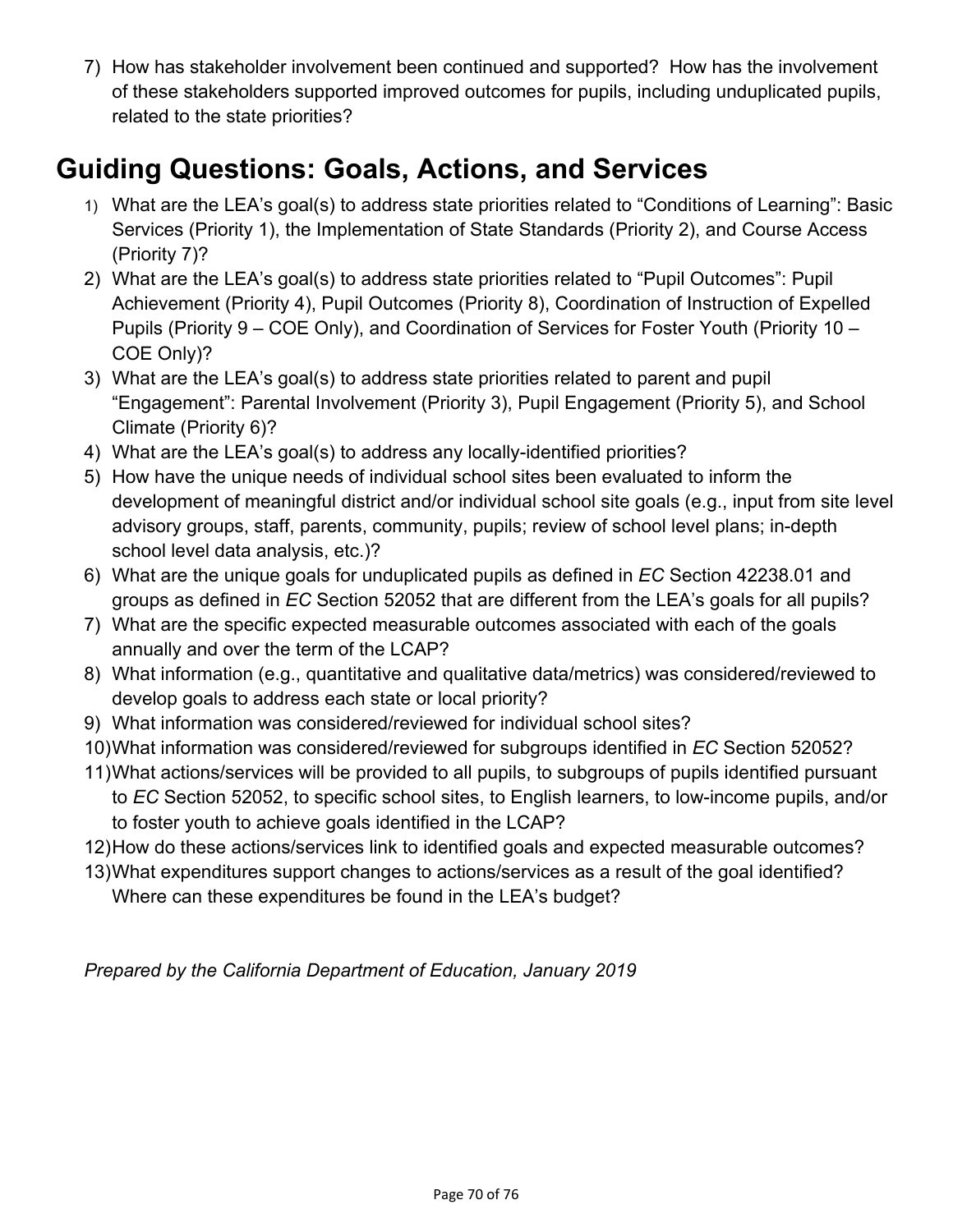# **LCAP Expenditure Summary**

| <b>Total Expenditures by Funding Source</b> |                                             |                                                  |         |         |              |                                               |  |
|---------------------------------------------|---------------------------------------------|--------------------------------------------------|---------|---------|--------------|-----------------------------------------------|--|
| <b>Funding Source</b>                       | 2018-19<br>Annual Update<br><b>Budgeted</b> | 2018-19<br><b>Annual Update</b><br><b>Actual</b> | 2017-18 | 2018-19 | 2019-20      | 2017-18<br>through<br>2019-20<br><b>Total</b> |  |
| All Funding Sources                         | 0.00                                        | $0.00\,$                                         | 0.00    | 0.00    | 1,533,604.00 | ,533,604.00                                   |  |
| <b>LCFF</b>                                 | 0.00                                        | $0.00\,$                                         | 0.00    | 0.00    | 1,533,604.00 | ,533,604.00                                   |  |

\* Totals based on expenditure amounts in goal and annual update sections.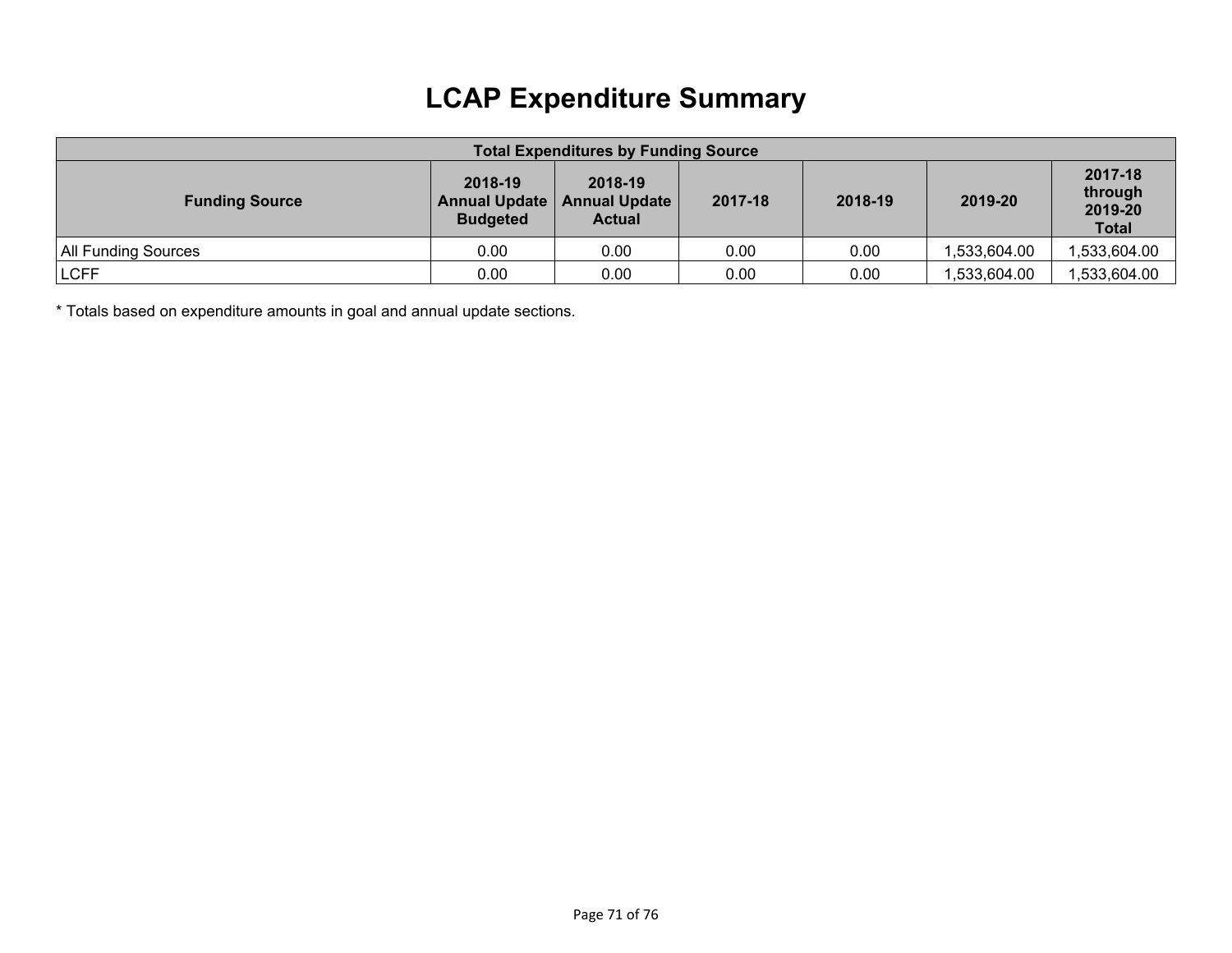| <b>Total Expenditures by Object Type</b>      |                                                    |                                                  |         |         |             |                                               |  |
|-----------------------------------------------|----------------------------------------------------|--------------------------------------------------|---------|---------|-------------|-----------------------------------------------|--|
| <b>Object Type</b>                            | 2018-19<br><b>Annual Update</b><br><b>Budgeted</b> | 2018-19<br><b>Annual Update</b><br><b>Actual</b> | 2017-18 | 2018-19 | 2019-20     | 2017-18<br>through<br>2019-20<br><b>Total</b> |  |
| All Expenditure Types                         | 0.00                                               | 0.00                                             | 0.00    | 0.00    | .533,604.00 | ,533,604.00                                   |  |
| <b>Certificated Salaries and Benefits</b>     | 0.00                                               | 0.00                                             | 0.00    | 0.00    | 918,827.00  | 918,827.00                                    |  |
| Curriculum, Textbooks, Materials and Supplies | 0.00                                               | 0.00                                             | 0.00    | 0.00    | 557,645.00  | 557,645.00                                    |  |
| Salaries and Benefits                         | 0.00                                               | 0.00                                             | 0.00    | 0.00    | 56,432.00   | 56,432.00                                     |  |
| <b>Technology Services, Communication</b>     | 0.00                                               | 0.00                                             | 0.00    | 0.00    | 700.00      | 700.00                                        |  |

\* Totals based on expenditure amounts in goal and annual update sections.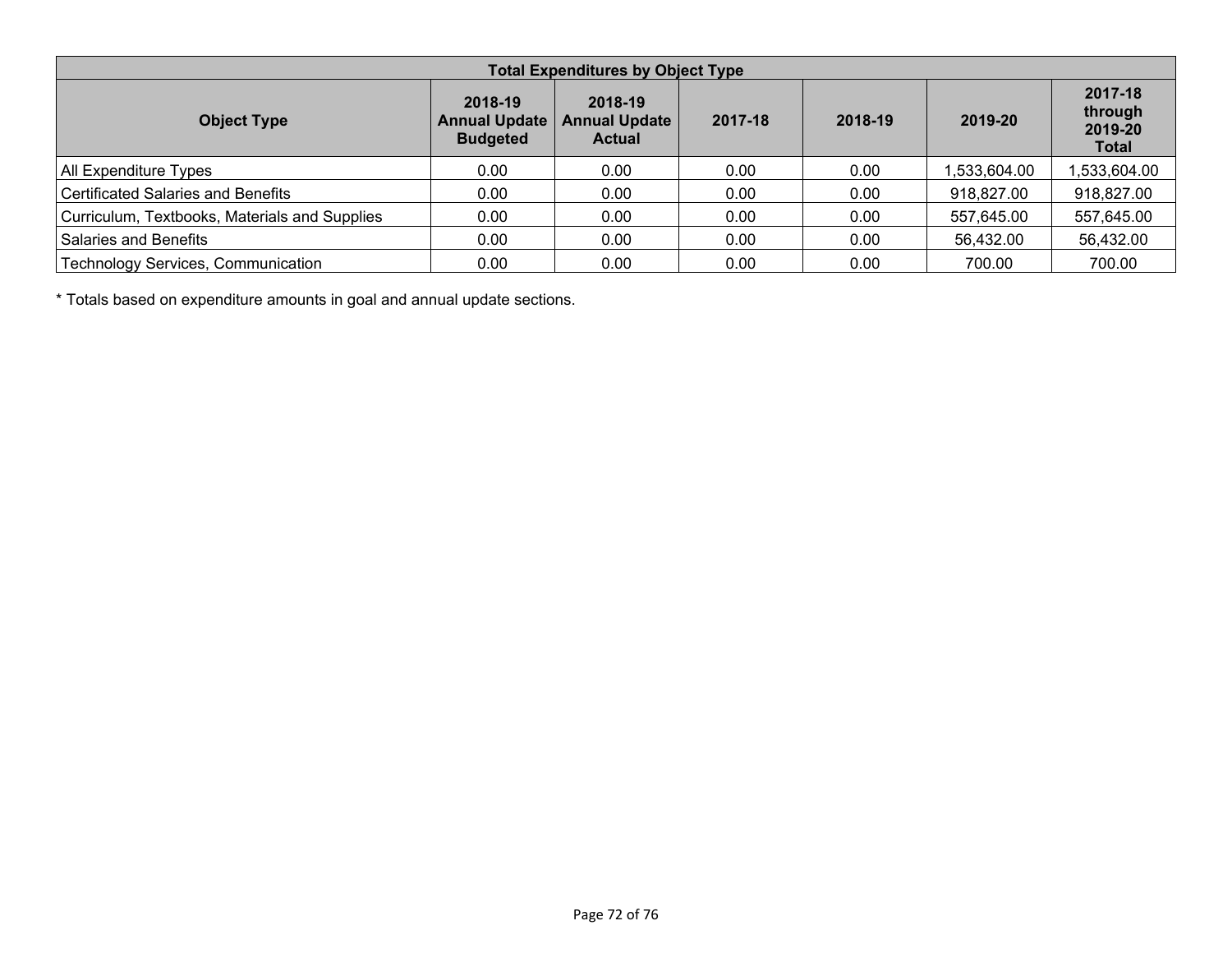| <b>Total Expenditures by Object Type and Funding Source</b> |                            |                                                       |                                                     |         |         |             |                                               |  |
|-------------------------------------------------------------|----------------------------|-------------------------------------------------------|-----------------------------------------------------|---------|---------|-------------|-----------------------------------------------|--|
| <b>Object Type</b>                                          | <b>Funding Source</b>      | 2018-19<br>Annual<br><b>Update</b><br><b>Budgeted</b> | 2018-19<br>Annual<br><b>Update</b><br><b>Actual</b> | 2017-18 | 2018-19 | 2019-20     | 2017-18<br>through<br>2019-20<br><b>Total</b> |  |
| All Expenditure Types                                       | <b>All Funding Sources</b> | 0.00                                                  | 0.00                                                | 0.00    | 0.00    | .533.604.00 | .533,604.00                                   |  |
| Certificated Salaries and<br><b>Benefits</b>                | <b>LCFF</b>                | 0.00                                                  | 0.00                                                | 0.00    | 0.00    | 918,827.00  | 918,827.00                                    |  |
| Curriculum, Textbooks,<br><b>Materials and Supplies</b>     | <b>LCFF</b>                | 0.00                                                  | 0.00                                                | 0.00    | 0.00    | 557,645.00  | 557,645.00                                    |  |
| Salaries and Benefits                                       | <b>LCFF</b>                | 0.00                                                  | 0.00                                                | 0.00    | 0.00    | 56,432.00   | 56,432.00                                     |  |
| <b>Technology Services,</b><br>Communication                | <b>LCFF</b>                | 0.00                                                  | 0.00                                                | 0.00    | 0.00    | 700.00      | 700.00                                        |  |

\* Totals based on expenditure amounts in goal and annual update sections.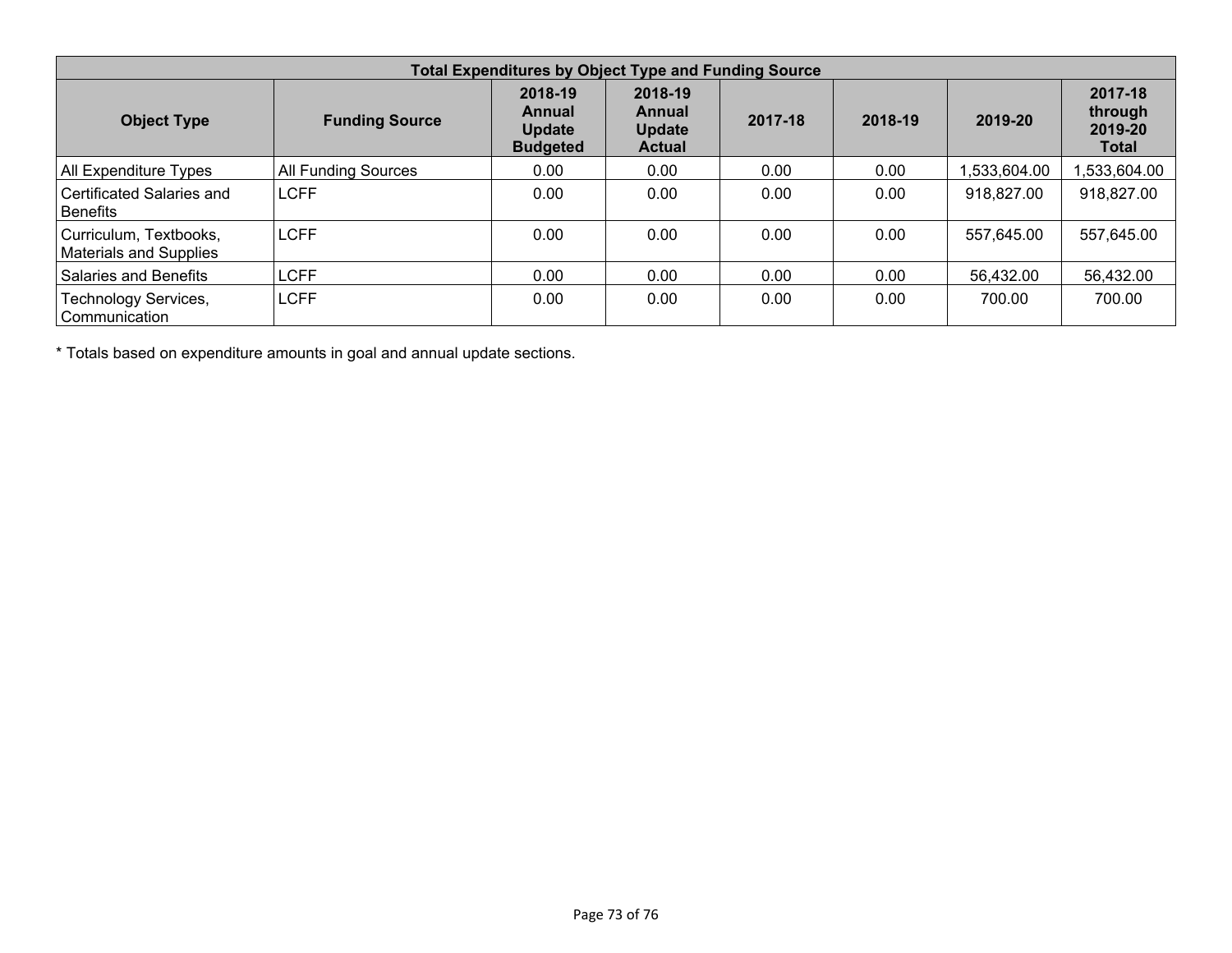| <b>Total Expenditures by Goal</b> |                                                    |                                                             |      |         |            |                                               |  |  |
|-----------------------------------|----------------------------------------------------|-------------------------------------------------------------|------|---------|------------|-----------------------------------------------|--|--|
| Goal                              | 2018-19<br><b>Annual Update</b><br><b>Budgeted</b> | 2018-19<br>2017-18<br><b>Annual Update</b><br><b>Actual</b> |      | 2018-19 | 2019-20    | 2017-18<br>through<br>2019-20<br><b>Total</b> |  |  |
| Goal 1                            | 0.00                                               | 0.00                                                        | 0.00 | 0.00    | 557,645.00 | 557,645.00                                    |  |  |
| Goal 2                            | 0.00                                               | 0.00                                                        | 0.00 | 0.00    | 918,827.00 | 918,827.00                                    |  |  |
| Goal 3                            | 0.00                                               | 0.00                                                        | 0.00 | 0.00    | 57,132.00  | 57,132.00                                     |  |  |

\* Totals based on expenditure amounts in goal and annual update sections.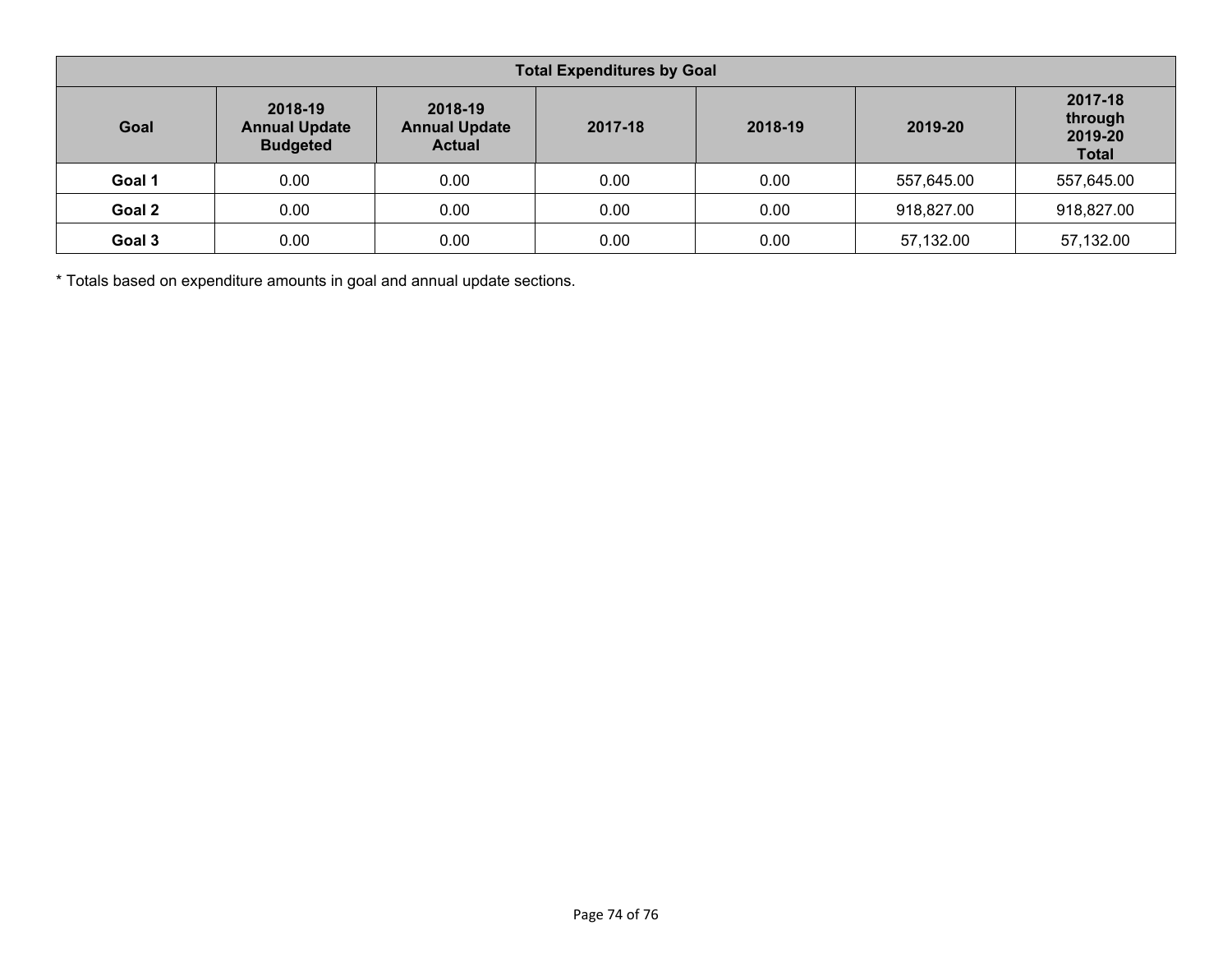| <b>Expenditures Contributing to Increased/Improved Requirement by Funding Source</b> |                                                    |                                                  |         |         |           |  |
|--------------------------------------------------------------------------------------|----------------------------------------------------|--------------------------------------------------|---------|---------|-----------|--|
| <b>Funding Source</b>                                                                | 2018-19<br><b>Annual Update</b><br><b>Budgeted</b> | 2018-19<br><b>Annual Update</b><br><b>Actual</b> | 2017-18 | 2018-19 | 2019-20   |  |
| <b>All Funding Sources</b>                                                           |                                                    |                                                  |         |         | 56,432.00 |  |
| <b>LCFF</b>                                                                          |                                                    |                                                  |         |         | 56,432.00 |  |